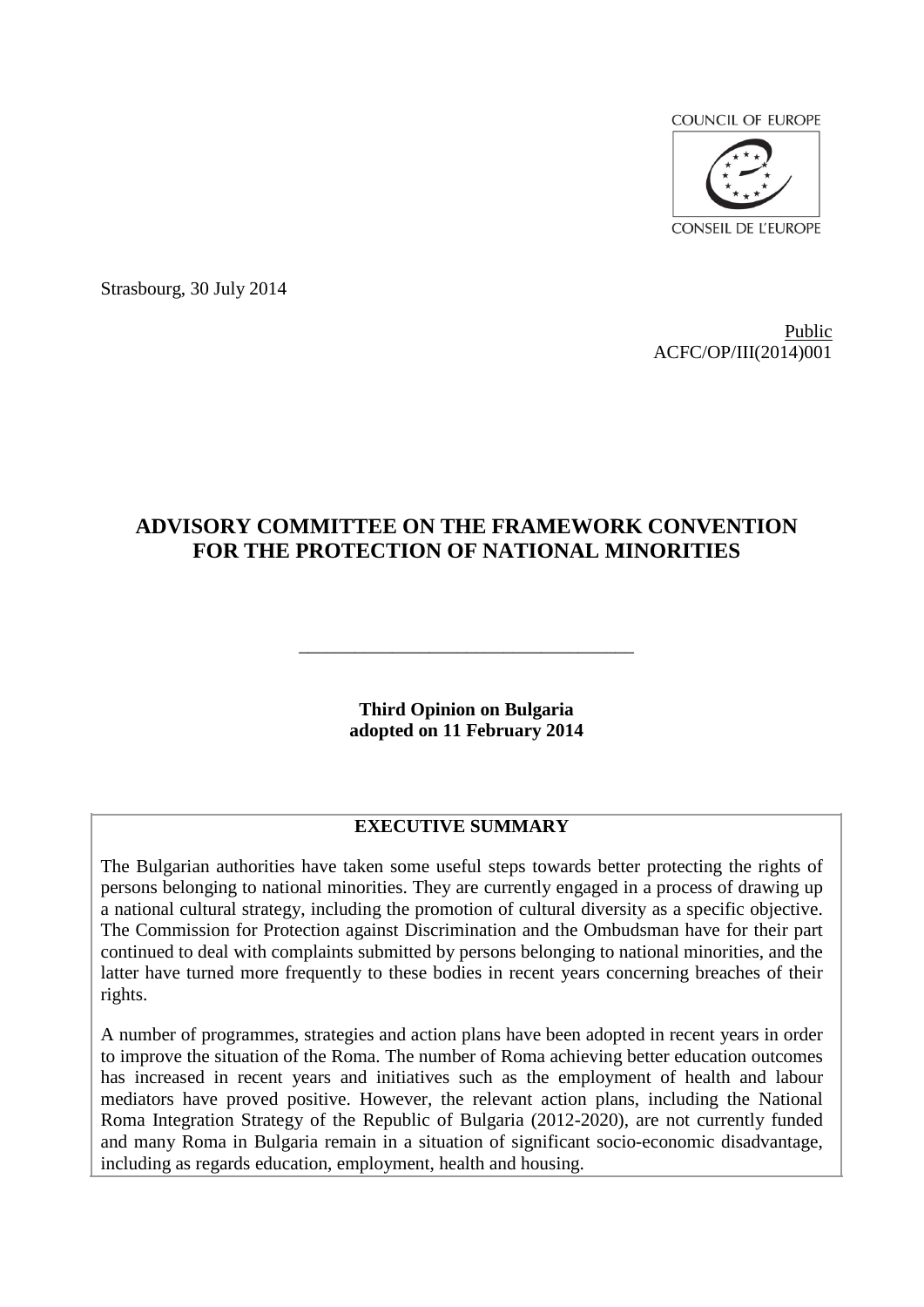The overall climate as regards interethnic tolerance in Bulgaria has deteriorated. Racism has become increasingly widespread in political discourse and the media and extremist political parties have proliferated. There has also been a worrying rise of physical attacks against refugees and asylum-seekers, as well as attacks against Roma and on places of worship used by persons belonging to national minorities, notably mosques. Legal remedies in cases of hate speech and hate crimes are reportedly ineffective in practice.

A variety of minority languages are taught in schools. However, the number of pupils studying their minority language is low and there is a general downward trend in this area. There has also been no progress towards assessing the needs of persons belonging to national minorities regarding the use of minority languages in public life. More active initiatives by the authorities in these fields would constitute a significant step towards promoting the climate of tolerance and mutual understanding that is at the heart of the provisions of the Framework Convention.

Persons belonging to some national minorities continue to be represented in Parliament, and, in regions where minorities live in substantial numbers, they are also mayors and members of locally elected bodies. However, the Roma minority remains largely sidelined from the legislative and executive spheres. The National Council for Cooperation on Ethnic and Integration Issues also suffers from a lack of clear powers and of broad legitimacy amongst minorities, which weaken the capacity of this consultative body to achieve results in practice and limit the participation of persons belonging to national minorities in decision-making.

### **Issues for immediate action**

 **make specific budgetary provision for the implementation of the current national, regional and municipal strategies and action plans for the integration of Roma, and regularly evaluate and review the implementation of the various strategies and action plans, in close consultation with representatives of the Roma;**

 **systematically condemn hate crimes and hate speech and step up efforts to ensure that all racially motivated offences are effectively identified, investigated, prosecuted and sanctioned;**

 **adopt active measures to affirm and protect the right of persons belonging to national minorities to learn their minority language and undertake a detailed examination of existing demands for such teaching, including an analysis of any factors currently discouraging minority parents and children from requesting it;**

 **ensure that persons belonging to national minorities are able to participate effectively in decision-making, inter alia through clarifying the powers and strengthening the role of the National Council for Cooperation on Ethnic and Integration Issues;**

 **pursue and intensify efforts to address the socio-economic problems confronting persons belonging to minorities, particularly Roma, in fields such as housing, employment and health care.**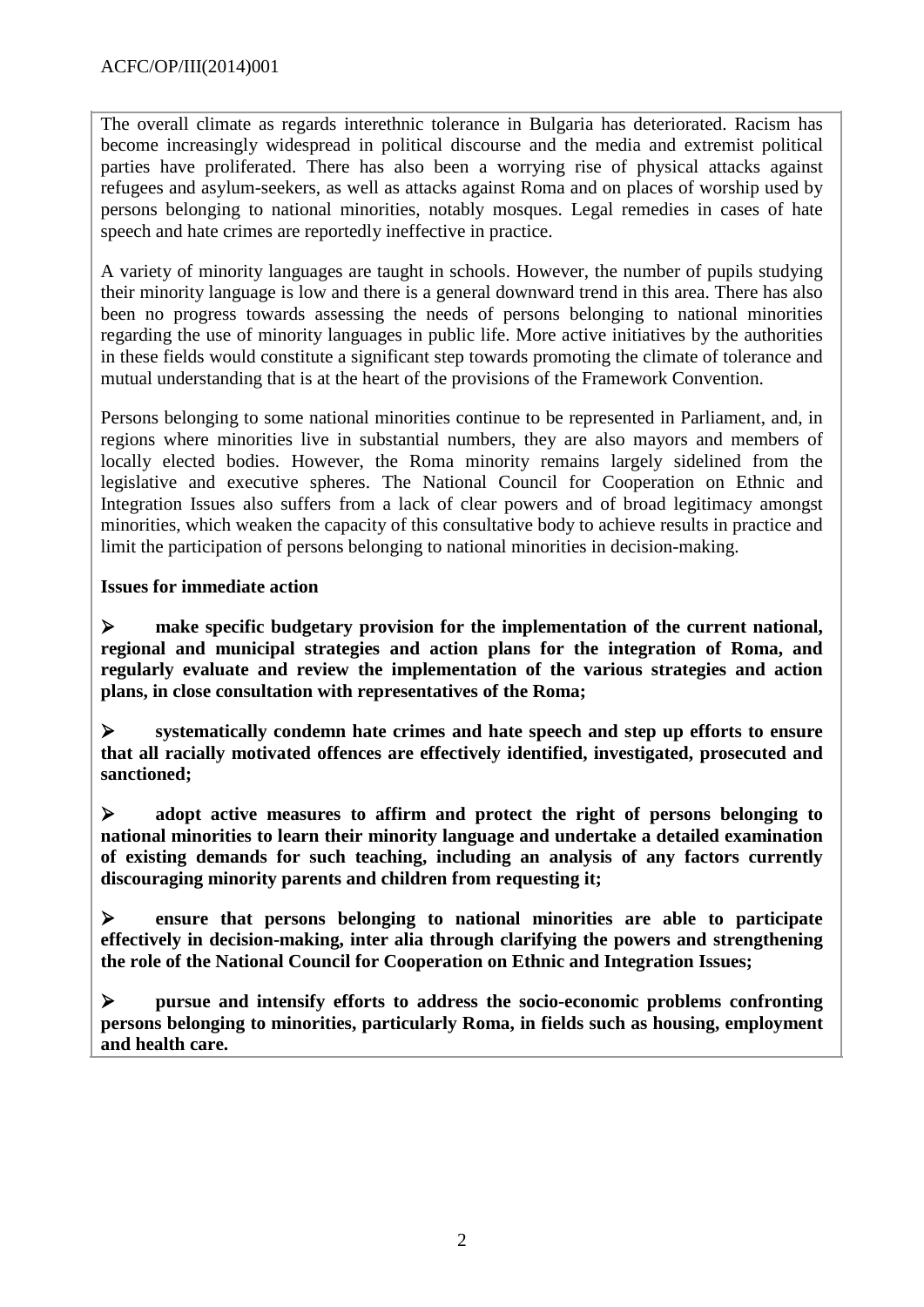# **TABLE OF CONTENTS**

| I.                                                                                        |  |
|-------------------------------------------------------------------------------------------|--|
|                                                                                           |  |
| General overview of the implementation of the Framework Convention after three monitoring |  |
|                                                                                           |  |
|                                                                                           |  |
|                                                                                           |  |
|                                                                                           |  |
|                                                                                           |  |
| Support for minority cultures and use of minority languages in the public sphere 7        |  |
|                                                                                           |  |
|                                                                                           |  |
|                                                                                           |  |
| Н.                                                                                        |  |
|                                                                                           |  |
|                                                                                           |  |
|                                                                                           |  |
|                                                                                           |  |
|                                                                                           |  |
|                                                                                           |  |
|                                                                                           |  |
|                                                                                           |  |
|                                                                                           |  |
|                                                                                           |  |
|                                                                                           |  |
|                                                                                           |  |
| III.                                                                                      |  |
|                                                                                           |  |
|                                                                                           |  |
|                                                                                           |  |
|                                                                                           |  |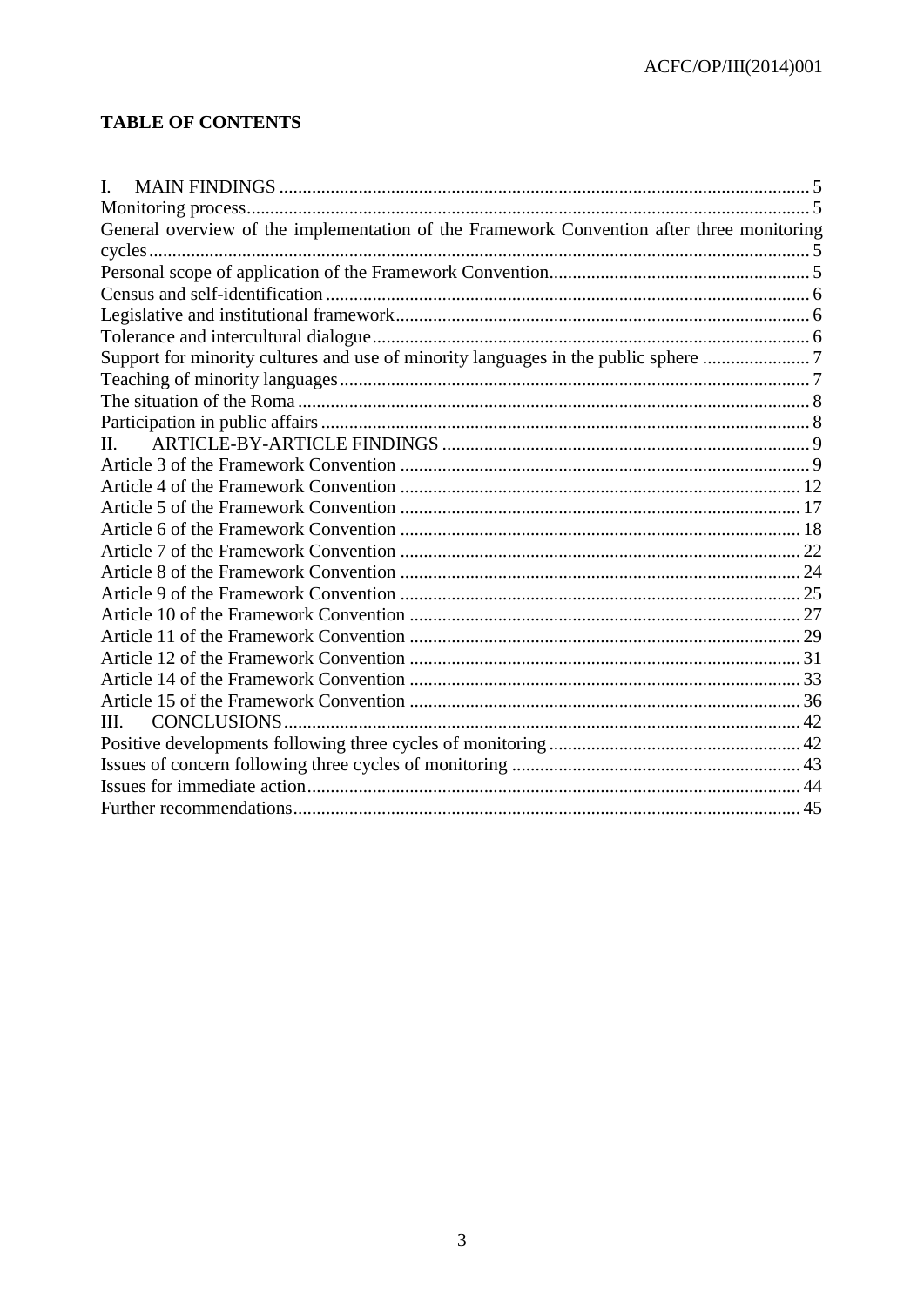### **ADVISORY COMMITTEE ON THE FRAMEWORK CONVENTION FOR THE PROTECTION OF NATIONAL MINORITIES**

### **THIRD OPINION ON BULGARIA**

1. The Advisory Committee adopted the present Opinion on Bulgaria in accordance with Article 26 (1) of the Framework Convention and Rule 23 of Resolution (97) 10 of the Committee of Ministers. The findings are based on information contained in the Comments of the government of Bulgaria on the Advisory Committee's second Opinion, received on 3 January 2011, the State Report received on 23 November 2012 (hereinafter the State Report) and other written sources, and on information obtained by the Advisory Committee from governmental and non-governmental contacts during its visit to Sofia and Kardzhali, conducted jointly with the European Commission against Racism and Intolerance (ECRI), from 11 to 15 November 2013.

2. Section I below contains the Advisory Committee's main findings on key issues pertaining to the implementation of the Framework Convention in Bulgaria. These findings reflect the more detailed article-by-article findings contained in Section II, which covers those provisions of the Framework Convention on which the Advisory Committee has substantive issues to raise.

3. Both sections make extensive reference to the follow-up given to the findings of the monitoring of the Framework Convention, contained in the Advisory Committee's first and second Opinions on Bulgaria, adopted on 27 May 2004 and 18 March 2010 respectively, and in the Committee of Ministers' corresponding Resolutions, adopted on 5 April 2006 and 1 February 2012.

4. The concluding remarks, contained in Section III, could serve as the basis for the Committee of Ministers' forthcoming conclusions and recommendations on Bulgaria.

5. The Advisory Committee looks forward to continuing its dialogue with the authorities of Bulgaria as well as with representatives of national minorities and others involved in the implementation of the Framework Convention. In order to promote an inclusive and transparent process, the Advisory Committee strongly encourages the authorities to make the present Opinion public upon its receipt. The Advisory Committee would also like to bring to the attention of States Parties that on 16 April 2009, the Committee of Ministers adopted new rules for the publication of the Advisory Committee's Opinion and other monitoring documents, aiming at increasing transparency and at sharing the information on the monitoring findings and conclusions with all the parties involved at an early stage (see Resolution CM/Res(2009)3 amending Resolution (97) 10 on the monitoring arrangements under Articles 24-26 of the Framework Convention for the Protection of National Minorities).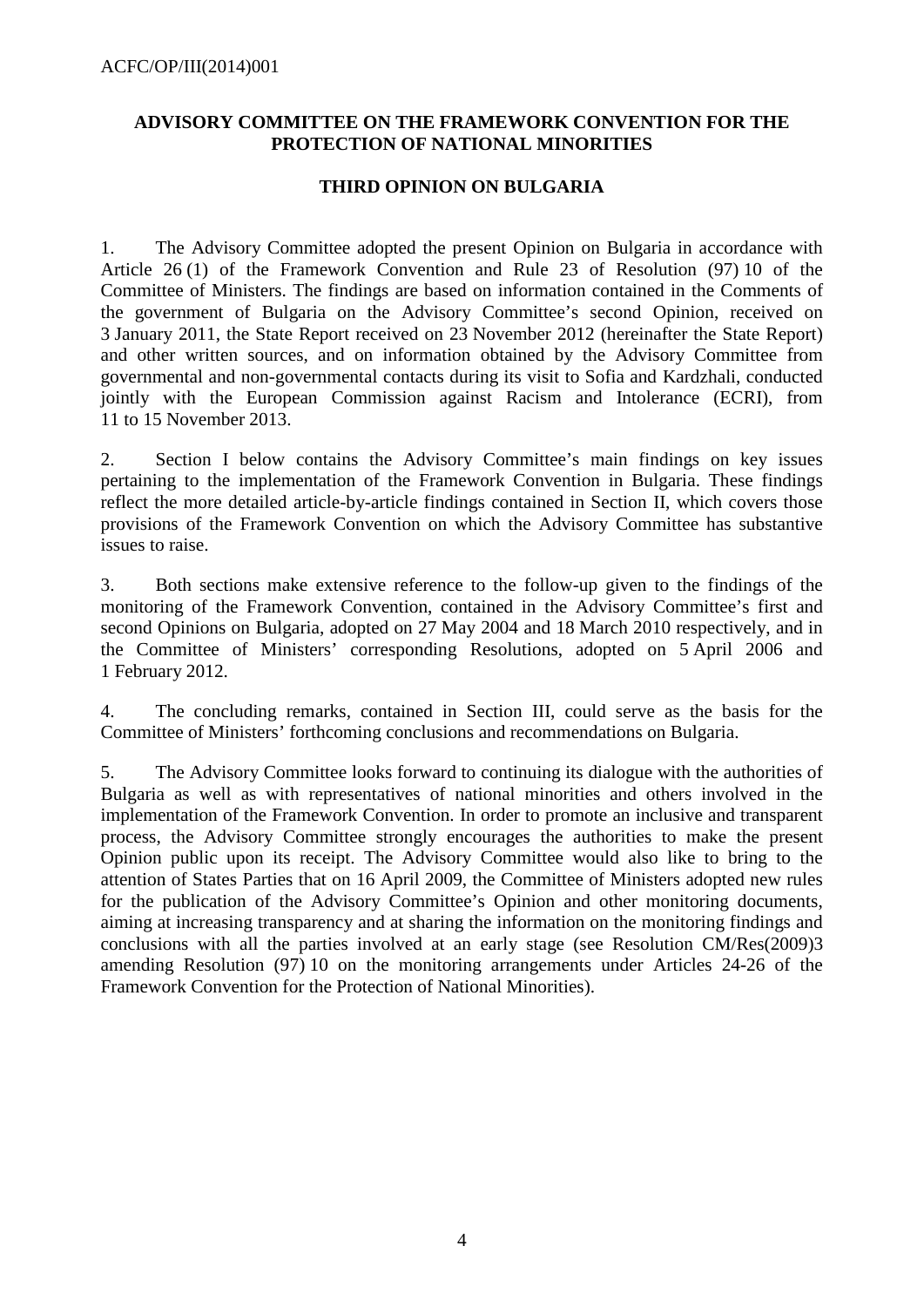# <span id="page-4-0"></span>**I. MAIN FINDINGS**

### <span id="page-4-1"></span>**Monitoring process**

6. The Advisory Committee welcomes the Bulgarian authorities' willingness to pursue the dialogue on the implementation of the Framework Convention in Bulgaria in the context of the third cycle of monitoring of this Convention. The Advisory Committee appreciates the considerable efforts made by the authorities to facilitate its joint visit with ECRI in November 2013. It regrets, however, that the State Report was submitted two years late and that it is not currently available in Bulgarian.

7. The Advisory Committee deeply regrets that its second Opinion was not translated into Bulgarian, nor into minority languages, and that no follow-up seminar was organised to discuss the findings. It notes with concern that representatives of national minorities and Bulgarian civil society were again able to acquaint themselves only with great difficulty with the findings of the previous monitoring cycle, as well as with the contents of the third State Report. Furthermore, it is of deep concern that few of the recommendations from the second cycle of monitoring appear to have been implemented. The Advisory Committee welcomes the commitment undertaken by senior officials during the visit to translate this third Opinion into Bulgarian in due course.

### <span id="page-4-2"></span>**General overview of the implementation of the Framework Convention after three monitoring cycles**

8. The Advisory Committee is concerned that the authorities' overall approach to the implementation of minority rights is often passive and restrictive, with a tendency to rely on guarantees of formal equality rather than to make active efforts to promote full and effective equality. Such an approach to the implementation of the Framework Convention misses the opportunity that it provides to promote the peaceful co-existence of different groups while still enabling them to express publicly their different cultural and linguistic identities. Taking more active initiatives to accommodate the needs and identity of persons belonging to national minorities would moreover constitute a significant step on the part of the authorities towards promoting the climate of tolerance and mutual understanding that is at the heart of the provisions of the Framework Convention. The authorities also need to engage in a genuine, open and constructive dialogue with representatives of persons who identify as Macedonians and Pomaks, and to work together with them to find ways to remedy outstanding issues.

### <span id="page-4-3"></span>**Personal scope of application of the Framework Convention**

9. The Bulgarian authorities maintain the position that they will not recognise the existence of the Pomak and Macedonian minorities as such, although these groups have repeatedly expressed their wish to benefit from the protection of the Framework Convention. The authorities have not organised any consultations or discussions on the protection offered by the Framework Convention with these groups. This is regrettable as the Framework Convention was conceived as a pragmatic and flexible instrument that can be implemented in diverse situations. Moreover, its application with respect to a group of persons does not necessarily require the formal recognition of the latter as a national minority, a definition of this concept or the existence of a specific legal status for such groups of persons.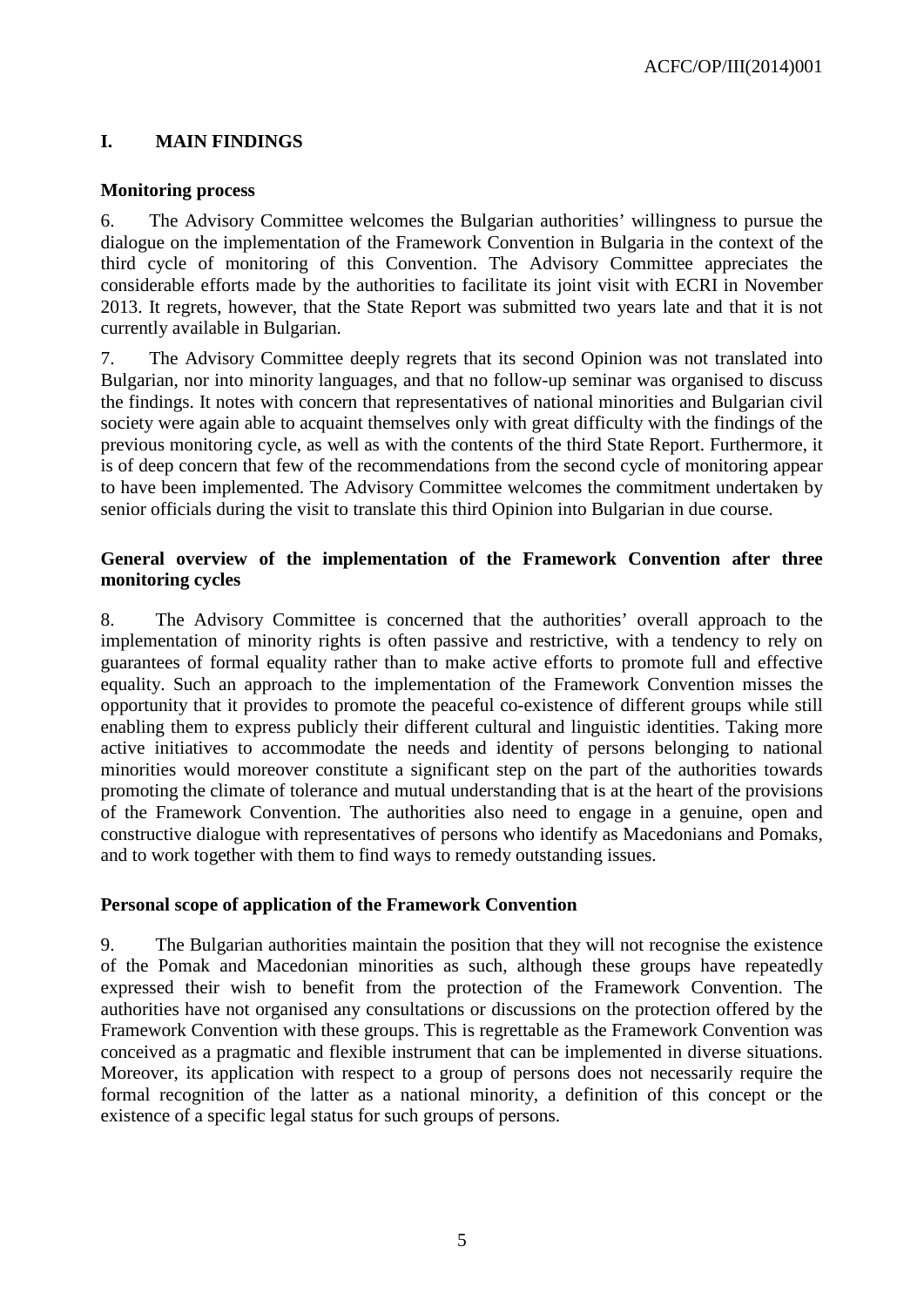### <span id="page-5-0"></span>**Census and self-identification**

10. Optional questions on ethnic affiliation, mother tongue and religious belief and denomination were included in the 2011 census, following consultations held with the National Council for Cooperation on Ethnic and Integration Issues (NCCEII) and the minority groups represented in it regarding the definition of the relevant concepts. However, only three predefined ethnic groups (Bulgarians, Turks and Roma) were listed in the final census questionnaire, and persons who wished to declare a Macedonian or Pomak identity were reportedly actively discouraged or even prevented from declaring these affiliations during the census. As a result, many Macedonian organisations took the position that the census figure regarding Macedonians must be rejected as a matter of principle. The number of persons having declared themselves as Pomaks was not published with the overall census results, and the number having declared a Roma ethnic affiliation is much lower than unofficial estimates. There was also a sharp and as yet unexplained increase in the number of persons preferring not to disclose their ethnic affiliation. The long-term effect of difficulties experienced regarding the freedom of assembly and association by persons who consider themselves as Macedonians is moreover to create a climate of intimidation and harassment that runs counter to the provisions of the Framework Convention and in which it is unsurprising that the numbers of people willing to self-identify as Macedonian have dropped.

### <span id="page-5-1"></span>**Legislative and institutional framework**

11. There is no comprehensive legislation governing the rights of persons belonging to national minorities in Bulgaria. The Commission for Protection against Discrimination has however continued to deal with individual complaints of racial and ethnic discrimination under the Antidiscrimination Act and has expanded its network of regional representatives. The approval of an increase in the Commission's annual budget for 2014 is welcome. Issues faced by persons belonging to national minorities do not appear to be high on its agenda, however, and the Commission does not appear to be closely attuned to the need to take adequate measures to promote their full and effective equality. As an independent institution responsible for handling complaints of violations of individuals' rights and freedoms by public authorities, the Ombudsman has also received rising numbers of complaints in recent years, and has dealt with a number of complaints since 2010 from persons belonging to national minorities, notably Roma.

12. Despite the existence of a range of provisions relevant to the protection of the cultural rights of persons belonging to national minorities, the lack of a clearly defined and easily accessible government policy in this field may hamper the exercise in practice of these rights. The authorities are currently engaged in a welcome process of drawing up a national cultural strategy, including the promotion of cultural diversity as a specific operational objective, and have issued an open invitation to all non-governmental organisations (NGOs) that wish to participate in this process.

### <span id="page-5-2"></span>**Tolerance and intercultural dialogue**

13. While many interlocutors point to long-standing traditions of interethnic tolerance in Bulgaria, the overall climate appears to have deteriorated. Racism, including anti-Roma and anti-immigrant rhetoric, has become increasingly widespread in political discourse and the media and there has been a proliferation of extremist political parties, some of which have close links to private television stations. Certain far right parties actively instrumentalise antiimmigrant and anti-Roma sentiments present amongst the population, and mainstream parties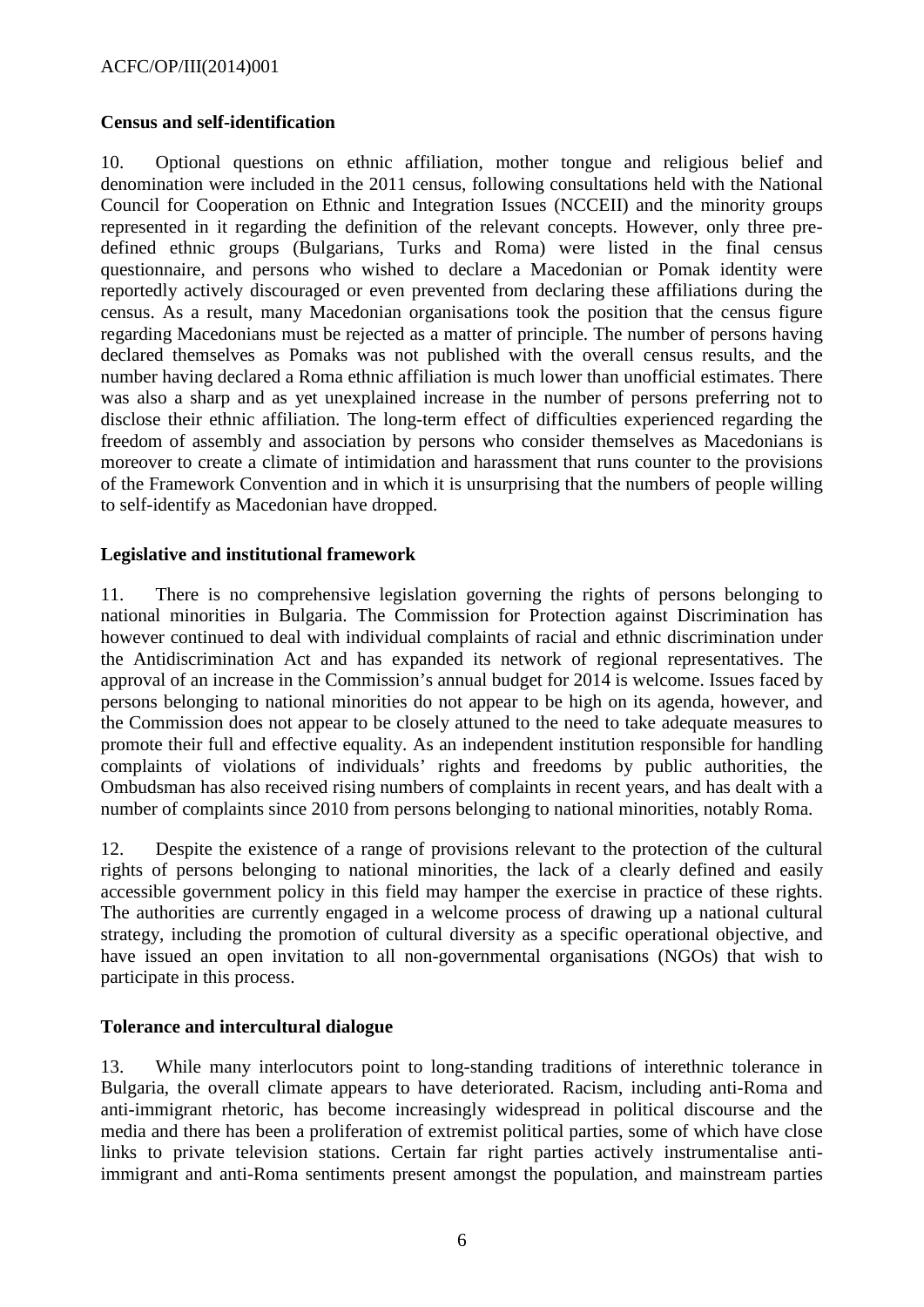have failed to effectively counter their messages. Some government policy – including proposals to respond to a sudden influx of asylum-seekers by building a fence along part of its border with Turkey – has indeed tended to aggravate rather than attenuate these messages. Moreover, legal remedies in cases of hate speech do not appear to be very effective in practice.

14. There has been a worrying rise of physical attacks against refugees, asylum-seekers and persons perceived as belonging to one of these groups since the Advisory Committee's previous Opinion, as well as many attacks on places of worship used by persons belonging to national minorities, notably mosques. A wave of anti-Roma protests and attacks of particular intensity occurred throughout numerous Bulgarian towns and villages in September 2011, creating a climate of intolerance and fear in the Roma community, and numerous physical attacks against Roma have since occurred. While racist and xenophobic motives have been included in the Criminal Code since 2011 as specific aggravating circumstances in cases of murder and bodily harm, there is still no general provision on racist motivations as an aggravating circumstance. It is reported that possible racist motivations are rarely taken into account and that offences for which charges could be brought under the criminal law provisions expressly prohibiting specific racist acts are rarely prosecuted as such.

### <span id="page-6-0"></span>**Support for minority cultures and use of minority languages in the public sphere**

15. Certain tensions surrounding state support to minority cultures have been observed and no progress has been made in the area of broadcasting in minority languages. An increased offer of audiovisual programming in Turkish as well as in other minority languages, produced in Bulgaria and covering issues relevant to life in Bulgaria, is necessary to cover the needs of persons belonging to national minorities. The presence of minorities in the media also appears to be limited, and media coverage of minority issues is reported to be often negative.

16. The authorities have apparently made no attempt to assess the needs of persons belonging to national minorities regarding the use of minority languages in contacts with administrative authorities or the display of topographical indications in minority languages, or to legislate so as to ensure that minority languages can be used in these fields in accordance with the provisions of the Framework Convention and on the basis of clear and transparent regulations. Minority representatives also report continuing difficulties in having non-Slavic names officially recognised and experiencing negative consequences when they choose to use their non-Slavic name.

#### <span id="page-6-1"></span>**Teaching of minority languages**

17. The number of pupils studying their minority language is very low compared with the corresponding census figures, and the number of pupils studying Turkish has in particular fallen dramatically in the last twenty years. No pupils are currently studying the Romani language as a mother tongue. Minority-language teaching is not included in the compulsory general curriculum but only offered as an element of the elective chapters of the school curriculum, and the only option is teaching *of* the minority language; no provision is made for bilingual teaching or for other subjects to be taught in the minority language. There is a shortage of up-to-date textbooks for the teaching of Turkish and Romani and since 2010 no universities have offered a course for primary school teachers who will be using the Romani language. The Advisory Committee has not been informed of any measures taken by the authorities to assess the level of demand in this field since its last Opinion and considers that the passive approach taken by the authorities in the field of education in minority languages is not sufficient.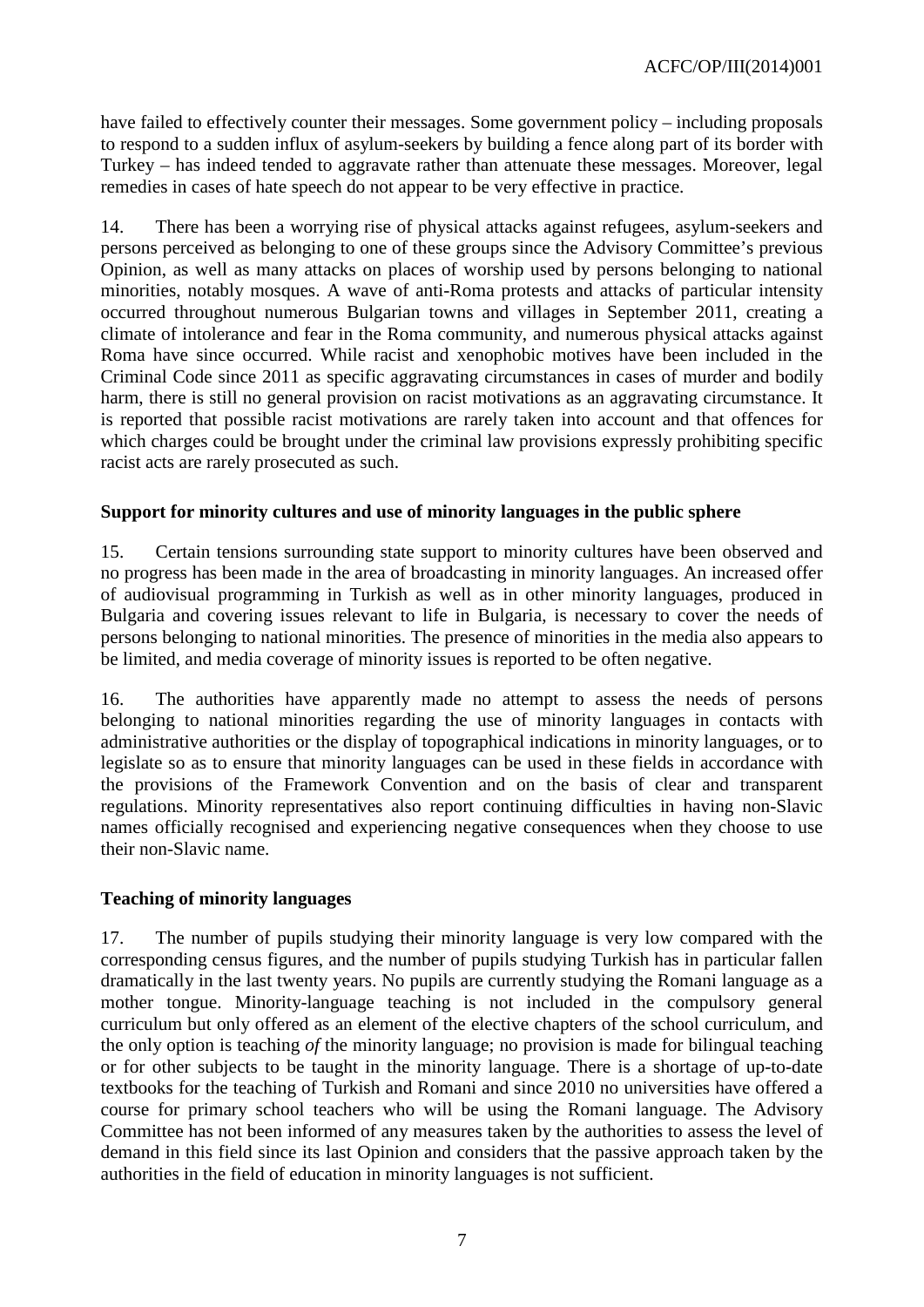### <span id="page-7-0"></span>**The situation of the Roma**

18. A number of programmes, strategies and action plans have been adopted in recent years in order to improve the situation of the Roma, most recently the National Roma Integration Strategy of the Republic of Bulgaria (2012-2020), which was followed by work with regions and municipalities to create strategies specific to each region of Bulgaria and action plans at the level of each municipality. However, these action plans are not currently funded. Moreover, the designation of the intended beneficiaries of these strategies raises issues from the point of view of the Framework Convention and needs clarification.

19. The number of Roma achieving better education outcomes, including completing university education, has increased in recent years and successful school desegregation projects have been carried out. Initiatives such as the employment of health and labour mediators have proved positive. Nonetheless, the overall situation of many Roma in Bulgaria remains one of significant socio-economic disadvantage. Many Roma continue to live in poor housing conditions, often in areas with poor infrastructures, and to be at risk of forced eviction. The overall health status of Roma is significantly lower than that of other citizens and there remain significant and persisting differences in the level of economic activity of Roma compared with ethnic Bulgarians. The proportion of Roma pupils who do not complete secondary school or who never complete any level of education also remains significantly higher than the overall figure for the Bulgarian population.

### <span id="page-7-1"></span>**Participation in public affairs**

20. Persons belonging to national minorities continue to be represented in Parliament, including following the most recent parliamentary elections in 2013, and, in regions where minorities live in substantial numbers, they are also mayors and members of locally elected bodies. However, the Roma minority remains largely sidelined from the legislative and executive spheres. The existing constitutional and legal restrictions on the formation of political parties on ethnic, racial or religious lines moreover raise serious problems of compatibility with Article 7 of the Framework Convention. Restrictive applications of the procedures for the registration of associations and political parties and of the rules governing the right of peaceful assembly are also of concern.

21. The National Council for Cooperation on Ethnic and Integration Issues (NCCEII) is the main mechanism for ensuring participation of minorities through consultation and coordination. NGOs representing the interests of a number of minorities are present in this body and the authorities have indicated that they are open to including additional NGOs. However, the NCCEII's focus on working exclusively with ethnic minorities means that there is apparently no will on the part of the authorities to include Macedonian or Pomak NGOs in its work, despite the potential of this body to promote integration. Moreover, the lack of clear powers of this body, including decision-making powers, as well as its small budget, weaken its capacity to achieve results in practice. These weaknesses prompted a number of Roma NGOs to leave the NCCEII in early 2013.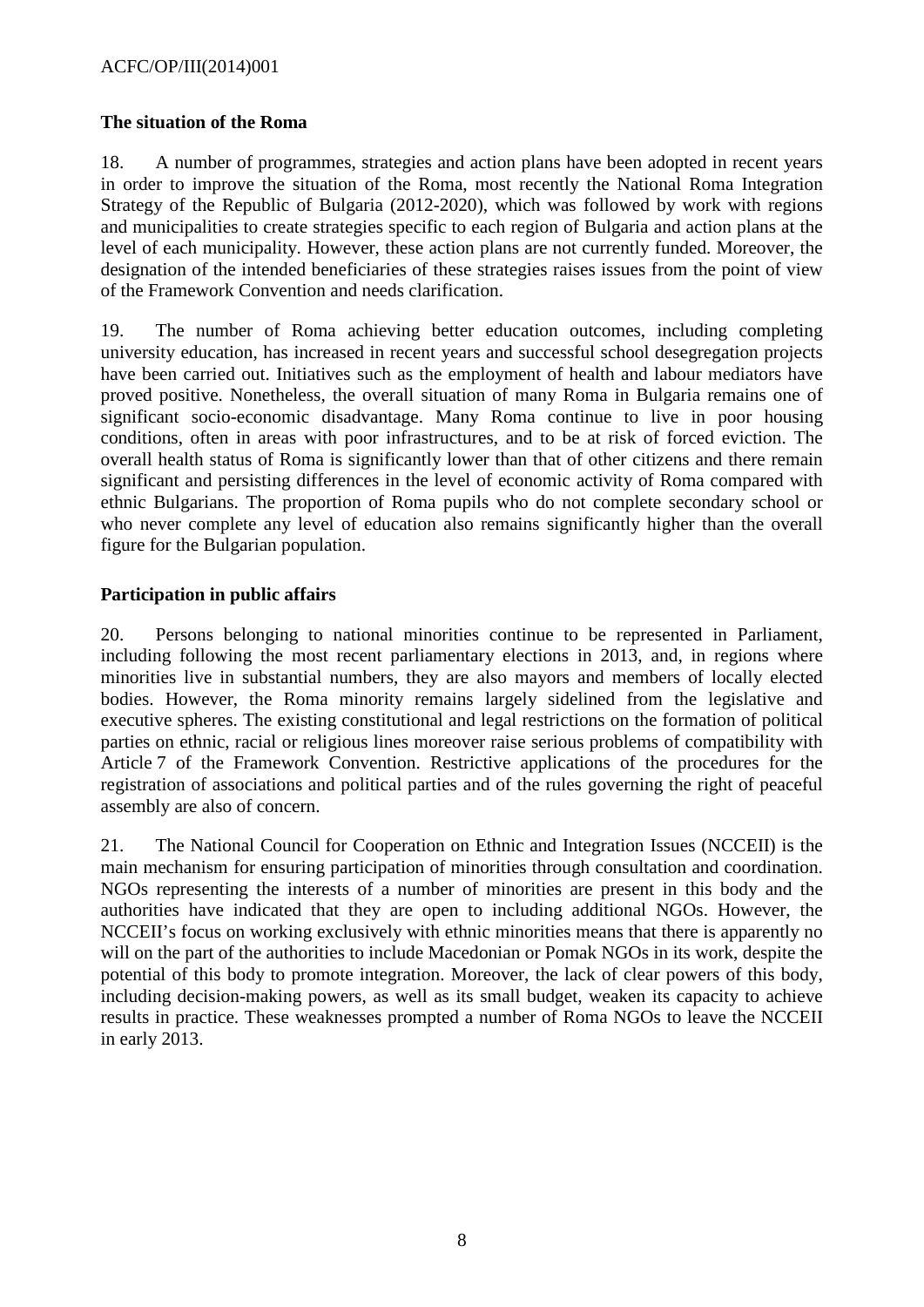# <span id="page-8-0"></span>**II. ARTICLE-BY-ARTICLE FINDINGS**

### <span id="page-8-1"></span>**Article 3 of the Framework Convention**

### **Personal scope of application**

#### *Recommendations from the two previous cycles of monitoring*

22. In its previous monitoring cycles, the Advisory Committee urged the authorities to engage in a dialogue with persons belonging to groups interested in the protection offered by the Framework Convention and to pursue an inclusive approach to the personal scope of application of the Framework Convention, in consultation with those concerned and in accordance with the provisions of the Framework Convention.

### *Present situation*

23. The Advisory Committee notes that in accordance with Article 54 of the Bulgarian Constitution, "Everyone shall have the right to avail himself of the national and universal human cultural values and to develop his own culture in accordance with his ethnic self-identification, which shall be recognised and guaranteed by the law." Both objective criteria (the existence of distinctive identifying characteristics) and subjective criteria (self-identification as belonging to a national minority) need to be met in order for a person to be recognised as belonging to such a minority in Bulgaria.

24. The Advisory Committee notes that the Bulgarian authorities maintain the position that they will not recognise the existence of the Pomak and Macedonian minorities as such, based on the understanding that there are no objective criteria for distinguishing persons belonging to these communities from the majority population. The authorities have, however, indicated that groups other than those currently represented in the National Council for Cooperation on Ethnic and Integration Issues (NCCEII; see further below, comments under Article 15) – such as Russians or Chinese – may be eligible to participate in the work of this body, provided that they satisfy the relevant objective and subjective criteria.

25. The Advisory Committee held an exchange of views with representatives of the Macedonian community, who consider that some actions of the authorities aim at actively discouraging them from self-identifying as Macedonian, for whom the recognition of their ethnic identity is crucial, and who expressed their desire to benefit from the protection of the Framework Convention.

26. The Advisory Committee also held discussions with representatives of the Pomak community, who indicated that labels such as "Bulgarian Muslims" or "Bulgarian-speaking Muslims" that are usually attributed to them by the authorities do not adequately reflect their Pomak identity. They reaffirmed the identity of Pomaks as a distinct ethnic minority with its own cultural heritage and traditions and expressed the wish to benefit from the protection of the Framework Convention.

27. The Advisory Committee again acknowledges that States Parties have a margin of appreciation in determining the personal scope of application of the Framework Convention. However, it considers that it is part of its duty to examine the interpretation of the personal scope of application used by the authorities in implementing the Framework Convention, in order to ensure that no arbitrary or unjustified distinctions are made in practice.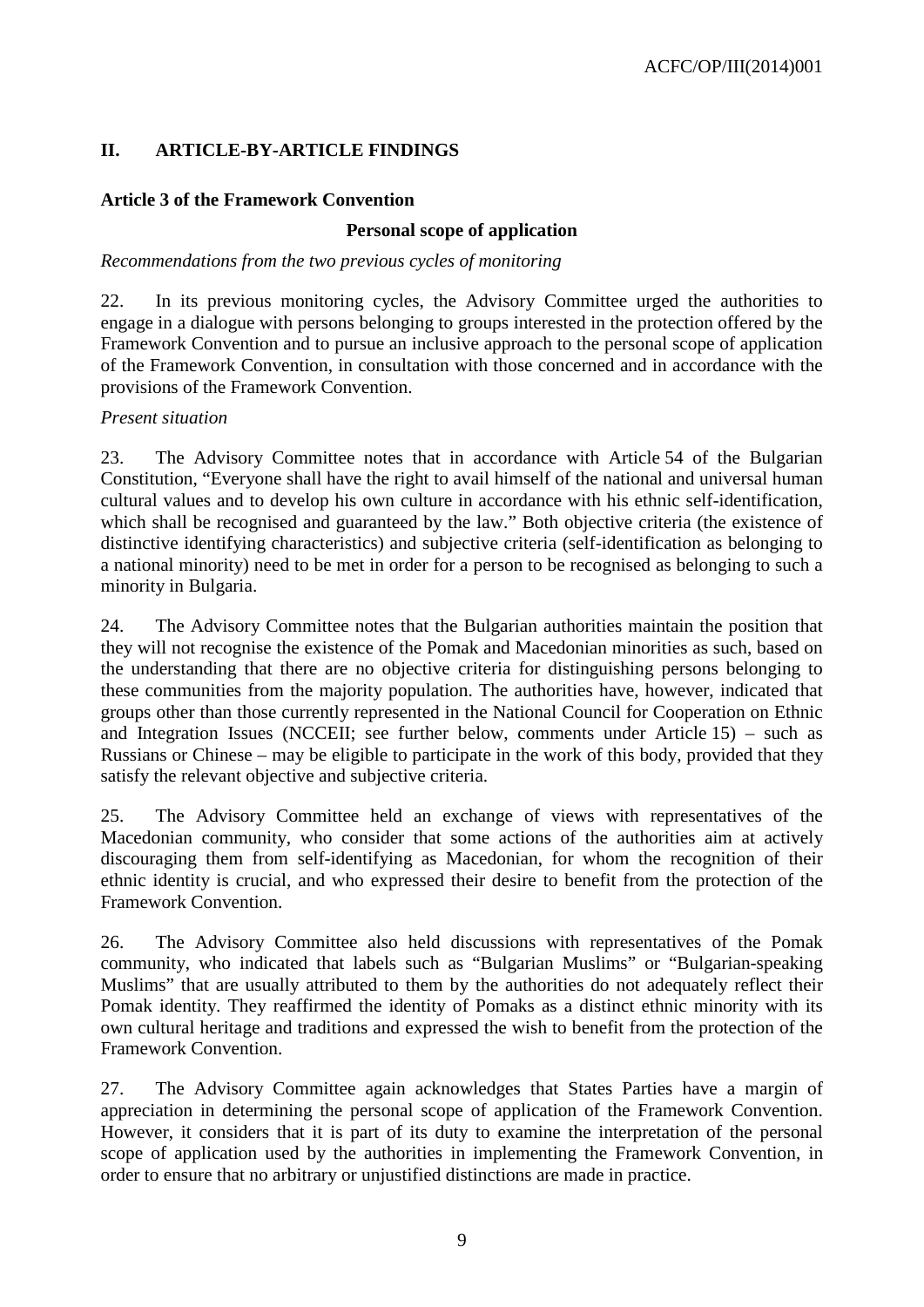28. The Advisory Committee recalls in this context that the right to self-identification is an essential element of Article 3 of the Framework Convention. As regards the application of objective criteria to the recognition of groups as beneficiaries of the protection of the Framework Convention, the Advisory Committee emphasises that these criteria must not be defined or construed in such a way as to limit arbitrarily the possibility of such recognition, and that the views of persons belonging to the group concerned should be taken into account by the authorities when conducting their own analysis as to the fulfilment of objective criteria. It underlines that the Framework Convention was conceived as a pragmatic instrument to be implemented in diverse and evolving situations, and its application with respect to a group of persons does not necessarily require the formal recognition of the latter as a national minority, a definition of this concept or the existence of a specific legal status for such groups of persons.

29. The Advisory Committee remains concerned that the authorities have not organised any consultations or discussions on the protection offered by the Framework Convention with groups potentially concerned and that have repeatedly expressed their interest in the extension of its application to them. It strongly regrets that numerous direct requests of Pomaks to meet the authorities in order to discuss inter alia the possibility of applying the provisions of the Framework Convention to them, including requests made to the Deputy Prime Minister chairing the NCCEII, have been to no avail.

### *Recommendation*

30. The Advisory Committee strongly urges the authorities to engage in a direct and constructive dialogue with persons belonging to groups interested in the protection offered by the Framework Convention, in particular persons self-identifying as Macedonians or Pomaks. It recommends that the authorities pursue an inclusive approach to the personal scope of application of the Framework Convention, in consultation with those concerned and in accordance with the provisions of the Framework Convention, in particular Article 3.1.

#### **Census**

#### *Recommendations from the two previous cycles of monitoring*

31. In its previous monitoring cycles, the Advisory Committee recommended that, during preparations for the 2011 census, the authorities consult representatives of minorities about questions relating to individuals' affiliation with a national minority and mother tongue, include persons belonging to minorities and persons speaking minority languages among census officials, and undertake awareness-raising activities among persons belonging to national minorities well in advance of the census, in co-operation with minority representatives.

#### *Present situation*

32. A population and housing census, including optional questions on ethnic affiliation, mother tongue and religious belief and denomination, was held in 2011. The Advisory Committee notes with interest that during preparations for the census, consultations were held with the NCCEII and the minority groups represented in it regarding the definition of the concepts behind these questions. It also notes with satisfaction that census enumerators were issued with clear instructions to allow respondents to declare their ethnic affiliation, mother tongue and religious belief themselves, and, if a group other than a pre-defined group was chosen, to record precisely the answer given by the respondent.

33. The Advisory Committee notes, however, that as far as ethnic affiliation was concerned, only three pre-defined groups (Bulgarians, Turks and Roma) were listed in the final census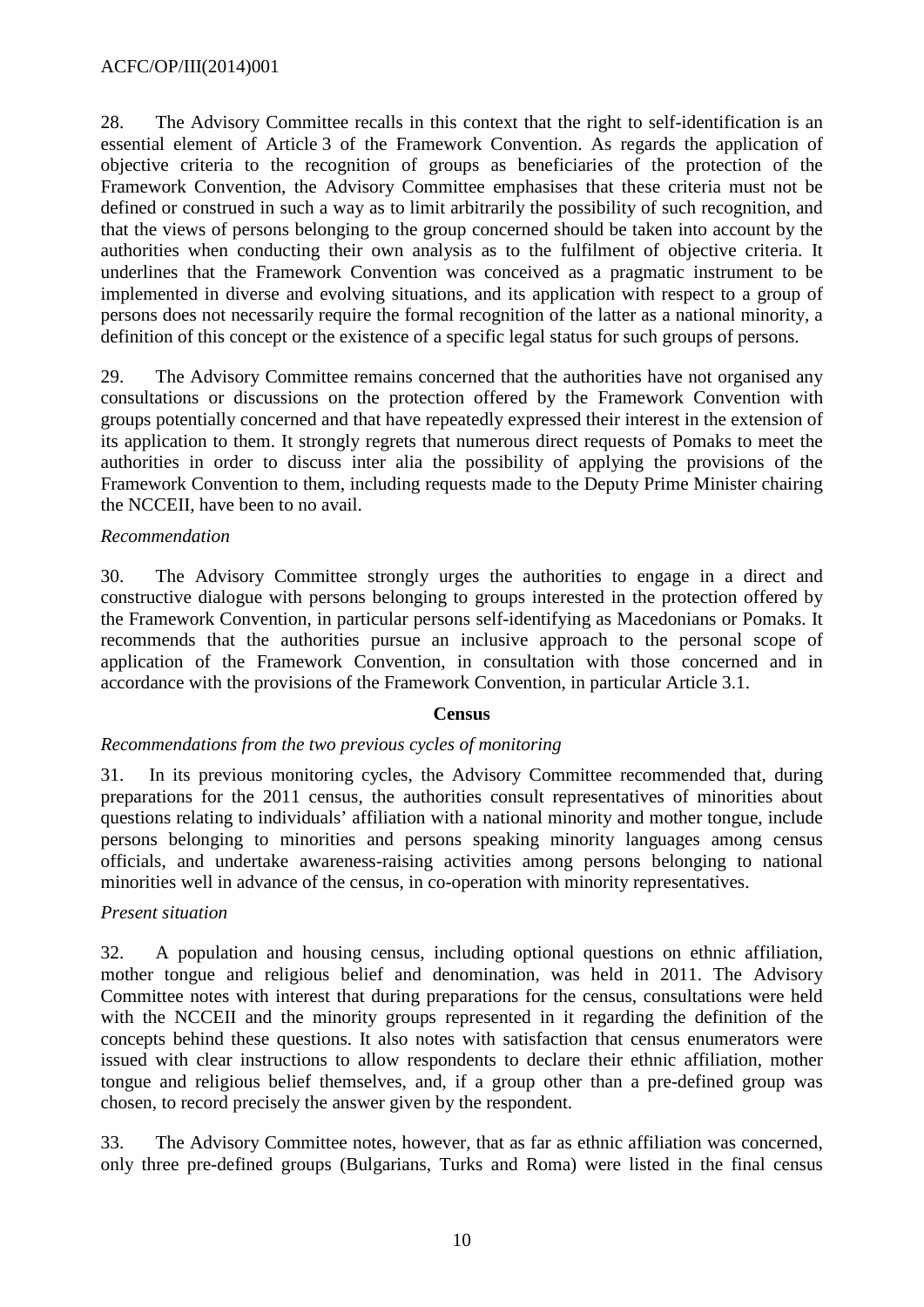questionnaire; moreover, it finds highly regrettable that an initial proposal by the National Statistical Institute (NSI) to enumerate additional ethnic affiliations in the list, including Macedonian and Pomak, was met with violent criticism in both leading political circles and the media, and several NSI officials were dismissed following the pilot census.

34. The Advisory Committee takes note that according to the census results, more than 98% of persons who answered the question on ethnic affiliation declared themselves to belong to one of the three pre-defined groups<sup>[1](#page-10-0)</sup> and that it was possible for respondents to declare any affiliation they wished under the "Other" category. It is, however, deeply concerned at reports from both Macedonians and Pomaks that persons belonging to these groups were actively discouraged or even prevented from declaring these affiliations. Numerous representatives of these groups conveyed reports to the Advisory Committee of cases in which census enumerators filled in individuals' ethnic affiliation as Bulgarian on their own initiative, skipped over ethnic affiliation and related questions in areas where Macedonians and Pomaks live, filled in census forms in pencil or sought to convince respondents, sometimes through threats, that the identity they wished to declare did not exist. The Advisory Committee also takes note in this context that – even though they were later reinstated – the above-mentioned, highly publicised dismissals of NSI officials were interpreted by representatives of both Macedonians and Pomaks as aimed inter alia at intimidating any persons who might wish for greater recognition of these identities. As a result of these factors, many Macedonian organisations took the position that the census figure regarding Macedonians would necessarily be much lower than reality and must be rejected as a matter of principle. The number of persons having declared themselves as Pomaks was moreover not published with the overall census results and does not appear to have reached the groups concerned.<sup>[2](#page-10-1)</sup> This situation regrettably results in the invisibility of the identities concerned.

35. The Advisory Committee considers that denial of the right of self-identification in the census context is not only a serious irregularity in itself<sup>[3](#page-10-2)</sup> but, in so far as the realisation of certain minority rights is linked to numbers, may also have far-reaching consequences in terms of the protection of such rights. It therefore considers it vital that the Bulgarian authorities engage in an open and constructive dialogue with representatives of the Macedonian and Pomak minorities in order to determine the full extent to which such irregularities occurred in practice during the 2011 census. It furthermore emphasises that by engaging in genuine dialogue, seeking to identify problems together with Macedonians and Pomaks and find ways to remedy them, the authorities could also help to build confidence amongst these groups that state policy towards them is not based on unjustified and arbitrary distinctions and that the state is willing to protect them on an equal footing with other minority groups.

36. Finally, the Advisory Committee notes that the number of persons having declared a Roma ethnic affiliation is much lower than unofficial estimates and moreover declined by more

<span id="page-10-0"></span><sup>&</sup>lt;sup>1</sup> Out of a total of 7 364 570 persons counted in the census, 91% answered the optional question on ethnic affiliation. 5 664 624 persons declared their ethnic affiliation as Bulgarian, 588 318 as Turkish and 325 343 as Roma. The (slightly lower) figures given in the State Report for each of these affiliations correspond to the numbers of persons having answered *both* the question on ethnic affiliation and the question on mother tongue. See National Statistical Institute, 2011 Population Census – Main Results, pages 23 and 26, available at http://www.nsi.bg/census2011/PDOCS2/Census2011final en.pdf (last visited on 1 January 2014).  $\overline{a}$ 

<span id="page-10-1"></span>According to information forwarded by the authorities subsequent to the visit, a total of  $6\,910$  persons selfidentified in response to the census question on ethnic affiliation as Pomaks. 67 350 persons self-identified as belonging to the Bulgarian ethnic group and the Muslim religious denomination.

<span id="page-10-2"></span> $3$  See Thematic Commentary No. 3, The Language Rights of Persons Belonging to National Minorities under the Framework Convention, adopted on 24 May 2012, ACFC/44DOC(2012)001 rev, section II.1.1.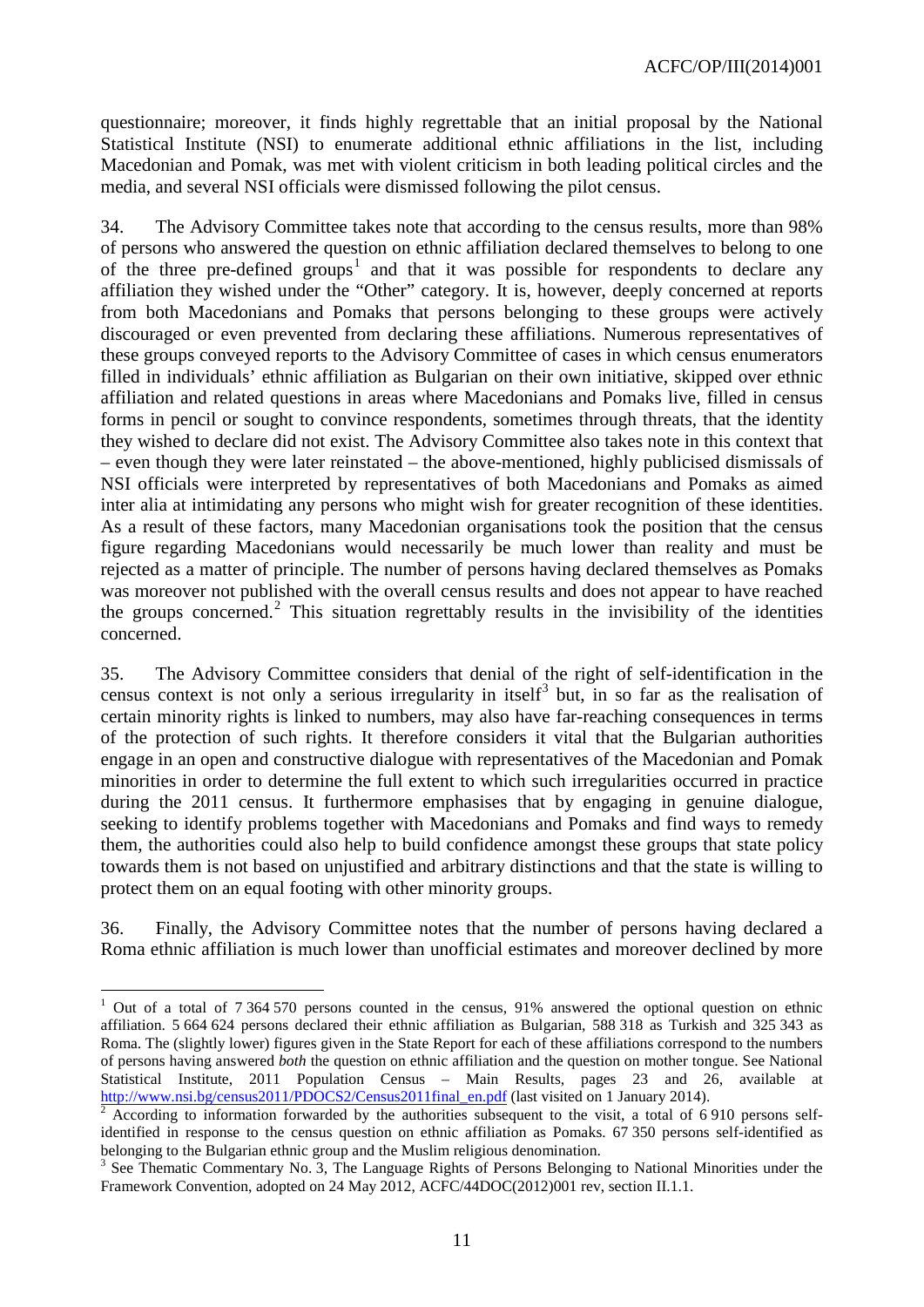than [4](#page-11-1)5 000 between the 2001 and 2011 censuses.<sup>4</sup> Roma representatives indicate that this is in contrast with expert assessments, and ascribe the low census figure essentially to Roma's fear of discrimination and harassment on ethnic grounds (see further below, comments with respect to Articles 4 and 6). The Advisory Committee also notes that nearly 10% of persons chose not to answer the optional question on ethnic affiliation in the 2011 census at all – compared with less than 1% of respondents in the previous census, in which the equivalent question was also optional. The Advisory Committee considers that the reasons behind such a sharp increase in the number of persons preferring not to disclose their ethnic affiliation should be carefully examined, in particular in so far as they may throw light on the overall climate of tolerance and situation of persons belonging to national minorities in Bulgaria.

### *Recommendations*

37. The Advisory Committee recommends that the authorities carry out an in-depth analysis regarding the reasons underlying the increase in the number of persons who chose not to declare any ethnic affiliation in the 2011 population census.

38. It again strongly urges the authorities to engage in an open and constructive dialogue with representatives of the Macedonian and Pomak communities, with a view to identifying any irregularities that may have occurred during the 2011 census. The authorities should furthermore review census practices in order to guarantee the right to free self-identification, eliminate any unjustified and arbitrary distinctions in this regard and ensure that no negative consequences arise from this choice.

### <span id="page-11-0"></span>**Article 4 of the Framework Convention**

### **Legal and institutional protection against discrimination**

#### *Recommendations from the two previous cycles of monitoring*

39. In its previous monitoring cycles, the Advisory Committee recommended that the Commission for Protection against Discrimination be given the appropriate resources to allow it to fulfil its duties effectively and independently and to intensify its monitoring of alleged cases of discrimination. It also recommended that the authorities investigate and adequately sanction perpetrators of such acts and tackle vigorously any discriminatory practices affecting minorities, including through public awareness-raising campaigns and training programmes.

#### *Present situation*

40. The Advisory Committee notes with interest that the Commission for Protection against Discrimination, which began its second term of office – after a significant delay in the appointment of its members – in 2012, has continued to deal with individual complaints of racial and ethnic discrimination and has carried out awareness-raising activities on discrimination at national and local levels. It has also expanded its network of regional representatives, with representatives now operating in approximately 20 of the 28 district capitals in Bulgaria. The number of complaints submitted annually to the Commission has risen to over 800 per year,<sup>[5](#page-11-2)</sup> with the proportion of these complaints concerning allegations of discrimination on racial or

<span id="page-11-1"></span> $4$  In the 2001 census, 370 908 persons (4.7% of a total population that then stood at 7 932 984) declared themselves to be Roma. In the 2011 census, the figure of 325 343 Roma corresponded to 4.9% of those who answered the question on ethnic affiliation, but only 4.4% of the total population count.  $\overline{a}$ 

<span id="page-11-2"></span><sup>5</sup> 714 complaints in 2008, 1 039 in 2009, 838 in 2010, 848 in 2011, 619 from 1 January to 8 October 2012 (at the time of drafting the present Opinion, complete figures for 2012 were not publicly available).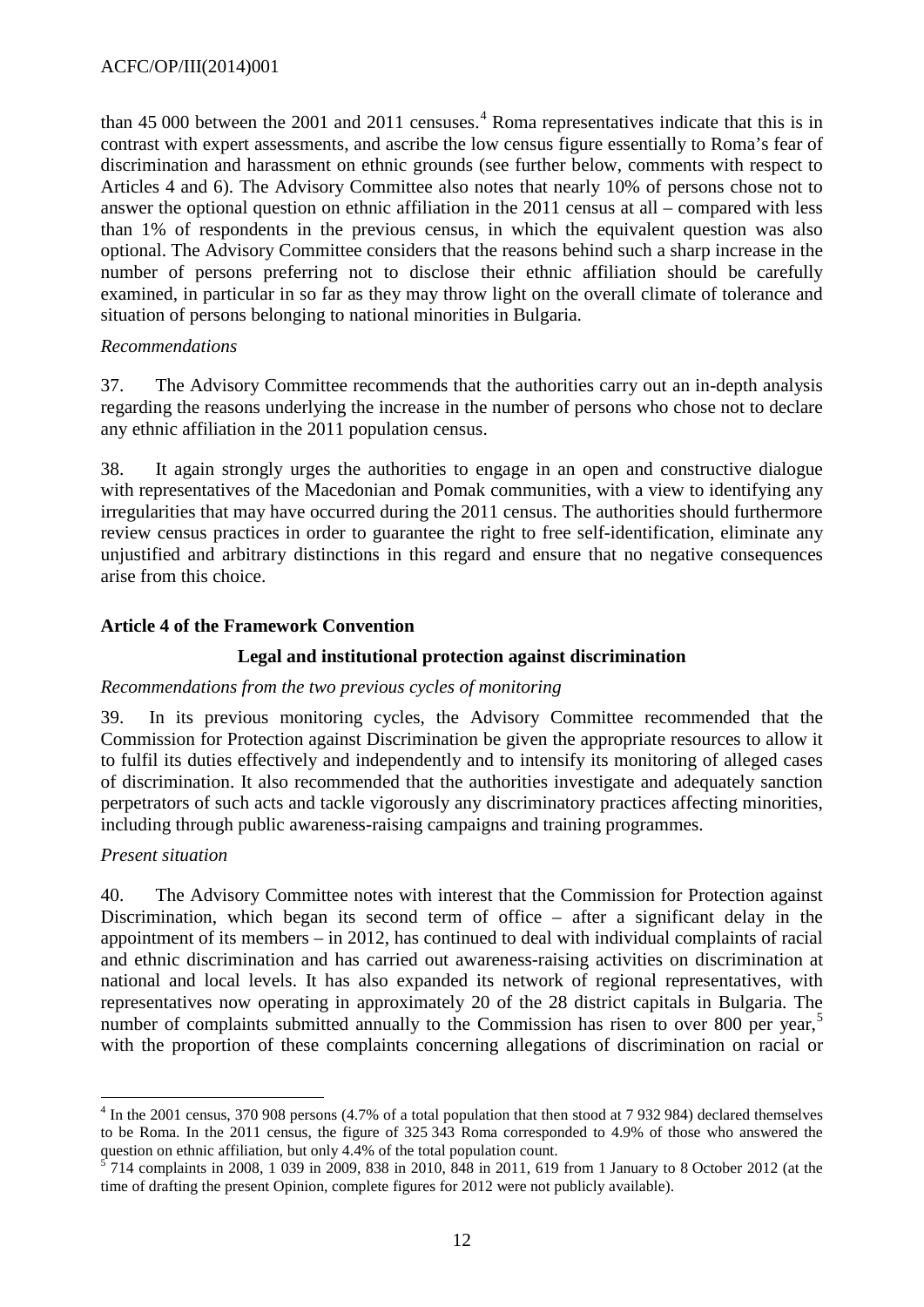ethnic grounds varying from 2.5% in 2009 to 12% in 2012.<sup>[6](#page-12-0)</sup> However, the Advisory Committee observes that issues faced by persons belonging to national minorities do not appear to be high on the agenda of the Commission. It notes with regret that the latter did not appear during its discussions with the Advisory Committee to be closely attuned to the specific vulnerabilities of persons belonging to national minorities or to the need to take adequate measures – going beyond merely guaranteeing formal equality – to promote the full and effective equality of persons belonging to national minorities, in accordance with Article 4.2 of the Framework Convention and Article 7(1)(14) of the Antidiscrimination Act.

41. The nine members of the Commission are appointed by Parliament (five members) and the President (four members). While the continuity achieved through the 2012 reappointment as members of the Commission of its former Chair and Deputy Chair is welcome, the Advisory Committee notes that concerns have been voiced about the lack of a sufficiently clear, transparent and participatory selection process for Commission members that would promote the independence of the Commission and public confidence therein.<sup>[7](#page-12-1)</sup> The Commission's 2012 annual report has moreover still not been debated by the Parliament, in part due to the dissolution of the latter for early elections held in May 2013. At the time of adoption of the present Opinion (February 2014), the examination of the report was still pending before the Parliament and the report regrettably remained unpublished.

42. The Advisory Committee is concerned that the application of budget cuts to the Commission in the context of general austerity measures, combined with the introduction of a new and costly duty for the Commission to promote antidiscrimination standards through the mass media, $8$  mean that it has become more difficult for the Commission to fulfil its tasks effectively in recent years. While the Advisory Committee recognises that in times of economic crisis governments may be under pressure to cut spending across the board, it also underlines that at such times, human rights bodies have an especially important role to play in protecting the rights of persons most at risk of social exclusion, many of whom may be persons belonging to national minorities. Against this background, it welcomes the information received during its visit that in its first reading of the 2014 budget on 14 November 2013, the Parliament decided to increase the Commission's annual budget from BGN 1.8 million (approximately EUR 900 000) to BGN 2 million (EUR 1 million).

43. The Advisory Committee observes that in order to ensure the effective implementation of antidiscrimination legislation in Bulgaria it is crucial at all times, and even more so at a time when the composition of the Commission has recently changed, that the quality of its decisions be of the highest standard, and that where these decisions are subject to scrutiny by the courts, the latters' judgments also meet the highest standards. It is therefore particularly important that the authorities continue to deliver training on antidiscrimination legislation to judges, prosecutors, investigators and other members of the legal profession, and indeed intensify their efforts in this respect.<sup>[9](#page-12-3)</sup>

 $\overline{\phantom{a}}$ 

<span id="page-12-1"></span><span id="page-12-0"></span><sup>&</sup>lt;sup>6</sup> 26 complaints of racial or ethnic discrimination in 2009, 33 in 2010, 47 in 2011, 74 (to 8 October) in 2012.<br><sup>7</sup> Such concerns were amongst the reasons cited by the International Coordinating Committee of National Institutions for the Promotion and Protection of Human Rights' Sub-Committee on Accreditation in recommending that the Commission be accredited with B status. See ICC Sub-Committee on Accreditation Report – Oct 2011,

<span id="page-12-2"></span>item 2.3, pages 8-9.<br>
<sup>8</sup> Article 47(12) of the Law on Protection against Discrimination as amended with effect from 1 August 2012.<br>
<sup>9</sup> For information on the efforts made to date, see State Report, ACFC/SR/III(2012)004,

<span id="page-12-3"></span>ECRI, Conclusions on the implementation of the recommendations in respect of Bulgaria subject to interim followup, adopted on 7 December 2011, CRI(2012)7, page 5.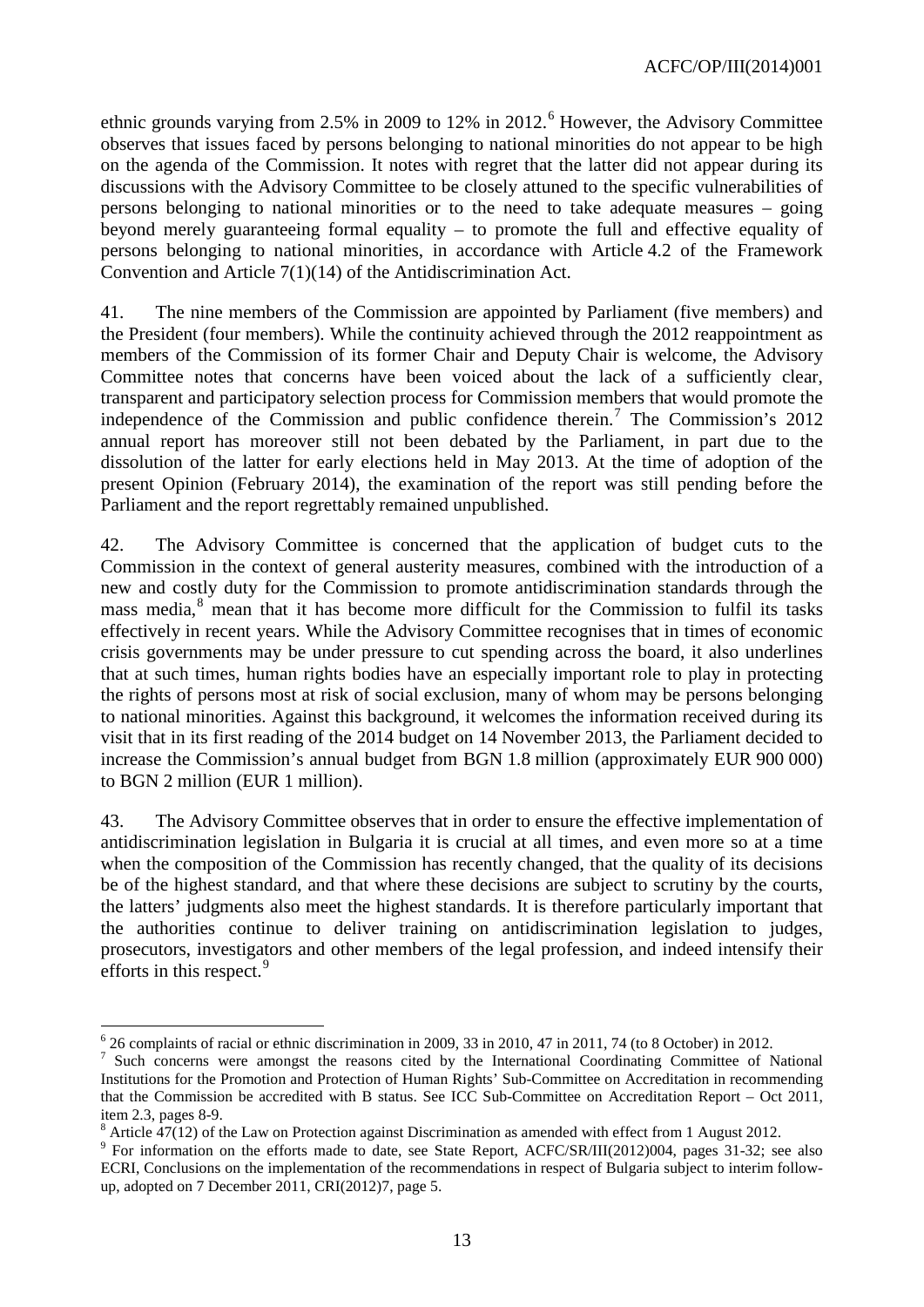44. As an independent institution responsible for handling complaints of violations of individuals' rights and freedoms by public authorities, the Ombudsman has also received rising numbers of complaints in recent years, and expected to receive more than 6 500 complaints in 2013. In this context, the Ombudsman has dealt with a number of complaints since 2010 from persons belonging to national minorities, notably Roma, with respect inter alia to the issuance of identity papers, access to adequate education, access to adequate housing and hate speech in the media. The Advisory Committee notes that in 2012, the Ombudsman was designated as the national preventive mechanism under the Optional Protocol to the UN Convention against Torture; however, despite this expansion of its competences, the budget of the Ombudsman, like that of the Commission for Protection against Discrimination, was decreased in 2013. Concerns have also been voiced about the lack of a sufficiently clear, transparent and participatory selection process for the Ombudsman.<sup>[10](#page-13-0)</sup>

### *Recommendations*

45. The Advisory Committee calls on the authorities to strengthen the recruitment procedures for the members of the Commission for Protection against Discrimination and for the Ombudsman in order inter alia to increase the transparency of these procedures at all stages and widen the circle of potential candidates. It encourages the Commission for Protection against Discrimination and the Ombudsman to take effectively into account the concerns and rights of persons belonging to national minorities and calls on the authorities to ensure that these institutions have adequate resources for this purpose.

46. It further recommends that the authorities intensify the provision of initial and in-service training on antidiscrimination law to judges, prosecutors, investigators and other members of the legal profession, including those working for the Commission for Protection against Discrimination, in order to ensure that this legislation is properly and consistently applied throughout Bulgaria. Such training should also cover aspects of antidiscrimination related to adequate measures to promote the full and effective equality of persons belonging to national minorities.

### **Promotion of full and effective equality of Roma**

### *Recommendations from the two previous cycles of monitoring*

47. In its previous monitoring cycles, the Advisory Committee urged the authorities to increase efforts to develop and implement policies to address the problems confronting the Roma regarding access to social rights and allocate adequate resources to this effect.

#### *Present situation*

48. In 2010, the Bulgarian government approved a Framework Programme for Integration of Roma in Bulgarian Society 2010-2020 and a Strategy for Educational Integration of Children and Pupils from Ethnic Minorities. Following the 2011 EU initiative to strengthen national strategies for Roma inclusion, the National Roma Integration Strategy of the Republic of Bulgaria (2012-2020) was then developed, on the basis of the 2010 Framework Programme, by an inter-institutional working group of experts from the relevant government institutions and civil society organisations. A review of the implementation of action plans developed

<span id="page-13-0"></span><sup>&</sup>lt;sup>10</sup> International Coordinating Committee of National Institutions for the Promotion and Protection of Human Rights, Sub-Committee on Accreditation, Report – Oct 2011, item 2.2, pages 7-8.  $\overline{a}$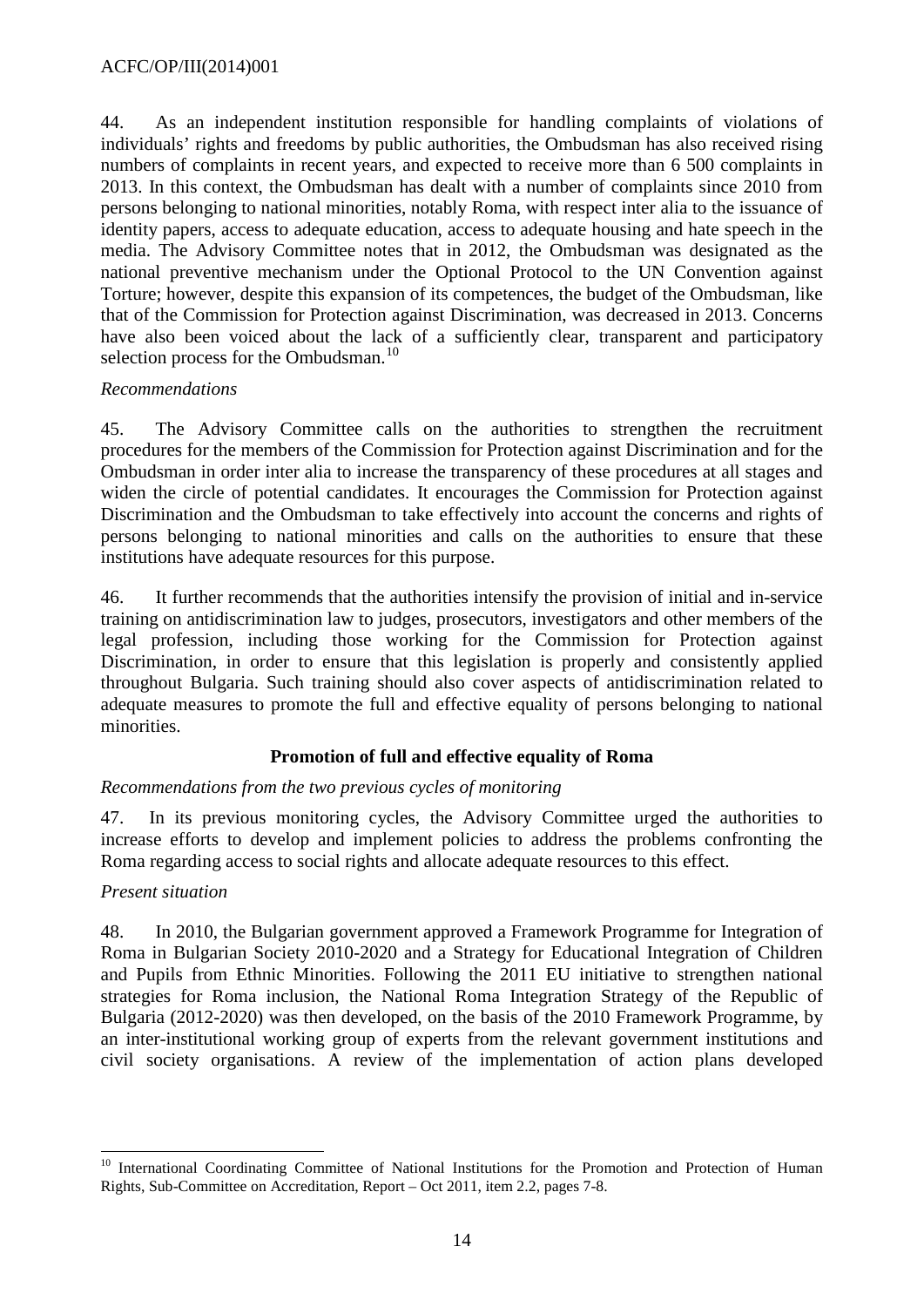previously, notably as part of the Decade for Roma Inclusion (2005-2015), was also carried out, with a view to using the results to improve the effectiveness of the relevant activities.<sup>[11](#page-14-0)</sup>

49. The authorities have indicated that in 2012, the NCCEII began working with regions and municipalities to create strategies specific to each region of Bulgaria and action plans at the level of each municipality. The Advisory Committee notes with interest that as of mid-November 2013, regional strategies had been developed for 27 of the 28 regions in Bulgaria and action plans for 220 out of 264 municipalities. However, it is deeply concerned that according to the authorities, these action plans are not currently funded: the NCCEII's role is one of coordination and consultation, and it is up to each individual ministry to provide the budget necessary to achieve the results falling within its remit. The Advisory Committee observes that funding is evidently required in order to achieve improvements in access to housing, health and other social rights and promote the full and effective equality of Roma. There is furthermore a real risk of disenchantment and disengagement amongst both the authorities and Roma if the efforts invested in drawing up tailored strategies and action plans at national, regional and municipal levels lead to no amelioration in practice.

50. Attention also needs to be paid to the misgivings expressed by numerous Roma representatives as regards the designation of the intended beneficiaries of the above strategies and action plans. The Strategy document begins by stating that "the term Roma is used in this document as an umbrella, which includes both Bulgarian citizens in a vulnerable socioeconomic condition who identify themselves as Roma, and citizens in a similar situation, defined by the majority as Roma, regardless of their self-identification".<sup>[12](#page-14-1)</sup> As Roma representatives have pointed out, this is problematic for two main reasons: first, the opening part implies that there are no Roma who are in anything other than a vulnerable socio-economic situation, and the second part of the definition is in clear conflict with the requirement of voluntary self-identification. The Advisory Committee accepts that the intention of the second part of the definition was to ensure that Roma who (for whatever reason) do not choose to identify as such are not prevented from benefitting from the measures taken.<sup>[13](#page-14-2)</sup> However, the formulation chosen to convey this – which allows the majority to define individuals' ethnic affiliation irrespective of the latters' wishes – raises clear problems from the point of view of the Framework Convention. As regards the first part of the definition, the Advisory Committee shares the view that, by implying that unless one is poor, one is not a Roma, it sends a highly damaging message to other members of Bulgarian society, which moreover risks being instrumentalised in harmful ways in political debates (see further below, comments under Article 6 with respect to discourse about Roma and under Article 15 with respect to the socioeconomic situation of Roma). The Advisory Committee is convinced that neither of these results was intended by the authors of the Strategy. However, it considers that the negative impact of the messages sent is such that revision of this part of the document, or at the very least official clarification of its intended meaning, is needed.

 $\overline{a}$ 

<span id="page-14-0"></span><sup>11</sup> For more details, see State Report, pages 32-34; see also the Strategy as presented to the European Commission, [http://ec.europa.eu/justice/discrimination/files/roma\\_bulgaria\\_strategy\\_en.pdf](http://ec.europa.eu/justice/discrimination/files/roma_bulgaria_strategy_en.pdf) and its accompanying Action Plan<br>http://ec.europa.eu/justice/discrimination/files/roma\_bg\_strategy\_annex2\_en.pdf.

<span id="page-14-2"></span><span id="page-14-1"></span><sup>&</sup>lt;sup>[12](http://ec.europa.eu/justice/discrimination/files/roma_bg_strategy_annex2_en.pdf)</sup> National Roma Integration Strategy of the Republic of Bulgaria (2012-2020), page 1.<br><sup>13</sup> At the same time, the Advisory Committee notes that the supposition that not all Roma are comfortable declaring their ethnic affiliation would appear to confirm that the census figure regarding the number of Roma may be unrealistically low (see comments under Article 3 above).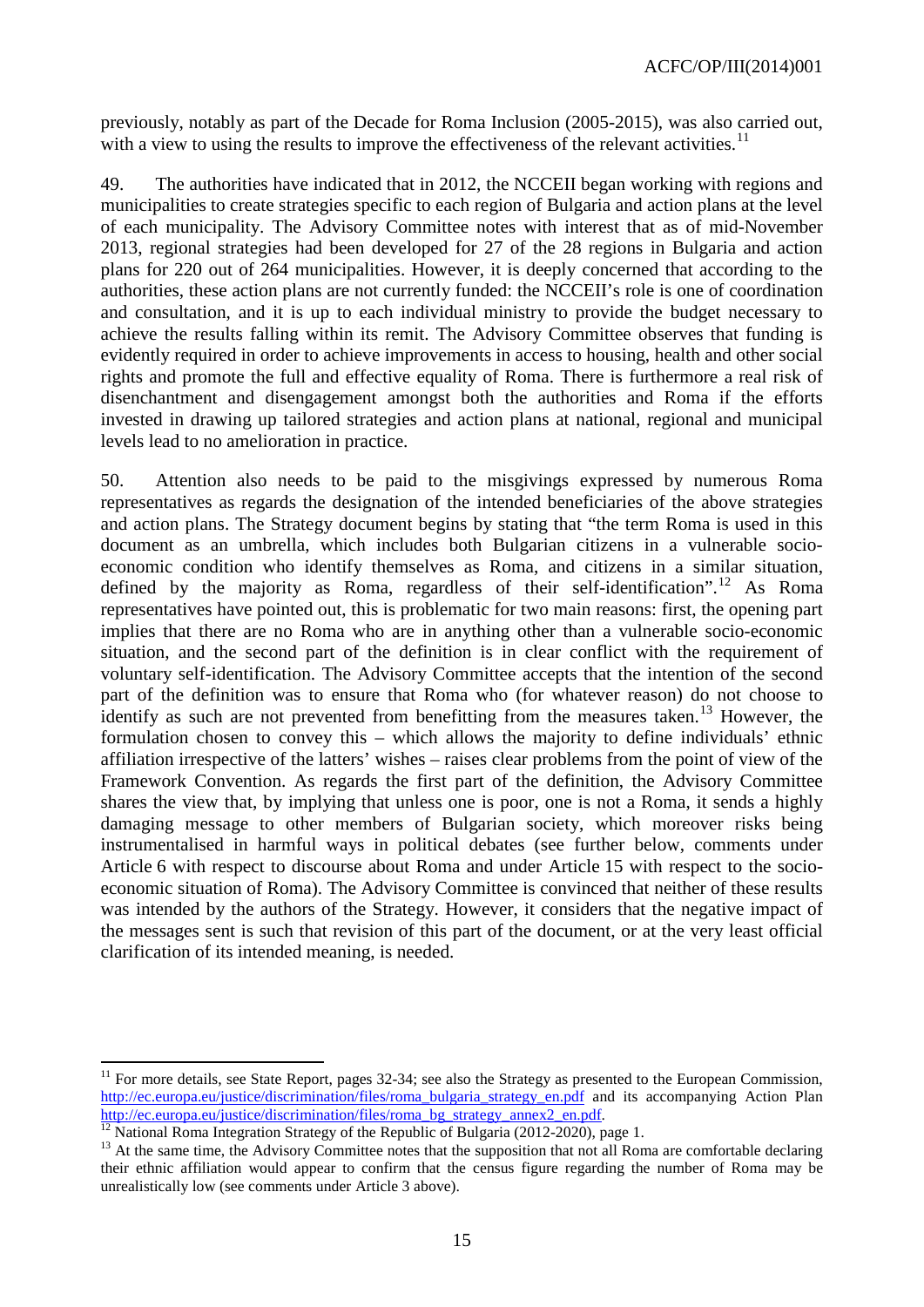### ACFC/OP/III(2014)001

### *Recommendations*

51. The Advisory Committee strongly recommends that the authorities regularly evaluate and review the implementation of the various strategies and action plans for the integration of Roma, in close consultation with representatives of this community, with a view to assessing their impact in promoting the full and effective equality of Roma and strengthening them wherever necessary. It also urges the authorities at all levels rapidly to make specific budgetary provision for the implementation of the current national, regional and municipal strategies and action plans for the integration of Roma.

52. The Advisory Committee further calls on the authorities to revise the definition of the beneficiaries of the National Roma Integration Strategy of the Republic of Bulgaria (2012-2020) and all other strategies and action plans that have reproduced this definition, in order to make clear that the measures they include explicitly target Roma but are also accessible to other persons who need them although not expressly self-identifying as Roma.

# **Collection of equality data disaggregated by ethnicity**

### *Recommendations from the two previous cycles of monitoring*

53. In its previous monitoring cycles, the Advisory Committee called upon the authorities to identify further ways and means of obtaining and publishing reliable data disaggregated by ethnicity, gender and geographical location.

### *Present situation*

54. The authorities have indicated that aside from the official data disaggregated by ethnicity collected during the census, there is no general practice of collecting data on the implementation of government policies broken down by ethnic affiliation. In view of the questions remaining as a result of the 2011 census (see comments under Article 3 above) it would be important to broaden available data on the needs and situation of persons belonging to minorities with the help of other forms of data collection such as surveys and studies from a variety of sources. The Advisory Committee received numerous accounts from representatives of the Turkish minority of difficulties in gaining access to adequately remunerated employment and of underrepresentation in public employment, even in areas where the Turkish minority constitutes a substantial proportion of the population. Similar discrimination in access to employment is also experienced by the Roma (see further below, comments under Article 15). The Advisory Committee observes that research carried out into the implementation of specific policies and measures – such as the employment of around 200 Roma labour mediators – may provide valuable and more comprehensive information as to the situation of different groups in different fields, which could be used to evaluate and increase the effectiveness of such policies and measures.

### *Recommendation*

55. The Advisory Committee recommends that the authorities expand existing practices and identify additional means of obtaining and publishing reliable data disaggregated by ethnicity, gender and geographical location, in order to increase the impact and efficacy of efforts to promote the full and effective equality of persons belonging to national minorities. Such data could include detailed information on discrimination against persons belonging to national minorities in the field of employment as well as on the impact of measures taken to address such issues.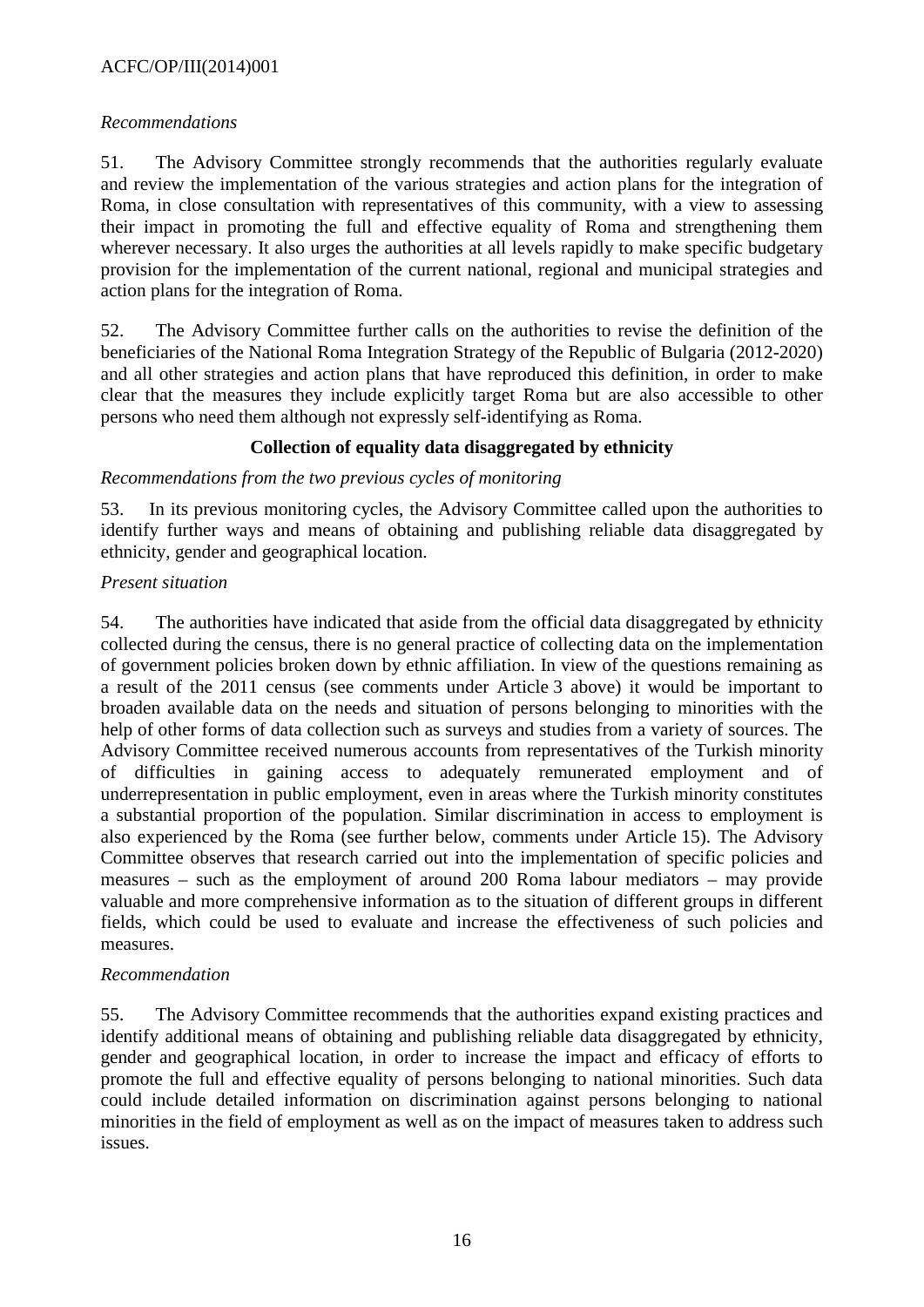### <span id="page-16-0"></span>**Article 5 of the Framework Convention**

### **Legal guarantees and support for the preservation of the culture of persons belonging to national minorities**

#### *Recommendations from the two previous cycles of monitoring*

56. In its previous monitoring cycles, the Advisory Committee recommended that the Bulgarian authorities step up their efforts to support initiatives aimed at protecting, preserving and developing the cultural identity of minorities and invited them to pay more attention to the needs of all national minorities, including numerically smaller groups, in the field of the preservation and development of their culture and language.

#### *Present situation*

57. The Advisory Committee notes that the rights of persons belonging to national minorities go beyond mere formal equality before the law and cover a wide variety of fields such as culture, media, education and participation. While the authorities have referred to a range of provisions relevant to the protection of the cultural rights of persons belonging to national minorities, $14$  the lack of a clearly defined and easily accessible government policy in this field may hamper the exercise in practice of these rights. The Advisory Committee notes with interest in this context that the authorities are in the process of drawing up a national cultural strategy, including the promotion of cultural diversity as a specific operational objective, and have issued an open invitation to all NGOs that wish to participate in this process. It emphasises that this process should be conducted in close consultation with representatives of all national minorities and should address the issue of how national minorities are involved in the process of allocation of funds.

58. As regards financial support currently allocated to the development and preservation of the culture, language and traditions of minorities, the authorities have indicated that the main sources of funding are the budgets of the NCCEII, the Ministry of Culture, the Ministry of Labour and Social Policy, other structures at central level and municipalities, and have referred to a number of cultural events that have received public support in recent years.<sup>[15](#page-16-2)</sup> The Advisory Committee also notes that state support is allocated to approximately 3 640 community centres in Bulgaria. The authorities have indicated that these exist in almost every settlement and are frequently used for cultural activities by persons belonging to national minorities, including numerically smaller minorities such as Jews and Armenians. The amount allocated from the state budget for these community centres in 2014 is BGN 46 million (approximately EUR 23 million). The authorities have applied for UNESCO listing for these centres, the first of which was established more than 150 years ago.

59. At the same time, the Advisory Committee has observed certain tensions surrounding state support to minority cultures. It has received reports of some cases in which adults in positions of authority, such as schoolteachers, have questioned children belonging to the Turkish minority about their wish to participate in cultural events of their minority, or even placed pressure on children not to go. The 2010 amalgamation of the Turkish theatres in Kardzhali and Razgrad with bigger, generalist theatres, justified as a necessary part of reforms decided in the context of the economic crisis, was also negatively perceived by representatives of this minority. A number of representatives of minorities have also expressed regret that the focus of the work

-

<span id="page-16-1"></span> $14$  The authorities have notably referred in this context to Article 36, paragraph 2 of the Constitution, the Protection and Development of Culture Act and Article 6 of the Law on Radio and Television. See State Report, pages 34-35. <sup>15</sup> See State Report, pages 16 and 35-36.

<span id="page-16-2"></span>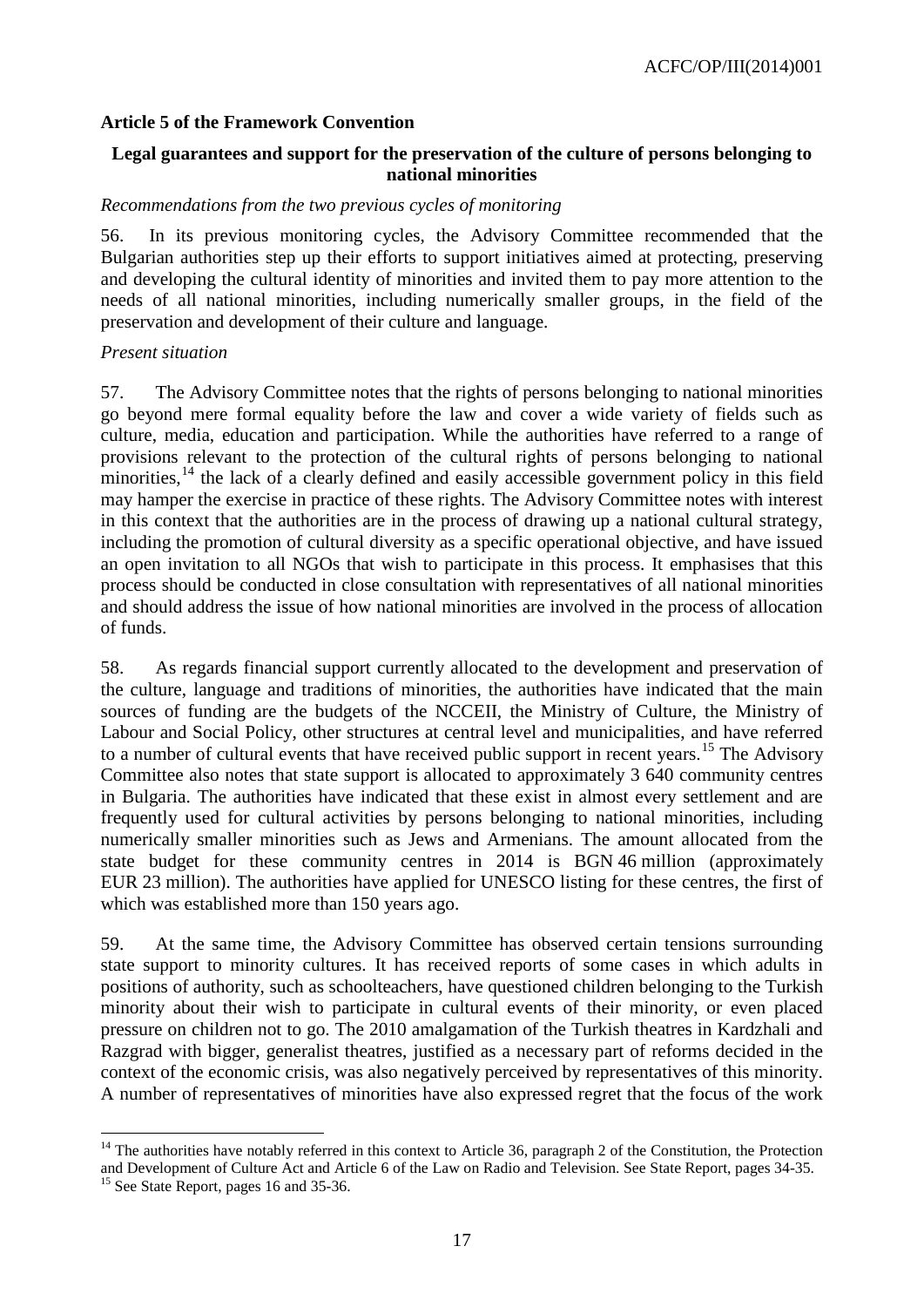of the NCCEII is currently almost exclusively on the socio-economic integration of Roma, although the authorities have observed that this decision was initially supported by all national minorities represented in the NCCEII. In this context, non-Roma minority organisations have reported cases where funding for their activities (such as publication of newsletters in minority languages) was withdrawn or refused, apparently due to the priority currently placed by the NCCEII on the integration of Roma. In parallel, Roma representatives have emphasised that the exclusive focus on socio-economic integration – although the goal of achieving full and effective equality of Roma in daily life is essential – ignores the cultural aspects of Roma identity and their identity as a national minority, to the detriment of Roma. The Jewish community has also flagged up specific obstacles faced in obtaining sufficient funding for the restoration of two ruined synagogues in Vidin and Samokov that are important parts of both Jewish and Bulgarian cultural heritage. Overall, these accounts disclose that there is an urgent need for a coherent cultural strategy to address the needs of minorities.

### *Recommendations*

60. The Advisory Committee recommends that the authorities work closely with representatives of national minorities in the process of drawing up a national cultural strategy, and that this process include consultations on how national minorities are involved in decisionmaking on the allocation of funds for cultural activities of interest to them. It also recommends that groups that have expressed the wish to benefit from the protection of the Framework Convention be invited to participate in this process.

61. The Advisory Committee reiterates its recommendation that the Bulgarian authorities step up their efforts to support initiatives aimed at protecting, preserving and developing the cultural identity of minorities and to remove any obstacles that may exist in this respect. This should include responding promptly to any incidents of harassment against individuals seeking to express their minority culture. The Advisory Committee invites the authorities to take account of the specific needs of all national minorities in the field of the preservation and development of their culture and language.

### <span id="page-17-0"></span>**Article 6 of the Framework Convention**

#### **Tolerance and intercultural dialogue**

#### *Recommendations from the two previous cycles of monitoring*

62. In its previous monitoring cycles, the Advisory Committee called on the authorities to take further legislative and policy measures to combat manifestations of racism in the media, and to take the necessary steps to prosecute incitement to ethnic or religious hatred in the media. It called on the authorities to combat intolerance and hate speech in politics and to promote respect for ethnic diversity. It further recommended that the authorities adopt specific measures to foster a social climate more receptive to diversity and intercultural dialogue, including through reviewing the compulsory curriculum and existing school textbooks, with a view to ensuring a better reflection of the history, culture and traditions of national minorities.

#### *Present situation*

63. While many of its interlocutors pointed to long-standing traditions of interethnic tolerance in Bulgaria, the Advisory Committee notes with regret that the overall climate appears nonetheless to have become less receptive to diversity since its second Opinion. There has been an increase in racist discourse and attacks (see further below), which both reflects and feeds into this negative trend. Racism has become increasingly widespread in political discourse and in the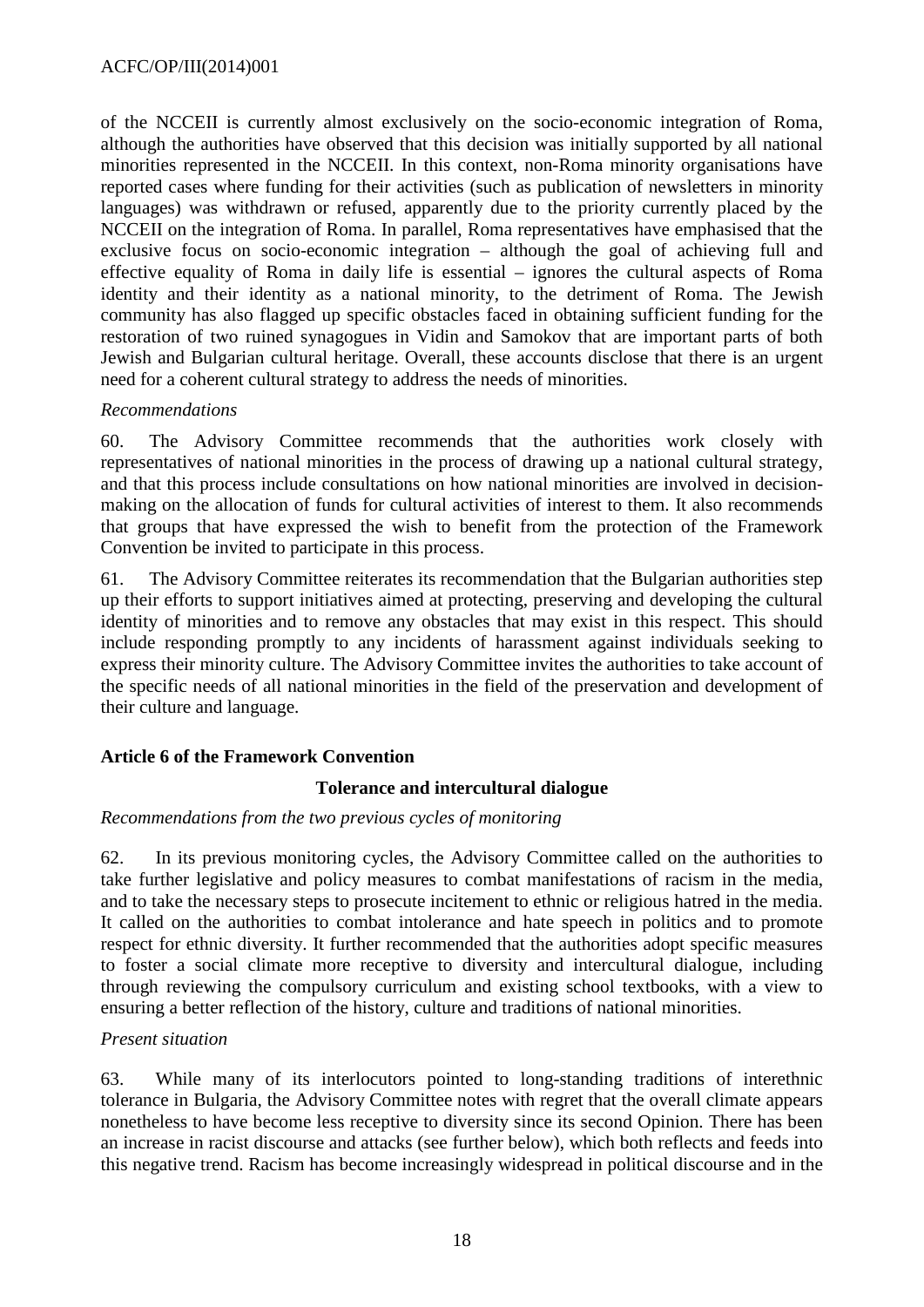media. The Advisory Committee expresses its concern at the proliferation of extremist political parties, some of which have close links to private television stations; an additional such party was moreover formed in November 2013, and applied for registration in January 2014. Certain far right-wing political parties actively instrumentalise anti-immigrant and anti-Roma sentiments present amongst the population, and the failure by mainstream parties to effectively counter their messages risks normalising a climate of intolerance against these groups.

64. Anti-Roma and anti-immigrant rhetoric have become an increasingly regular part of the political scene. In the latter case, the government's policy responses to the influx of approximately 12 000 asylum-seekers in 2013 – including proposing the building of a fence along part of its border with Turkey – have tended to aggravate rather than attenuate these messages. Minorities have also pointed to Decree No. 2/2009 of the Ministry of Education, which bans schoolteachers from talking to pupils in minority languages outside minority language classes, as stigmatising and creating a sense of guilt around expressing oneself in one's mother tongue, without creating any positive feelings about speaking Bulgarian. Pomaks have also reported that many politicians tend to use them, together with Turks and Roma, as scapegoats to be blamed for the country's socio-economic situation, instead of taking measures to address the real causes of socio-economic difficulties. The Advisory Committee is worried that the overall effect is to create an atmosphere of hostility towards and at times fear amongst persons belonging to the above groups.

65. While legal remedies do exist in cases of hate speech, it appears that they are not very effective in practice. The Advisory Committee notes with concern that the case-law of the Supreme Administrative Court in this field appears to be inconsistent,  $16$  making the parameters of the prohibition on hate speech hard to grasp and weakening the overall impact of the relevant criminal law provisions. The Advisory Committee regrets for example that no action appears to have been taken against the leader of one far right-wing party that, inter alia, distributed anti-Roma leaflets during the Katunitsa events of 2011 (see further below) – although, following an incident in which he was alleged to have assaulted a foreign diplomat, the Prosecutor General requested the lifting of his parliamentary immunity.

66. As discussed elsewhere in this Opinion (see above, comments under Article 5), the exclusive focus by mainstream political parties on the socio-economic integration of Roma, while aiming at resolving crucial problems for many of them, at the same time perpetuates stereotypes of Roma as poor and welfare-dependent, while ignoring both their status as a national minority with a distinct cultural heritage and the success stories of many Roma – aspects which could be built upon to help overcome persistent prejudice against them. Moreover, while Pomaks indicate that they generally have good relationships with the rest of the population on an individual level, many report being advised that if they wish to have successful careers, particularly in politics or the civil service, they should refrain from mentioning their belonging to this group.

67. Anti-Roma, anti-Turkish, anti-Macedonian and anti-immigrant discourse are reportedly also frequent in the media, notably (but not only) on the stations with links to far right-wing parties. Roma representatives report that some media openly target Roma families, women and children, manipulating data about birth rates in their communities and depicting them inter alia as a demographic threat to Bulgaria. The Council for Electronic Media has indicated that since 2010, it has issued a total of 25 administrative findings of breaches of Article 8 or 10 of the Law on Radio and Television, which prohibit instigating hatred via the media. While this is welcome,

<span id="page-18-0"></span><sup>&</sup>lt;sup>16</sup> See notably Bulgarian Helsinki Committee, 2012 Annual Report, page 36.  $\overline{a}$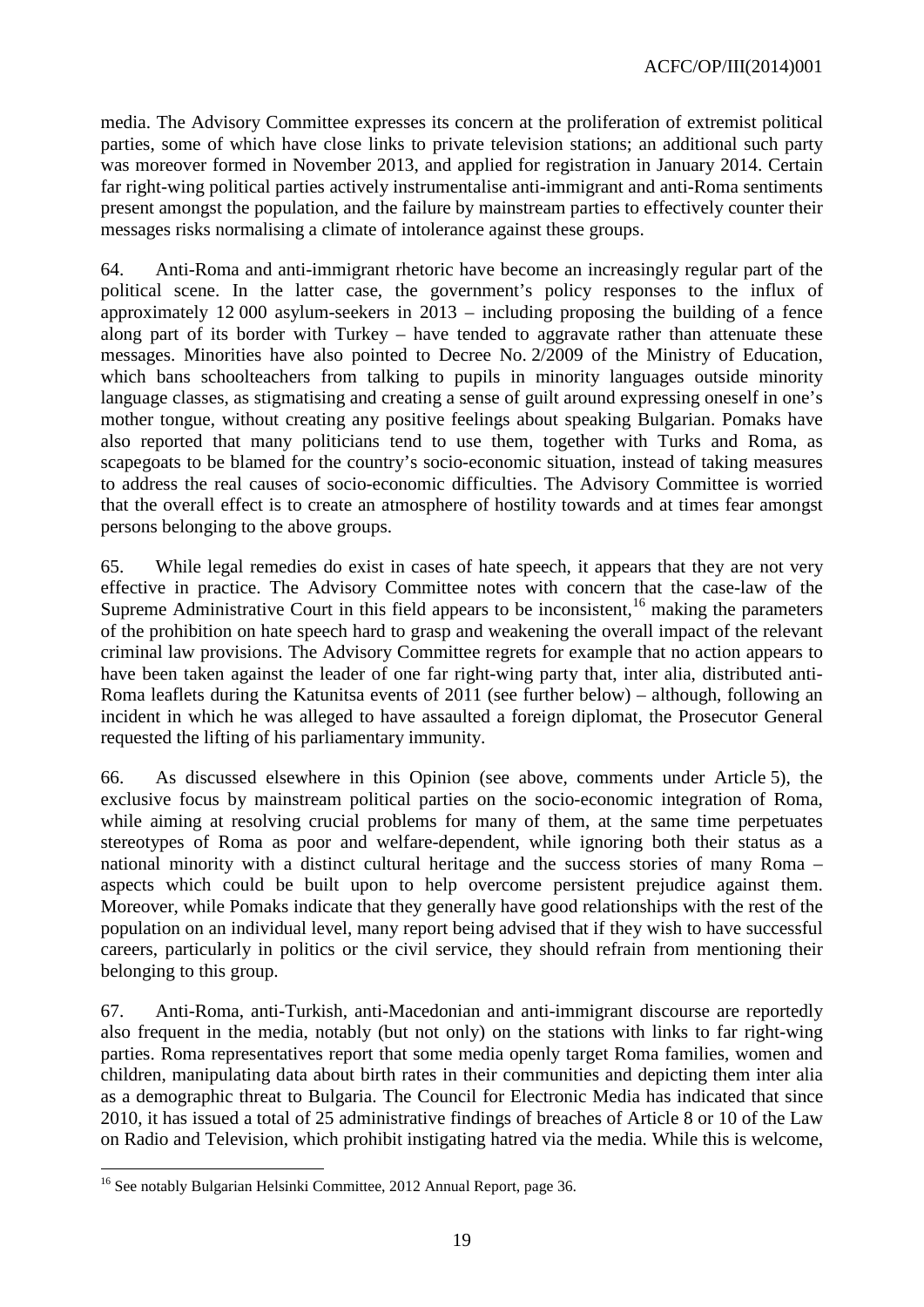the number appears low given the close links to extreme-right parties of certain electronic media and the numerous accounts of hate speech in the media received by the Advisory Committee.

68. The Advisory Committee is concerned that the overall climate as regards racism and intolerance in Bulgaria has deteriorated since its previous Opinion. It recalls that the Framework Convention requires States Parties to encourage tolerance and intercultural dialogue amongst all persons living on their territory. It stresses the need to promote these attitudes amongst the population from the youngest ages, and refers in this respect to its findings under Article 12 below.

### *Recommendations*

69. The Advisory Committee urges the authorities to take the lead in systematically condemning hate crimes and hate speech. Allegations of incitement to ethnic or racial hatred under the relevant provisions of Bulgarian criminal law should also be systematically investigated, prosecuted and punished where appropriate, and adequate training provided to the police, prosecution authorities and judiciary at all levels to ensure that the law is consistently and coherently applied.

70. The Advisory Committee also calls on the authorities, while fully respecting the independence of the media, to intensify their efforts to find effective ways to combat manifestations of racism and intolerance in the media.

71. The Advisory Committee urges the authorities to intensify their efforts to promote tolerance, understanding and intercultural dialogue among the population as a whole.

### **Hate crimes**

#### *Recommendations from the two previous cycles of monitoring*

72. In its previous monitoring cycles, the Advisory Committee recommended that the Criminal Code expressly provide that racist motivations for any ordinary offence constitute an aggravating circumstance and that all racially motivated acts be effectively identified, investigated, prosecuted and sanctioned as necessary. It further considered that systematic monitoring of these acts should be carried out by the authorities.

#### *Present situation*

73. Following amendments made to the Criminal Code in 2011, racist and xenophobic motives are now included as specific aggravating circumstances for the offences of murder and bodily harm. However, there is still no general provision requiring racist motivations to be taken into account as an aggravating circumstance for all criminal offences, and civil society organisations report that possible racist motivations are rarely investigated or taken into account. Moreover, they also report that offences for which charges could be brought under the criminal law provisions that expressly prohibit specific racist acts<sup>[17](#page-19-0)</sup> are rarely prosecuted as such. In this context, the authorities have acknowledged that the definitions of racist offences and hooliganism used in the Criminal Code are very close and that the decision as to the offence to be prosecuted in any given case will be based on the evidence available. The Advisory Committee notes that the European Commission against Racism and Intolerance (ECRI) will be examining the contents of the criminal legislation applicable to hate-motivated offences in depth in drawing up its fifth report on Bulgaria and has already addressed this question in the past. It

<span id="page-19-0"></span><sup>&</sup>lt;sup>17</sup> Articles 162 and 163 of the Criminal Code prohibit "crimes against national and racial equality" and Articles 164 to 166 prohibit "crimes against religious denominations".  $\overline{a}$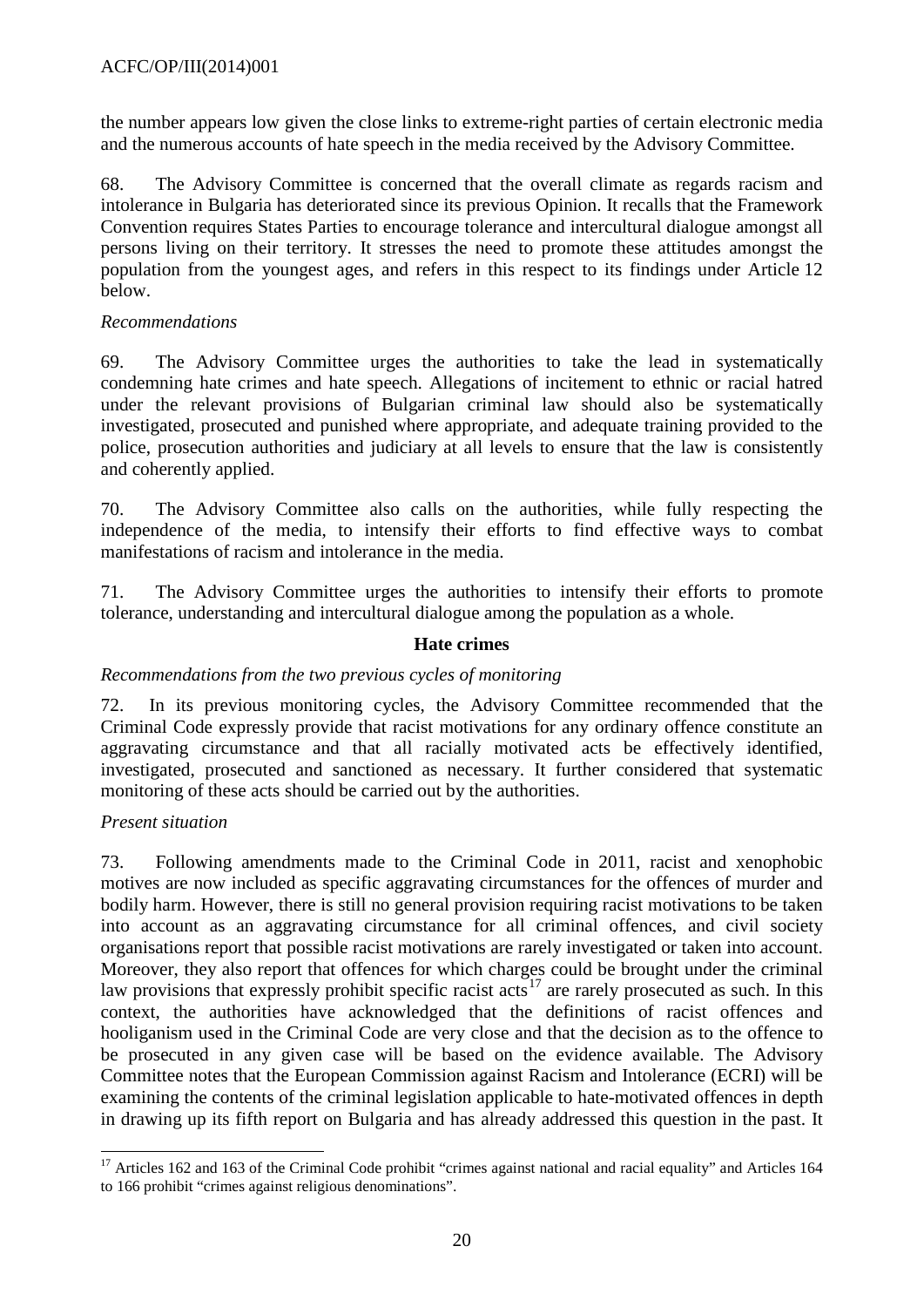refers to ECRI's detailed findings and recommendations in this regard.<sup>[18](#page-20-0)</sup> As regards the application of the criminal law, however, the Advisory Committee wishes to draw the authorities' attention to the importance of rapidly identifying cases where racist motivations may have been at play and thoroughly investigating this aspect of such cases, in order to ensure not only that offences committed with racist motivations are punished as such but also that the relevant provisions are able to play their preventive function to the full.

74. The Advisory Committee is deeply concerned that there have been a number of serious racist attacks against individuals and groups since its previous Opinion. Since early 2013, when a significantly higher number of asylum-seekers than usual began arriving in Bulgaria, notably from Syria, there has been a worrying rise of physical attacks against refugees, asylum-seekers and persons perceived as belonging to one of these groups. In early November 2013 alone, a Malian teenager was reportedly stabbed close to a mosque in Sofia, a man of Turkish origin was beaten to a coma – according to some reports, because he was mistaken for a refugee –, and a Syrian teenager was also attacked. Villages have organised protests against the creation of reception centres for asylum-seekers in their vicinity, and far right-wing groups created "civilian patrols", which the authorities took some weeks to declare problematic, after issuing an ultimatum to the authorities to "clean" the streets of illegal immigrants. In parallel, there have been numerous attacks on places of worship used by persons belonging to national minorities, notably mosques. A particularly violent attack was carried out in May 2011 against the Banya Bashi mosque in Sofia during Friday prayers, and injured several persons.

75. The Advisory Committee is also particularly concerned that, following events in Katunitsa, near Plovdiv, in September  $2011$ ,<sup>[19](#page-20-1)</sup> a wave of anti-Roma protests and attacks of particular intensity occurred throughout numerous Bulgarian towns and villages, lasting several days. An estimated 2 200 people participated in these protests, in which slogans inciting violence against Roma were displayed, and tens of thousands of persons registered on Facebook pages created following these events and relaying anti-Roma messages. Roma representatives have reported that as a result of these events – in which Roma persons who had no link to the initial incident were physically attacked as they went about their ordinary business in places as far away from Katunitsa as Burgas and Blagoevgrad – many Roma parents stopped sending their children to school, and in some neighbourhoods, they began organising their own defence groups, as they lacked confidence that they would be adequately protected by the police. While the protests appear to have died down after approximately a week, numerous physical attacks against Roma continued to be reported in the following weeks and months.<sup>[20](#page-20-2)</sup>

76. The Advisory Committee is deeply worried by this situation and recalls that it is an obligation of States Parties to undertake appropriate measures to protect persons who may be subject to threats or acts of discrimination, hostility or violence as a result of their ethnic, cultural, linguistic or religious identity. The Advisory Committee underlines the especially damaging nature of attacks against persons that are based on their inalienable characteristics or profoundly held beliefs and emphasises that leading politicians, as well as the authorities more generally, have a particular responsibility to condemn all hate-motivated offences and systematically and effectively promote a society based on tolerance and mutual respect.

*Recommendation*

<sup>&</sup>lt;sup>18</sup> See ECRI's Report on Bulgaria (fourth monitoring cycle), adopted on 20 June 2008, CRI(2009)2.  $\overline{a}$ 

<span id="page-20-1"></span><span id="page-20-0"></span><sup>&</sup>lt;sup>19</sup> On 23 September 2011, a young ethnic Bulgarian man died after having been hit by a vehicle driven by a Roma man linked to a controversial local Roma leader.

<span id="page-20-2"></span><sup>&</sup>lt;sup>20</sup> See, amongst other sources, European Roma and Travellers Forum, Anti-Gypsyism in Bulgaria, May 2012, and ERRC, Attacks against Roma in Bulgaria: September 2011 – July 2012.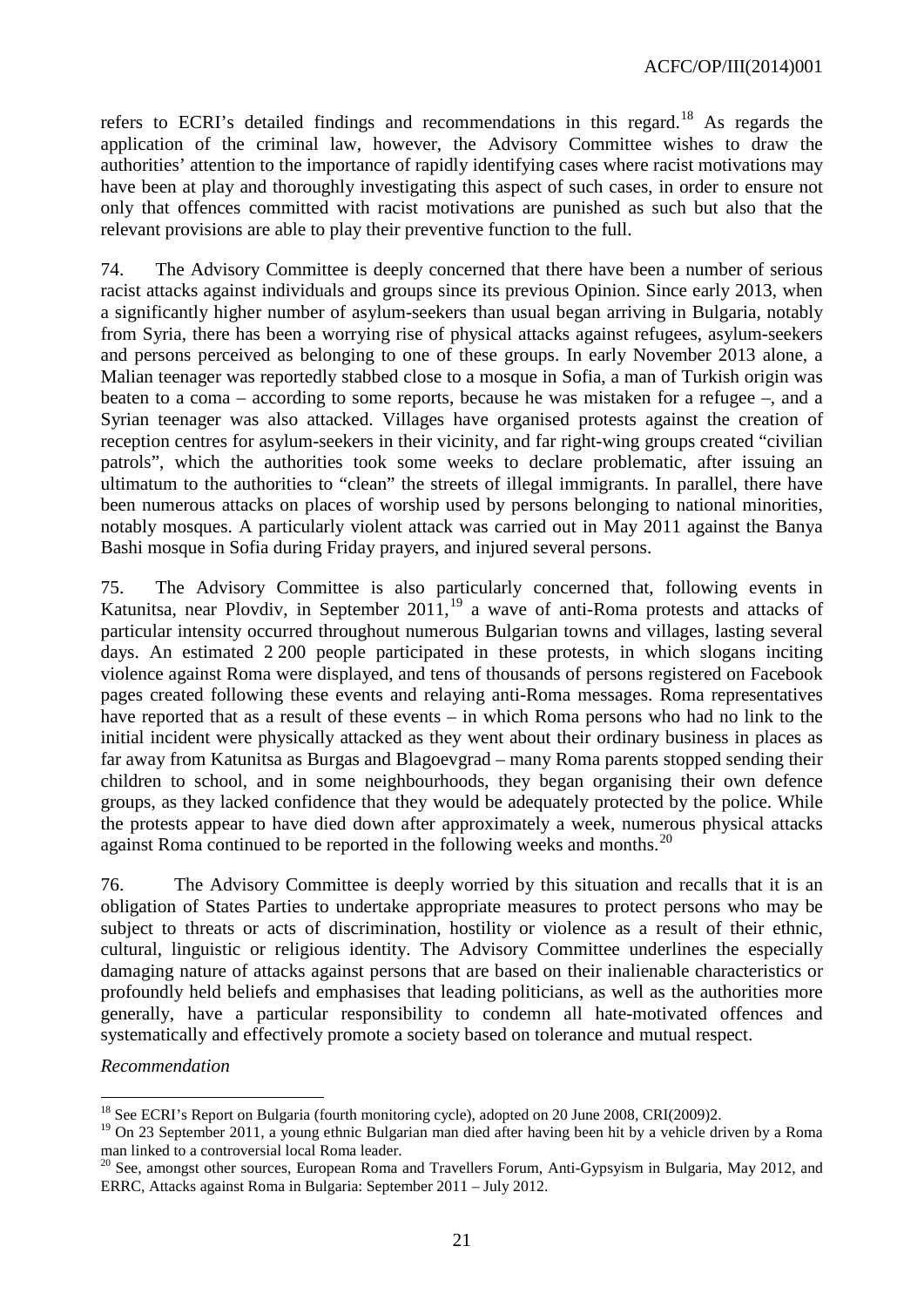77. The Advisory Committee reiterates its recommendation that the Bulgarian authorities amend the Criminal Code so that it expressly provides that racist motivations constitute an aggravating circumstance for all criminal offences. It urges the authorities to step up their efforts without delay to ensure that all racially motivated offences are effectively identified, investigated, prosecuted and sanctioned as such. In this respect, intensified training for the police, prosecution authorities and judiciary would be particularly valuable. Such offences should also be systematically monitored.

### <span id="page-21-0"></span>**Article 7 of the Framework Convention**

#### **Freedom of peaceful assembly and association**

### *Recommendations from the two previous cycles of monitoring*

78. In its previous monitoring cycles, the Advisory Committee found that Bulgaria's constitutional provisions concerning political parties on ethnic, racial, or religious lines and pertinent legislative provisions raised problematic issues in the light of the Framework Convention and urged the authorities to remove all the existing obstacles preventing interested groups from exercising the freedom of association guaranteed by the Framework Convention.

#### *Present situation*

79. The Bulgarian authorities have confined themselves to observing that the principle of freedom of assembly and association is fully guaranteed by the Constitution and the relevant legislation in Bulgaria to every person without discrimination in full conformity with Bulgaria's international legal obligations. They consider that there are no obstacles for the registration of political parties, provided that all the formal requirements of the Political Parties Act in force are met. The authorities moreover consider that these requirements are clear and applicable to everyone without exception or discrimination.<sup>[21](#page-21-1)</sup>

80. The Advisory Committee recalls that the Constitution of Bulgaria expressly provides (Article 11(4)) that "There shall be no political parties on ethnic, racial or religious lines, nor parties which seek the violent usurpation of state power". As noted by the Advisory Committee in its second Opinion, the Venice Commission has expressed concern that these provisions "could be used to prevent minority linguistic ethnic or religious groups from organising themselves at all" and suggested "softening their wording in order to convey an open attitude towards minorities also in the language used in the Constitution".<sup>[22](#page-21-2)</sup> The Advisory Committee observes with regret, however, that the authorities have allowed this restriction to become entrenched with respect to some groups.

81. In this context, the Advisory Committee recalls the 2005 judgment of the European Court of Human Rights finding a violation of Article 11 of the European Convention on Human Rights (ECHR) as regards the authorities' dissolution of the United Macedonian Organisation Ilinden – Party for Economic Development and Integration of the Population (UMO Ilinden –

<span id="page-21-1"></span><sup>&</sup>lt;sup>21</sup> See State Report, page 42.

<span id="page-21-2"></span> $22$  European Commission for Democracy through Law (Venice Commission), Opinion on the Constitution of Bulgaria, adopted by the Venice Commission at its 74<sup>th</sup> Plenary Session (Venice, 14-15 March 2008), CDL-AD(2008)009, paragraphs 64 and 66. This Opinion took into account Decision No. 4/1992 of the Bulgarian Constitutional Court, which found that the political party Movement for Rights and Freedoms was not contrary to the Constitution.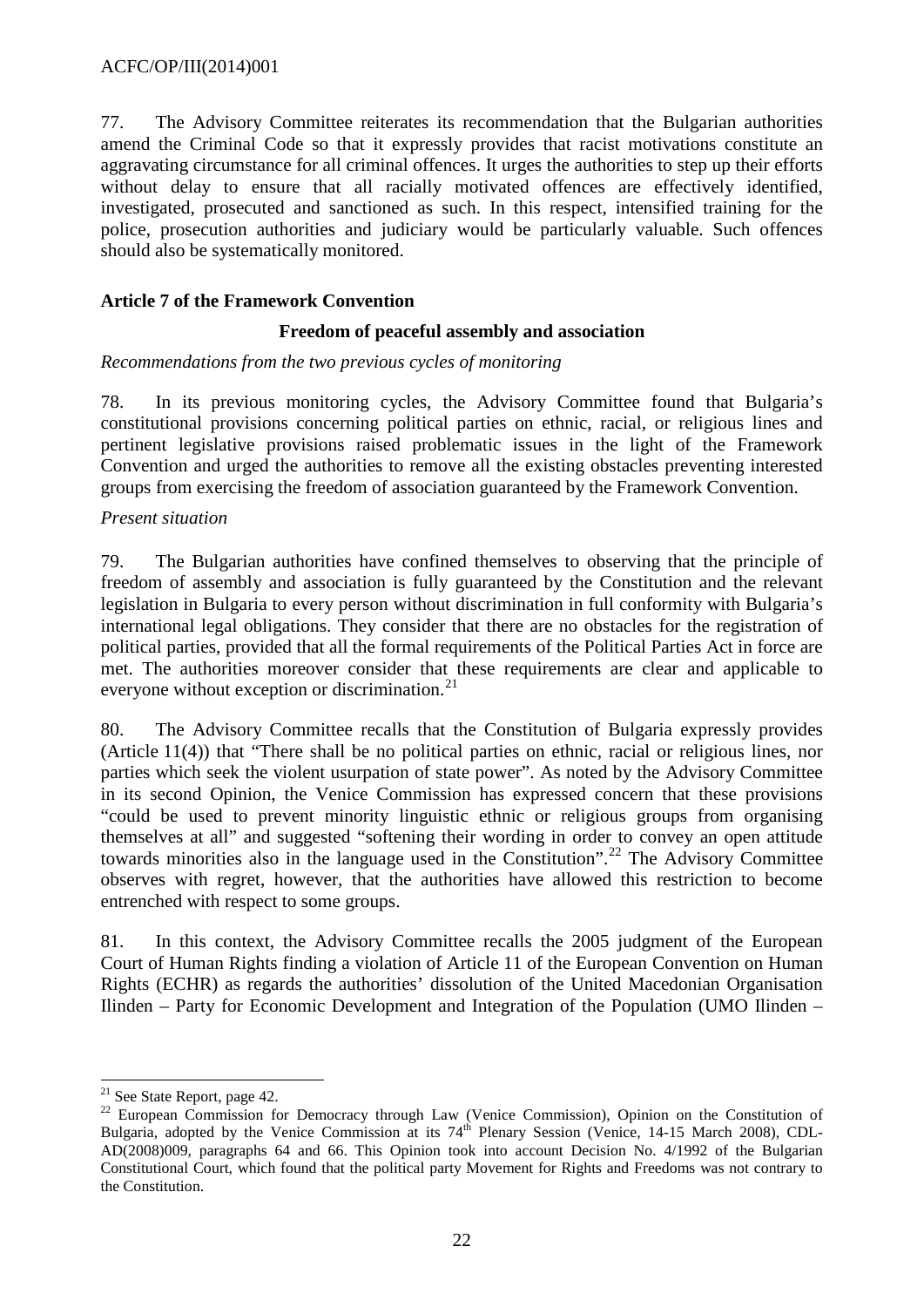PIRIN).<sup>[23](#page-22-0)</sup> It deplores the fact that despite repeated attempts by the party to register since then, this party has still been unable to register. The Advisory Committee acknowledges that, in the final instance, the refusals to register this party at domestic level have not been based on a finding that its aims are in breach of Article 11.4 of the Bulgarian Constitution.<sup>[24](#page-22-1)</sup> It also notes that a second case was lodged before the European Court of Human Rights by the same applicant concerning three subsequent refusals by the courts to register it, based each time on a series of formal grounds, and that in 2011, the European Court found that there had been no violation of the Convention in this respect.<sup>[25](#page-22-2)</sup> However, the Advisory Committee observes that one of the material grounds on the basis of which the Court reached its finding of no violation in this case was that amendments made in 2005 to the Political Parties Act had reduced the number of members required to form a political party from 5 000 to 2 500, a fact which the Court considered to have removed the main hurdle to the party's successful registration.<sup>[26](#page-22-3)</sup> The Advisory Committee notes, however, that according to the results of the 2011 census, which were not available at the time of the European Court's judgment, only 1 654 persons were recorded as having declared an ethnic Macedonian affiliation,<sup>[27](#page-22-4)</sup> compared with  $5\,071$  in the 2001 census and over 10 000 in the previous census, of 1992. It is difficult to see how, in the current conditions, this political party could satisfy the formal requirements to register under the Political Parties Act (see also in this regard the comments in paragraph 83 below).

82. The Advisory Committee emphasises that, while the registration of national minority political parties may be subject to certain conditions, such requirements should be designed so that they do not unreasonably or disproportionately limit the possibilities for persons belonging to national minorities to form such organisations, thereby restricting their opportunities to participate in political life and the decision-making process. This concerns inter alia numerical conditions for registration.<sup>[28](#page-22-5)</sup> The Advisory Committee also considers that as a matter of principle, the existing constitutional and legal restrictions placed on the formation of political parties on ethnic, racial or religious lines raise serious problems of compatibility with Article 7 of the Framework Convention. It moreover draws the authorities' attention to the fact that such parties could make it possible for the concerns and interests of persons belonging to national minorities, notably in regions where they live in substantial numbers, to be better represented and better taken into account in elected bodies – a factor that would contribute far more constructively than prohibition to fostering peaceful co-existence within Bulgarian society. At the same time, it observes that the existence of political parties officially representing minorities is not an automatic guarantee of the effective representation of their needs and interests. Furthermore, when their interests are effectively represented by mainstream parties, there is little incentive for minorities to seek to set up their own parties.

 $\overline{a}$ 

<span id="page-22-0"></span><sup>&</sup>lt;sup>23</sup> United Macedonian Organisation Ilinden – PIRIN and Others v. Bulgaria, application no. 59489/00, judgment of <sup>20</sup> October 2005. <sup>24</sup> Indeed, the Constitutional Court found, in its 2000 judgment dissolving the party that had initially been allowed

<span id="page-22-1"></span>to register in 1999, that there was no Macedonian ethnos in Bulgaria and that it therefore could not be said that this political party was based on ethnic origin. Ibid, §25. However, this analysis may itself raise other issues; see above, comments with respect to Article 3.

<span id="page-22-2"></span><sup>&</sup>lt;sup>25</sup> United Macedonian Organisation Ilinden – PIRIN and Others v. Bulgaria (No. 2), applications nos. 41561/07 and 20972/08, judgment of 18 October 2011.

<span id="page-22-3"></span><sup>&</sup>lt;sup>26</sup> See §94 of the judgment. This was also a material ground on which the Committee of Ministers based its decision

<span id="page-22-4"></span>to close supervision of the execution of the above, 2005 judgment: see Resolution CM/ResDH(2009)120.<br><sup>27</sup> See National Statistical Institute, 2011 Population Census – Main Results, page 23, available at http://www.nsi.bg/

<span id="page-22-5"></span>Thematic Commentary No. 2, The Effective Participation of Persons Belonging to National Minorities in Cultural, Social and Economic Life and in Public Affairs, adopted on 27 February 2008, ACFC/31DOC(2008)001, paragraphs 75-79.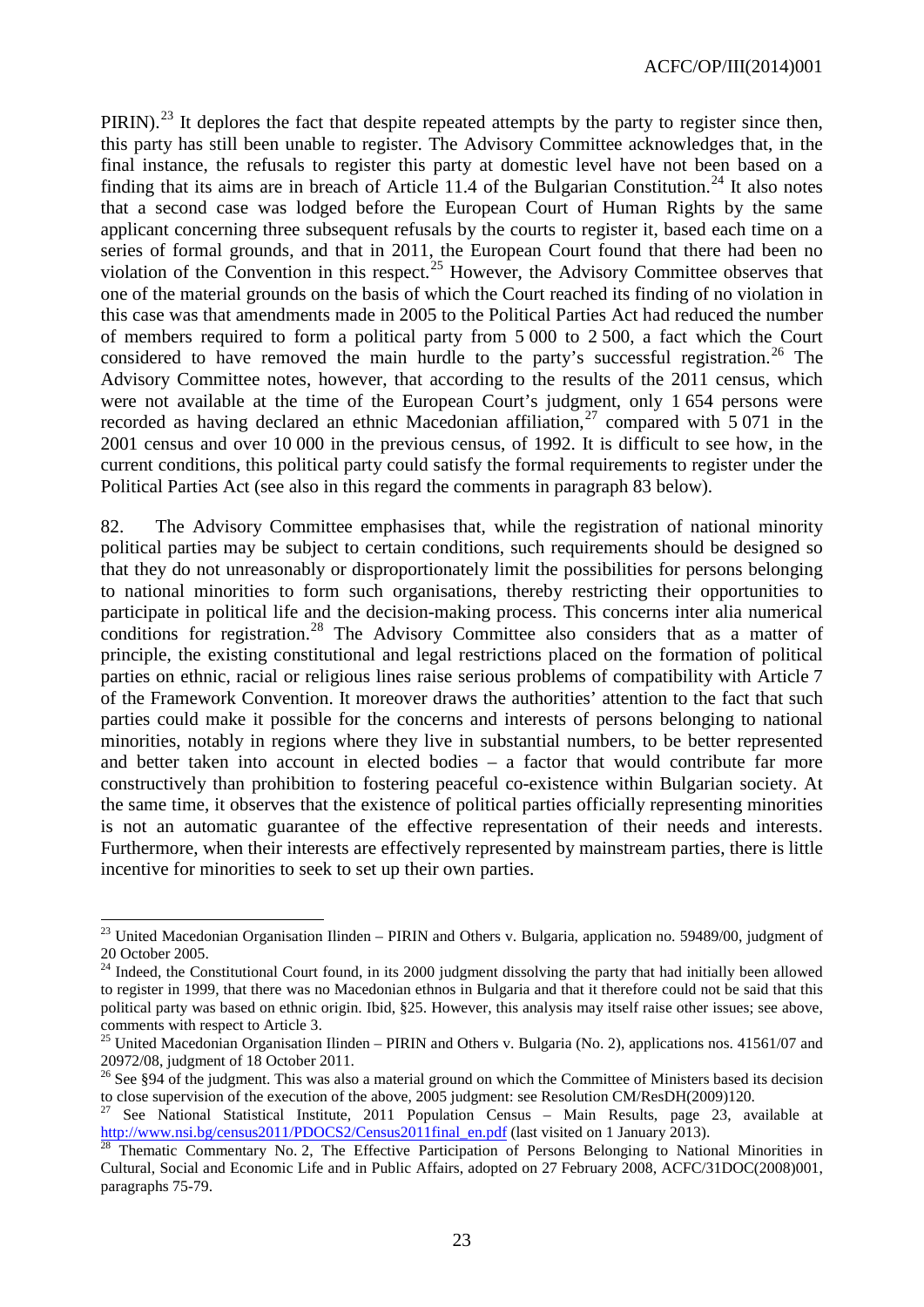83. The Advisory Committee also notes that in a series of recent judgments, the European Court has found violations of the freedom of association, as regards the refusal to register a non-profit association of Macedonians,<sup>[29](#page-23-1)</sup> and of the right of peaceful assembly, regarding bans on and interferences in the holding of a number of rallies by organisations that aim to achieve the recognition of the Macedonian minority in Bulgaria.<sup>[30](#page-23-2)</sup> The Advisory Committee is deeply concerned by the authorities' steady refusal to allow such rallies and/or interference therein described in these judgments (on grounds that moreover had already been found problematic by the European Court).<sup>[31](#page-23-3)</sup> It is equally concerned by the systematic summoning and questioning of purported members of the UMO Ilinden – PIRIN party as to the genuineness of their wish to join it, described by the European Court as "worryingly reminiscent of past infamous persecutions".<sup>[32](#page-23-4)</sup> While the Advisory Committee has not been informed of recent, similar actions, it emphasises that the combined long-term effect of the above actions is to create a climate of intimidation and harassment that runs counter to the provisions of the Framework Convention, and in which it is unsurprising that the numbers of people willing to self-identify as Macedonian have dropped. $33$ 

84. The Advisory Committee recalls that the freedoms laid down in Article 7 of the Framework Convention apply to all persons but are particularly relevant for the protection of persons belonging to national minorities, as well as for those who wish to benefit from some or all of the rights extended to recognised minorities. It stresses that restrictive applications of the procedures for the registration of associations and political parties and of the rules governing the right of peaceful assembly should not be used as a means to stifle differences over identity or history. These must be addressed through an open and flexible approach, as emphasised throughout the present Opinion.

### *Recommendation*

85. The Advisory Committee urges the Bulgarian authorities to remove all remaining legal obstacles preventing interested groups from exercising the freedom of association guaranteed by the Framework Convention. Furthermore, the Advisory Committee recommends that the authorities review anew the conditions applicable to the registration of political parties.

### <span id="page-23-0"></span>**Article 8 of the Framework Convention**

#### **The right to manifest religion or belief**

#### *Recommendations from the two previous cycles of monitoring*

86. In its previous monitoring cycles, the Advisory Committee called upon the authorities to ensure that persons belonging to national minorities did not suffer discrimination in the exercise of their right to practise their religion.

<span id="page-23-1"></span><sup>&</sup>lt;sup>29</sup> United Macedonian Organisation Ilinden and Others v. Bulgaria, application no. 34960/04, judgment of <sup>18</sup> October 2011. <sup>30</sup> Singartiyski and Others v. Bulgaria, application no. 48284/07, judgment of 18 October 2011, and United  $\overline{a}$ 

<span id="page-23-2"></span>Macedonian Organisation Ilinden and Ivanov v. Bulgaria (No. 2), application no. 37586/04, judgment of 18 October

<span id="page-23-4"></span>

<span id="page-23-3"></span><sup>2011.&</sup>lt;br><sup>31</sup> Ibid, §46 and §133 respectively.<br><sup>32</sup> United Macedonian Organisation Ilinden – PIRIN and Others v. Bulgaria (No. 2), applications nos. 41561/07 and<br>20972/08. judgment of 18 October 2011, §88.

<span id="page-23-5"></span><sup>&</sup>lt;sup>33</sup> In contrast, according to information provided by Macedonian interlocutors, in the brief period between the initial registration of the UMO Ilinden – PIRIN party by the Sofia City Court in February 1999 and its subsequent dissolution by the Constitutional Court in 2000 (the subject of a finding of a violation of the ECHR in the Court's judgment of judgment of 20 October 2005), the number of party members rose from 1 000 to roughly 10 000.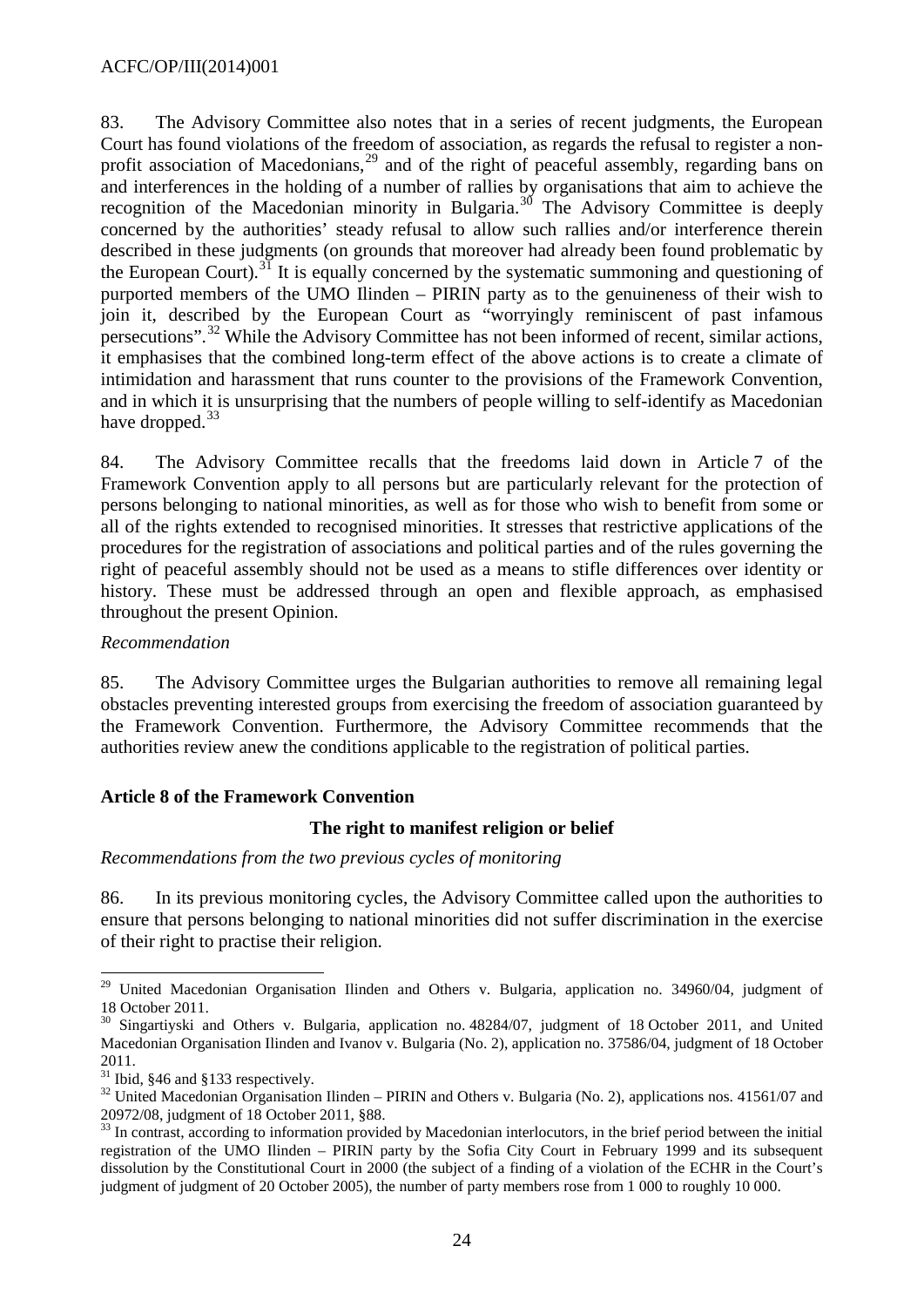ACFC/OP/III(2014)001

#### *Present situation*

87. The Advisory Committee notes with interest that amendments to the 2002 Religious Denominations Act have been proposed in order inter alia to extend the period in which religious communities may seek the restitution of property and address certain questions related to the management of religions present in Bulgaria. These proposals are currently pending before the Parliament and were reported to be at the committee stage as of mid-November 2013. The Advisory Committee has been informed that these proposals were drawn up in response to issues raised by representatives of a number of faiths whose adherents in Bulgaria are mostly persons belonging to national minorities (such as the Muslim, Catholic, Armenian Apostolic and Jewish faiths) and in consultation with the leaders of these religions. However, following the withdrawal of the support of one political party (Ataka), the outcome of the parliamentary proceedings was difficult to predict.

88. Muslims have also referred to some difficulties experienced regarding the practice of their religion. There is a lack of space for worship in Sofia, with some worshippers at Friday prayers having to pray outside in the street. A request for the construction of a second mosque in Sofia has been awaiting approval for several years. Muslims from the Smolyan area have also complained that following the 2007 destruction of a Muslim cemetery for private development, their requests to continue to have access to the burial grounds of their ancestors have not been heard, despite their efforts. Muslims have moreover reported occasional interference by law enforcement officers in their activities, including one instance in which law enforcement officers questioned the teacher of a Qur'an course in front of the children in his class. The on-going prosecution in Pazardzhik of 13 imams, muftis and preachers for participating in or leading a group preaching "anti-democratic ideology" has created considerable disquiet amongst Muslims and is seen by many as at least partly directed at intimidating Muslims in Bulgaria.

#### *Recommendations*

89. The Advisory Committee encourages the authorities to pursue their constructive dialogue with religious leaders with a view to enabling the rapid enactment of legislative amendments extending the period for restitution of religious property and better guaranteeing that religions are able to operate without undue interference from the state.

90. It invites the authorities to take measures to resolve rapidly issues surrounding lack of space for worship and ensure that there is no interference in the practice of religion by persons belonging to national minorities except where it is prescribed by law, pursues a legitimate aim and is proportionate to that aim.

#### <span id="page-24-0"></span>**Article 9 of the Framework Convention**

#### **Broadcasting for minorities/broadcasting in minority languages**

#### *Recommendations from the two previous cycles of monitoring*

91. In its previous monitoring cycles, the Advisory Committee encouraged the Bulgarian authorities to increase their financial support to ensure access of persons belonging to national minorities, including numerically smaller groups, to radio and television programmes in their language. It also urged the authorities to ensure that the Turkish community continued to benefit from the daily Turkish TV news programme and that there were sufficient opportunities for broadcasts at appropriate times.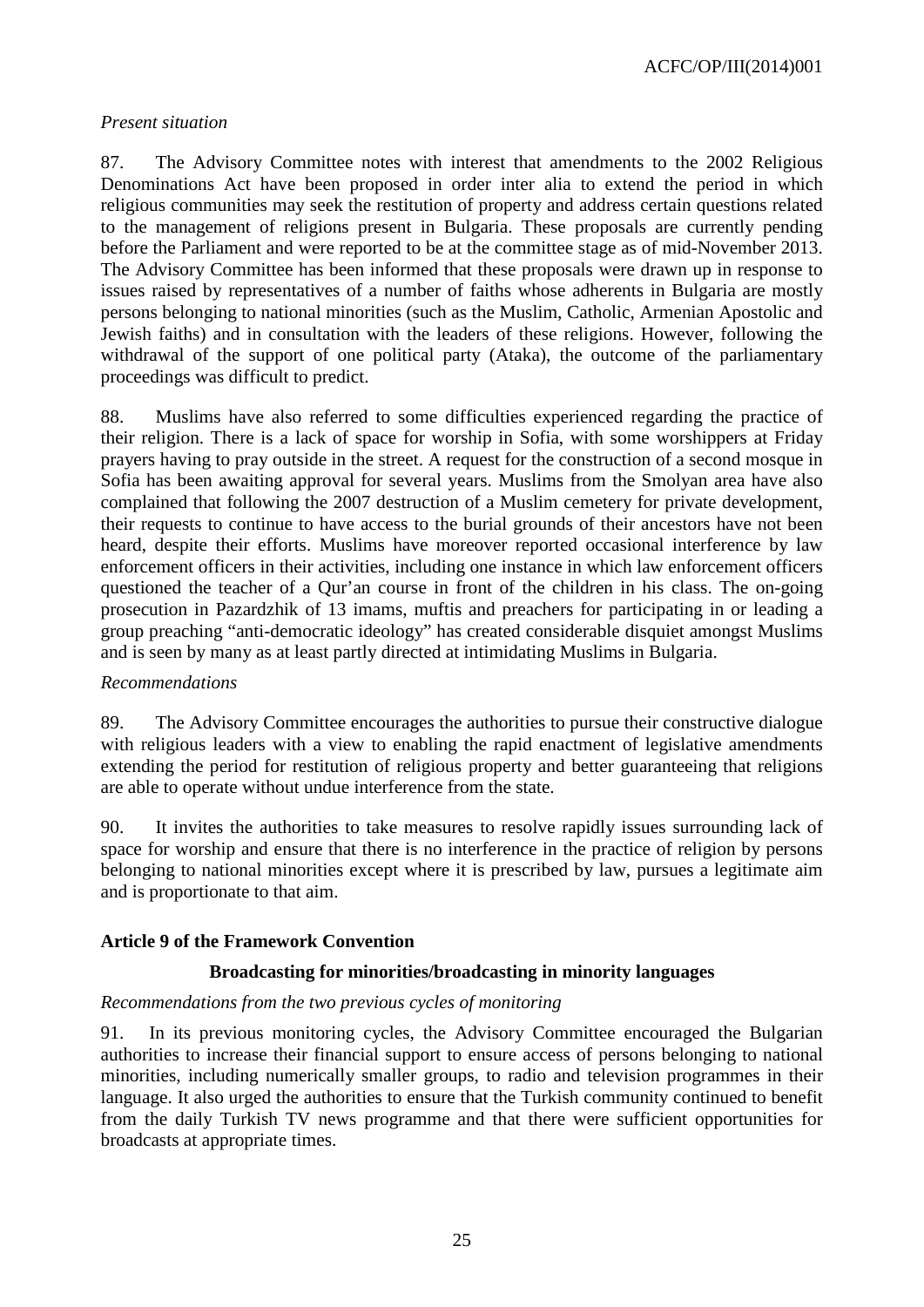### ACFC/OP/III(2014)001

#### *Present situation*

92. The authorities have underlined that there are no legal restrictions on the access of persons belonging to any ethnic, religious or linguistic minority groups to the media and that all persons, irrespective of their ethnic self-identification, may create and use their own media outlets in compliance with the provisions of the Law on Radio and Television.<sup>[34](#page-25-0)</sup>

93. The Advisory Committee notes that in accordance with the provisions of this Law, one ten-minute news programme in Turkish is broadcast on Bulgarian national television, from 4:10 to 4:20pm daily. Representatives of the Turkish minority report that while these broadcasts are welcome, ten minutes of daily television programming in Turkish, at a time when few people have access to television, is insufficient to meet the needs of the approximately 8% of the population of Bulgaria whose mother tongue is Turkish. The Advisory Committee also notes with interest that three hours of daily programming in Turkish are also broadcast on a public medium-wave radio station in regions where the Turkish minority lives compactly (in particular Kardzhali, north-eastern Bulgaria and central Bulgaria). However, radio programming in Turkish reportedly does not reach areas such as south-western Bulgaria and Plovdiv, and a request to open a privately owned radio station broadcasting in Turkish has not been approved by the media licensing authority. The Advisory Committee notes nonetheless with interest that the authorities are considering measures to allow public radio broadcasts in Turkish to be received across a larger territory.

94. The Advisory Committee finds it regrettable that in practice, no progress has been made in the area of broadcasting in minority languages since its first monitoring cycle and that no audiovisual programmes other than those described above are produced in minority languages in Bulgaria. It observes that an increased offer of television and radio programming in Turkish as well as in other minority languages, produced in Bulgaria and covering issues relevant to life in Bulgaria, is not only necessary to cover the needs of persons belonging to national minorities but could also serve as a significant factor in strengthening integration in Bulgarian society. It moreover notes that representatives of the Turkish minority have expressed a clear desire in this respect. The Advisory Committee draws the Bulgarian authorities' attention to the requirement that they adopt adequate measures to facilitate access to the media for persons belonging to national minorities and in order to permit cultural pluralism, in accordance with Article 9.4 of the Framework Convention.

95. The authorities have indicated that whereas there were significant demands for specialcontent programmes about the cultures and traditions of minorities in the early 2000s, a mainstreaming approach is now preferred. One talk-show on national radio and one on national television have been cited as regularly discussing multicultural and minority-related issues.<sup>[35](#page-25-1)</sup> Otherwise, the presence of minorities in the media appears to be rather limited, with only one Roma presenter having been referred to. As noted earlier (see above, comments with respect to Article 6), media coverage of minority issues is moreover reported to be frequently negative. The Advisory Committee underlines the importance of the media to promote tolerance and cultural awareness in society, among others through the accurate portrayal of the living conditions and access to rights of the different groups, including by journalists with a minority background. To this end, it underlines that it is important that journalists receive adequate training and that the recruitment of minority representatives into the media is actively encouraged.

<span id="page-25-0"></span><sup>&</sup>lt;sup>34</sup> State Report, page 44.

<span id="page-25-1"></span><sup>&</sup>lt;sup>35</sup> "The Known and the Unknown" on radio and "Little Talks" on television.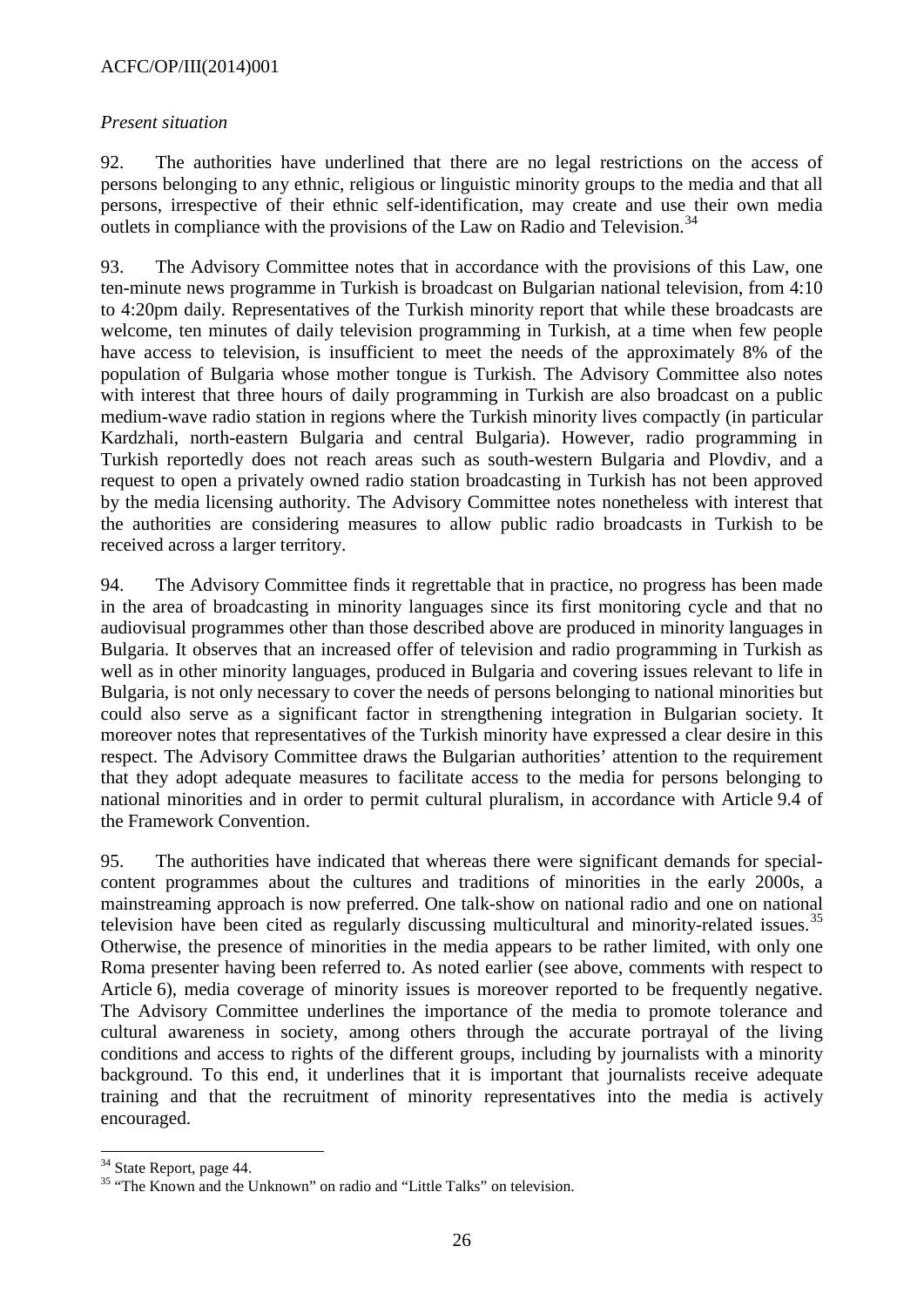96. As regards printed media, the Advisory Committee notes that a range of news bulletins and newspapers are available in minority languages in Bulgaria, notably in the languages of numerically smaller minorities such as Jews, Armenians and Aromanians. Despite their inevitably low circulation rates, they appear to be produced without significant support from the authorities. While Article 9.3 of the Framework Convention contains mainly a negative obligation on states not to hinder the creation and use of printed media in minority languages, the Advisory Committee underlines that print media remain an important means for persons belonging to national minorities to maintain and develop their cultures and language.<sup>[36](#page-26-1)</sup>

#### *Recommendations*

97. The Advisory Committee urges the authorities to ensure that existing programming in Turkish is available in all regions where persons belonging to the Turkish minority live compactly. Programmes in minority languages should also be broadcast at times where they can be followed by the greatest possible audience.

98. It encourages the authorities to take adequate measures, including through relevant training activities, to increase the presence of persons belonging to minorities and their concerns in the media, including those of numerically smaller groups. Measures could also be taken to encourage the recruitment of journalists with a minority background into media outlets.

99. The Advisory Committee recommends that the authorities increase the financial support provided to ensure access of persons belonging to national minorities, including numerically smaller minorities, to radio and television programmes in minority languages, and encourages the authorities to step up their efforts to allocate funding for the support of printed media in minority languages, where this is requested.

### <span id="page-26-0"></span>**Article 10 of the Framework Convention**

#### **Use of minority languages in relations with administrative authorities**

#### *Recommendations from the two previous cycles of monitoring*

100. In its previous monitoring cycles, the Advisory Committee recommended that the Bulgarian authorities assess, in consultation with representatives of national minorities, whether there was sufficient need or demand for the use of minority languages in dealings with the administrative authorities in the geographical areas inhabited by a substantial number of persons belonging to national minorities, and that they take adequate remedial measures to bring the relevant legislation and practice into conformity with Article 10.2 of the Framework Convention.

#### *Present situation*

101. The Advisory Committee notes that according to the Constitution of Bulgaria, citizens whose mother tongue is not Bulgarian shall have the right to study and use their own language alongside the compulsory study of the Bulgarian language (Article 36(2)), and the situations in which only the official language shall be used shall be established by a law (Article  $36(3)$ ).<sup>[37](#page-26-2)</sup>

<span id="page-26-1"></span><sup>&</sup>lt;sup>36</sup> Thematic Commentary No. 3, The Language Rights of Persons Belonging to National Minorities under the Framework Convention, adopted on 24 May 2012, ACFC/44DOC(2012)001 rev, section IV.3.<br><sup>37</sup> It should be noted that in accordance with the Constitution, Bulgarian shall be the official language of the  $\overline{a}$ 

<span id="page-26-2"></span>Republic (Article 3) and the study and use of the Bulgarian language shall be a right and an obligation of every Bulgarian citizen (Article 36(1)).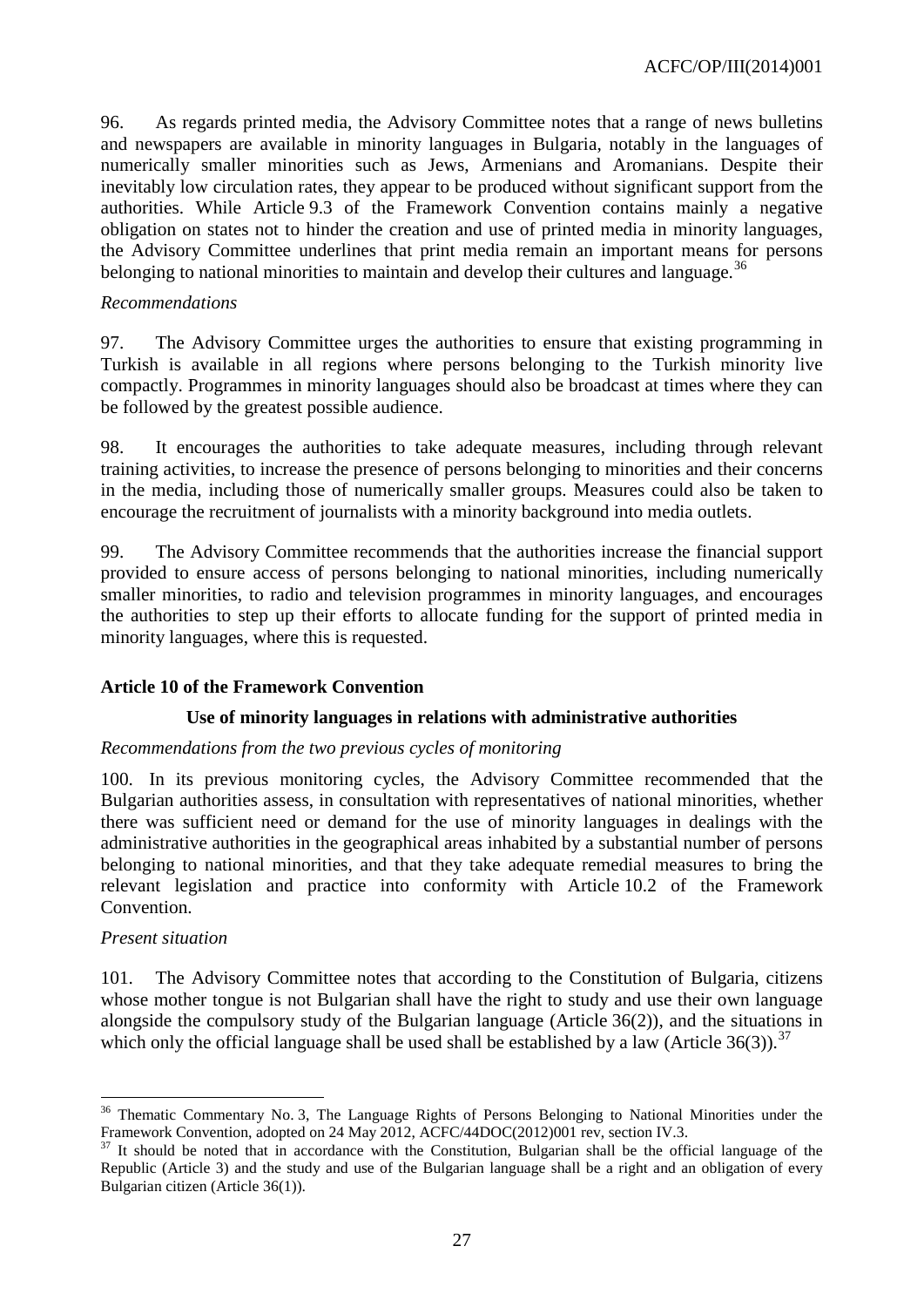102. During the Advisory Committee's visit to Bulgaria as well as in the State Report,<sup>[38](#page-27-0)</sup> the authorities confined themselves to asserting that it is not forbidden to speak minority languages in Bulgaria and that it remains the sole prerogative of States Parties to decide how to implement Article 10.2 of the Framework Convention within the wide margin of discretion left to them under its provisions. In the light of the information available to the Advisory Committee, it appears that after three monitoring cycles, the authorities have made no attempt to assess the needs of persons belonging to national minorities regarding the use of minority languages in contacts with administrative authorities in the geographical areas inhabited traditionally or in substantial numbers by persons belonging to minorities, or *a fortiori* to legislate so as to ensure that minority languages can, under the conditions set out in Article 10.2 of the Framework Convention, be used in such contacts on the basis of clear and transparent regulations.<sup>[39](#page-27-1)</sup>

103. The Advisory Committee observes that the responsibilities of national authorities under Article 10.2 of the Framework Convention have been examined extensively in its Thematic Commentary No. 3. While it acknowledges that different means of implementing this article may legitimately be chosen in different national and regional contexts, it draws the authorities' attention to the fact that states have a duty not to leave this matter solely to the discretion of the local authorities concerned: on the contrary, they should provide clear criteria and transparent procedures on how and when to institute the use of minority languages, including in written form, in order to ensure that this right is enjoyed by persons belonging to national minorities throughout the state, without discrimination. In addition, as the rights arising under Article 10.2 are triggered when only one of the two residency criteria are fulfilled (substantial number *or*  area traditionally inhabited), they apply also in areas traditionally inhabited by only a relatively small percentage of persons belonging to national minorities, provided that the other cumulative criteria (namely the existence of both a request and a need to use the minority language in contacts with administrative authorities) are also fulfilled. The Advisory Committee moreover recalls that the term "need" in this context does not necessarily imply the inability of persons belonging to national minorities to speak the official language and their consequent dependence on services in their minority language: a threat to the functionality of the minority language as a communication tool in a given region is sufficient to constitute a need within the meaning of Article 10.2 of the Framework Convention.<sup>[40](#page-27-2)</sup>

104. The Advisory Committee underlines that the failure of the authorities to make any attempt to evaluate demands and needs in this field since Bulgaria ratified the Framework Convention in 1999 can only be understood by persons belonging to national minorities as a sign of unwillingness on the part of the authorities to protect their rights, lack of respect for their identities or at best indifference to their situation. It notes that persons belonging to the Turkish minority have relayed a request for hospital services, at very least, to be available in Turkish in regions inhabited by substantial numbers of persons belonging to the Turkish minority. It stresses that taking more active initiatives to seek to accommodate the needs and identity of persons belonging to national minorities would constitute a significant step on the part of the authorities towards promoting the climate of tolerance and mutual understanding that is at the heart of the provisions of the Framework Convention.

<sup>&</sup>lt;sup>38</sup> See pages 45-46 of the State Report.  $\overline{a}$ 

<span id="page-27-1"></span><span id="page-27-0"></span><sup>&</sup>lt;sup>39</sup> The Advisory Committee notes that as the authorities have previously outlined, provision is however made for interpretation into minority languages in criminal proceedings. See pages 68-70 of the first State Report, ACFC/SR (2003)001.

<span id="page-27-2"></span><sup>&</sup>lt;sup>40</sup> Thematic Commentary No. 3, The Language Rights of Persons Belonging to National Minorities under the Framework Convention, adopted on 24 May 2012, ACFC/44DOC(2012)001 rev, paragraphs 55-58.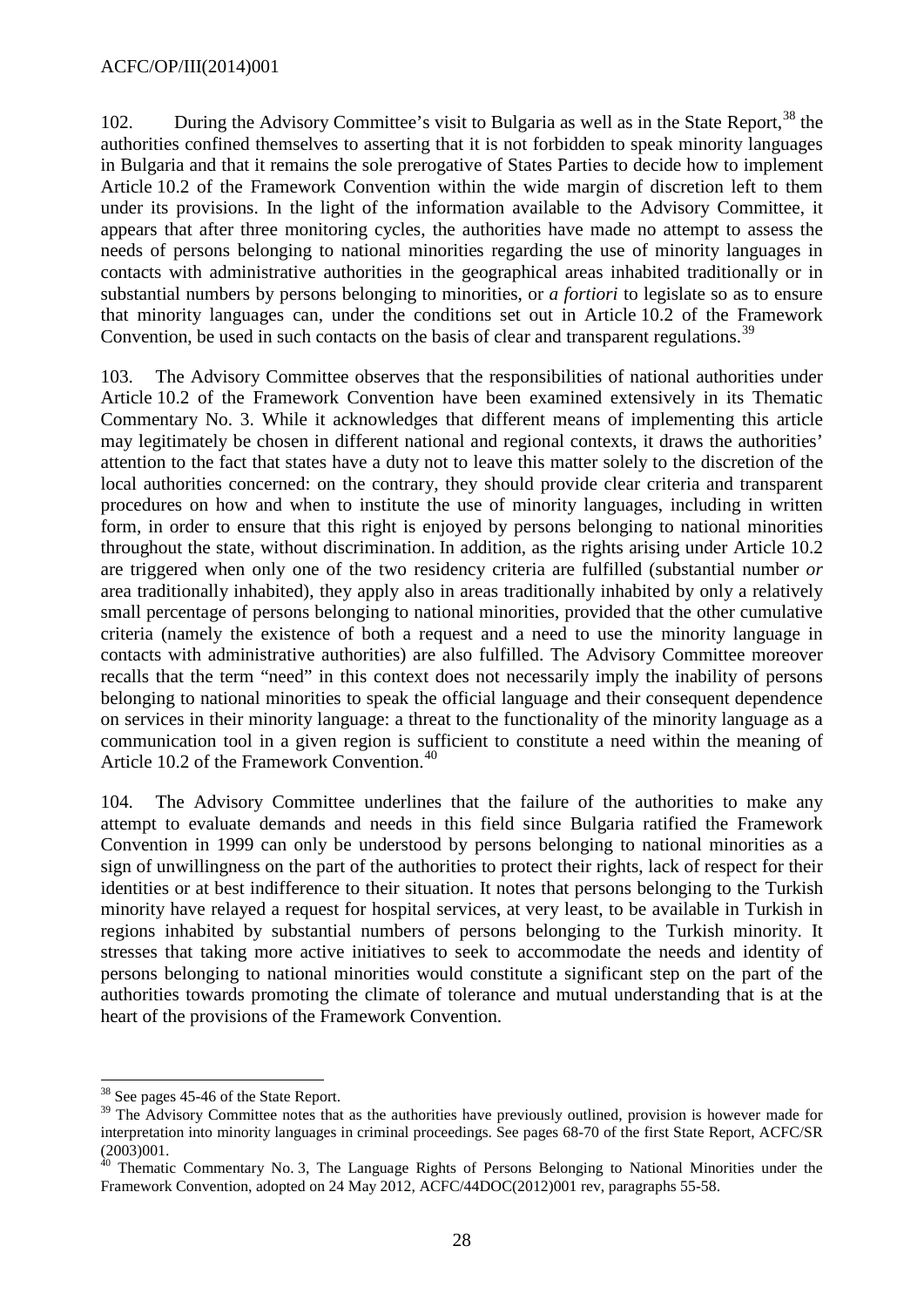### *Recommendations*

105. The Advisory Committee urges the authorities, in close consultation with representatives of national minorities and as a matter of priority, to assess the extent to which there exists a need and demand for the use of minority languages in dealings with the administrative authorities in the geographical areas inhabited traditionally or by a substantial number of persons belonging to national minorities.

106. It further recommends that the authorities establish by law clear criteria and transparent procedures on how and when the use of minority languages may be instituted in contacts with administrative authorities, including in written form, in order to ensure that this right is enjoyed on an equal footing throughout the state.

### <span id="page-28-0"></span>**Article 11 of the Framework Convention**

# **Use and official recognition of names in minority languages**

### *Present situation*

107. The Advisory Committee recalls that the authorities have taken welcome measures to reverse earlier policies and practices of forcibly changing the names of persons belonging to minorities to Slavic names.<sup>[41](#page-28-1)</sup> However, it notes with regret that Turkish and Pomak representatives report continuing difficulties in having non-Slavic names officially recognised. In particular, they indicate that thousands of people have not yet been able to have their names restored, due to certain persisting obstacles and a need to simplify procedures; the names of deceased persons cannot be restored, meaning for example that a person belonging to the Turkish minority whose parents have died will not be able to have the latters' Turkish names (but only their forcibly attributed Slavic names) used on his or her birth certificate; and that even when their name has been restored, requests for official documents are first met with a demand for the person concerned to provide the Bulgarian name previously attributed to them, which remains on the records, rather than their name in their minority language. Moreover, the Advisory Committee has received numerous reports of persons experiencing or being threatened with discriminatory treatment should they choose to use their non-Slavic name.

108. The Advisory Committee recalls that the right to use one's personal name in a minority language and have it officially recognised is a core human right, linked closely to personal identity and dignity. This makes it particularly important that States Parties ensure that individuals are free from obstacles impinging on the use and recognition of their names in their own language.<sup>[42](#page-28-2)</sup>

### *Recommendation*

109. The Bulgarian authorities should take urgent steps, together with representatives of all groups concerned, to identify and eliminate any remaining impediments, whether in legislation, policy, procedure or practice, to the full official recognition and use in daily life of names in minority languages.

<span id="page-28-1"></span> $41$  On past policies and practices regarding the names of persons belonging to minorities and the measures taken to reverse them, see pages 10, 12-13 and 71-73 of the first State Report, ACFC/SR(2003)001.<br><sup>42</sup> See further the Advisory Committee's Thematic Commentary No. 3, The Language Rights of Persons Belonging  $\overline{a}$ 

<span id="page-28-2"></span>to National Minorities under the Framework Convention, adopted on 24 May 2012, ACFC/44DOC(2012)001 rev, paragraphs 61-63.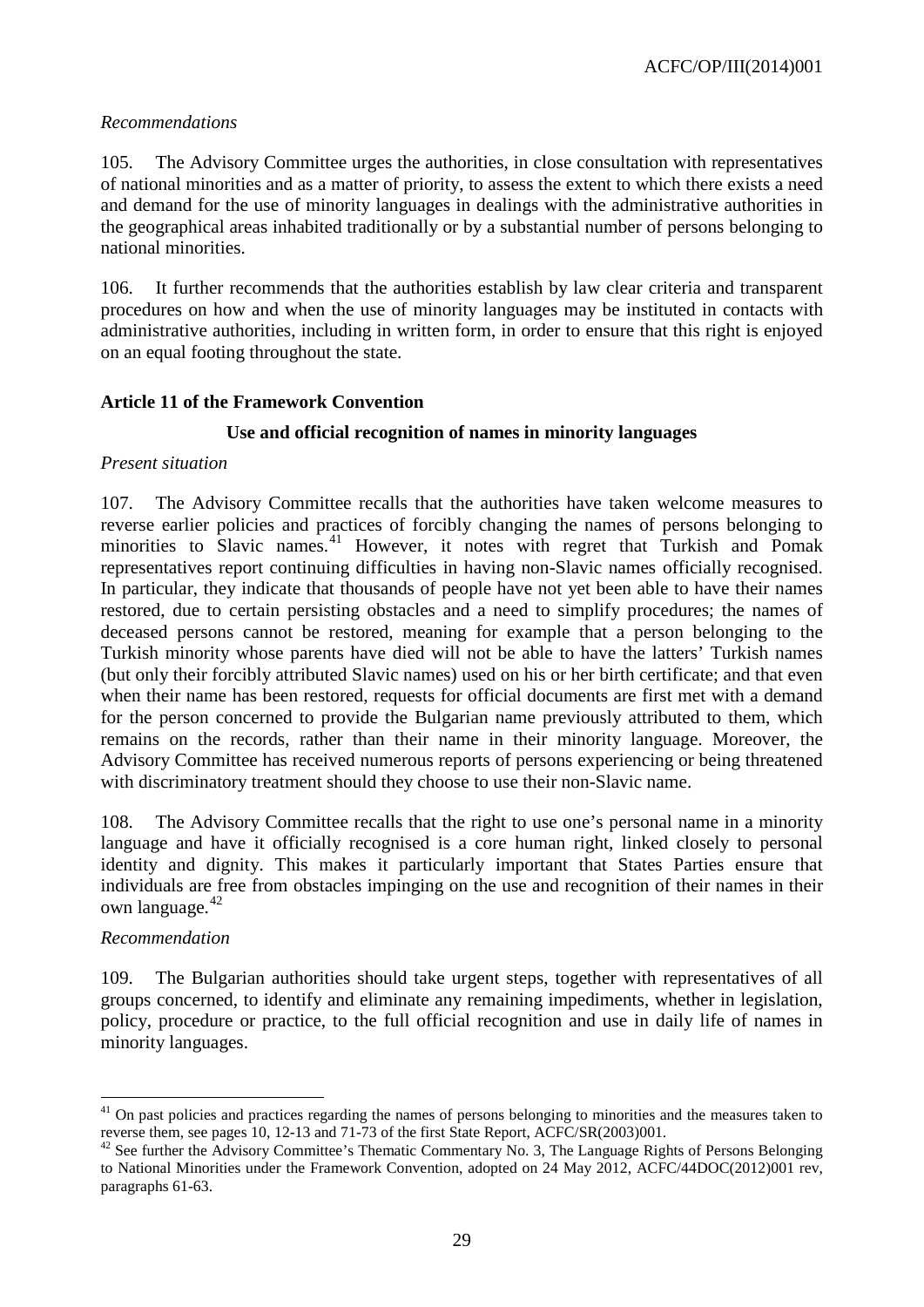### **Bilingual topographical indications and other inscriptions**

### *Recommendations from the two previous cycles of monitoring*

110. In its previous monitoring cycles, the Advisory Committee recommended that the Bulgarian authorities assess, in consultation with representatives of national minorities, whether there was sufficient need or demand concerning the use of minority languages for topographical indications in the geographical areas inhabited by a substantial number of persons belonging to national minorities. It further urged the authorities to introduce appropriate legal safeguards to enable national minorities to display traditional local names, street names and other topographical indications intended for the public in the minority language, in conformity with Article 11.3 of the Framework Convention.

### *Present situation*

111. The authorities have put forward the view that the terms of Article 11.3 of the Framework Convention allow for a wide variety of models to be adopted by different States Parties, based on the framework of the legal system and the specific conditions prevailing in each state. The authorities have indicated that they therefore consider the present situation in Bulgaria to be in conformity with their undertakings under Article 11.3, which in their view creates no direct obligations for States Parties. As regards practice, both the authorities and minority representatives have indicated that traditional local names, street names and other topographical indications are not displayed in minority languages in Bulgaria, and private initiatives such as the display of shop signs in minority languages risk being met with hostility. It appears that the authorities have as yet made no attempt to assess needs and demands in the areas where this provision could potentially come into play.

112. The Advisory Committee observes that while it clearly allows a wide margin of discretion as to the measures to be taken in practice, the language of Article 11.3 of the Framework Convention plainly creates a direct obligation on States Parties, in providing that they "*shall* endeavour" (emphasis added) to display topographical and similar indications in minority languages when the other conditions set out in this provision are met. The Explanatory Report of the Framework Convention (§ 70) moreover makes clear that this provision is intended not merely to create but to "*promote* the possibility" of such displays (emphasis added). In the light of these considerations, the Advisory Committee has previously concluded that Article 11.3 of the Framework Convention requires the display of signs in minority languages to be given a clear and unambiguous legislative basis. It has also observed that bilingualism in signposts should be promoted, as it conveys the message that a given territory is shared in harmony by various population groups.  $43$ 

113. The Advisory Committee stresses that adopting a narrow and restrictive interpretation of Article 11.3 of the Framework Convention misses the opportunity that it provides to show, in practice, that speakers of different languages can co-exist peacefully while still being able to express publicly their different cultural and linguistic identities. The Advisory Committee emphasises that taking a constructive and open approach to the implementation of this provision would correspond more closely to the spirit of tolerance and mutual respect inherent in the Framework Convention.

<span id="page-29-0"></span><sup>&</sup>lt;sup>43</sup> See further the Advisory Committee's Thematic Commentary No. 3, The Language Rights of Persons Belonging to National Minorities under the Framework Convention, adopted on 24 May 2012, ACFC/44DOC(2012)001 rev, paragraphs 65-67. -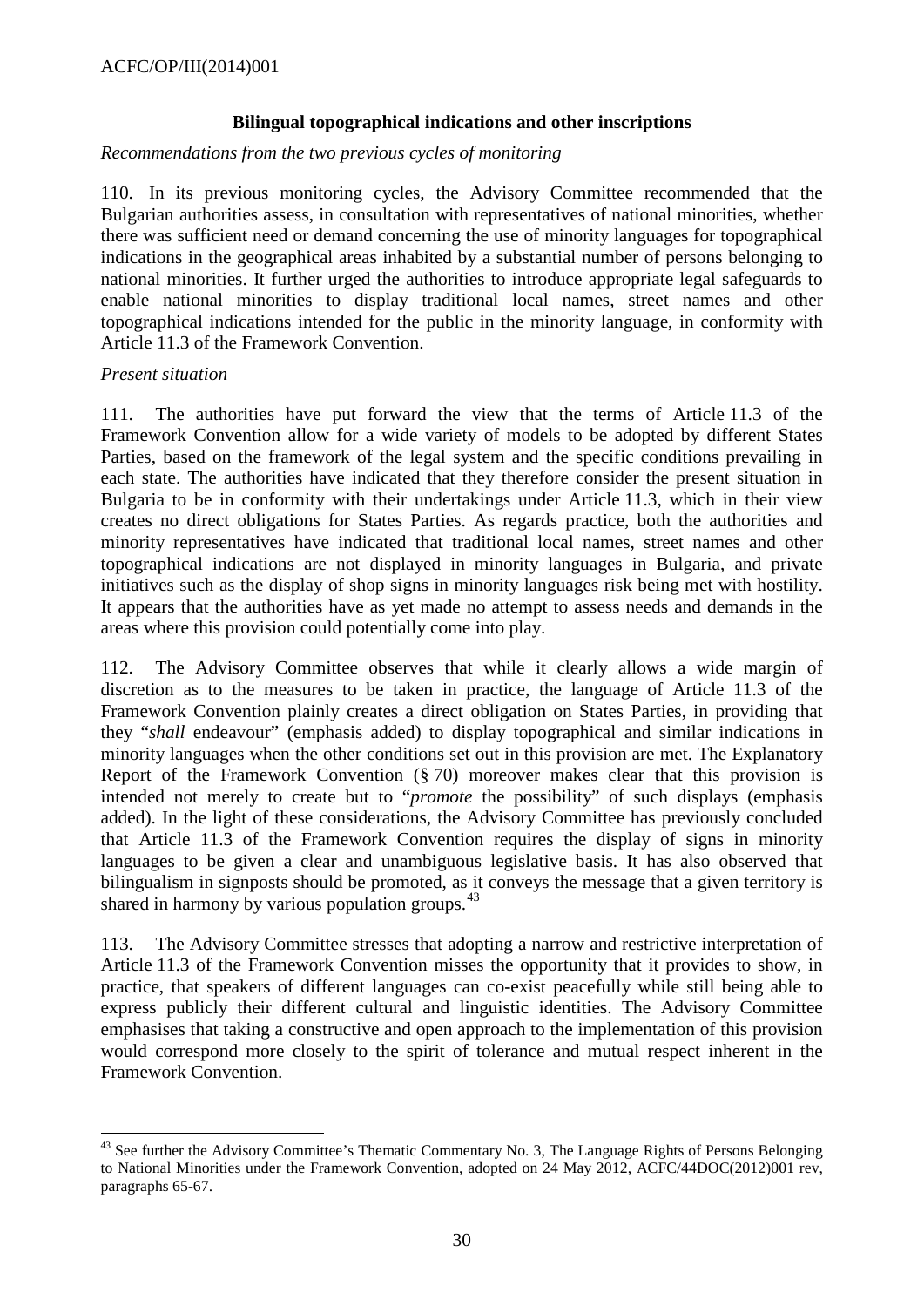### *Recommendation*

114. The Advisory Committee calls on the authorities to assess, in close consultation with representatives of national minorities, the extent to which there exists a need and demand for topographical and similar signs to be displayed in minority languages in the geographical areas traditionally inhabited by a substantial number of persons belonging to national minorities. The authorities should also establish by law clear criteria and transparent procedures on how and when such signs may be displayed, in order to ensure that this right is enjoyed on an equal footing throughout the state.

### <span id="page-30-0"></span>**Article 12 of the Framework Convention**

### **Intercultural dimension of education**

#### *Recommendations from the two previous cycles of monitoring*

115. In its previous monitoring cycles, the Advisory Committee recommended that the authorities review the existing textbooks and compulsory curriculum in consultation with representatives of minorities, with a view to ensuring a better reflection of the history, culture and traditions of national minorities as part of the curriculum for all students in Bulgaria, and underlined the need for more sustained efforts to promote intercultural teaching methods at school.

### *Present situation*

116. The authorities have referred to programmes conducted in 2010 and 2011 aimed at developing communication and understanding between children from different social, ethnic and cultural communities.<sup>[44](#page-30-1)</sup> They have also indicated that teaching about national minorities is mainstreamed in the school curriculum for all students, and that elements of minority cultures, such as traditional songs and stories, are taught to all pupils. However, representatives of minorities report that the images of minorities conveyed in the textbooks used as part of the general curriculum remain largely confined to (negative) stereotypes.<sup>[45](#page-30-2)</sup> They have also informed the Advisory Committee that in southern Bulgaria, even schools where the vast majority of pupils belong to the Turkish minority are only very rarely given Turkish names, and there are no school principals who belong to the Turkish minority.

#### *Recommendation*

117. The Advisory Committee recommends that the authorities intensify their efforts to ensure that the history, culture and traditions of national minorities are better reflected in schools and in the curriculum for all students in Bulgaria and that teachers are fully trained to incorporate the intercultural dimension in the classroom.

#### **Equal access to education**

### *Recommendations from the two previous cycles of monitoring*

118. In its previous monitoring cycles, the Advisory Committee urged the Bulgarian authorities to put an end to practices of placing Roma pupils in separate classes or schools and to take measures to promote the integration of Roma pupils in mainstream schools and classes. It called for more sustained efforts to ensure access to kindergartens for all Roma children and

<span id="page-30-1"></span><sup>&</sup>lt;sup>44</sup> See State Report, page 47.

<span id="page-30-2"></span> $45$  On the intercultural dimension of education generally, see Thematic Commentary No. 1, Education under the Framework Convention for the Protection of National Minorities, ACFC/25DOC(2006)002, Chapters 1.4 and 2.1.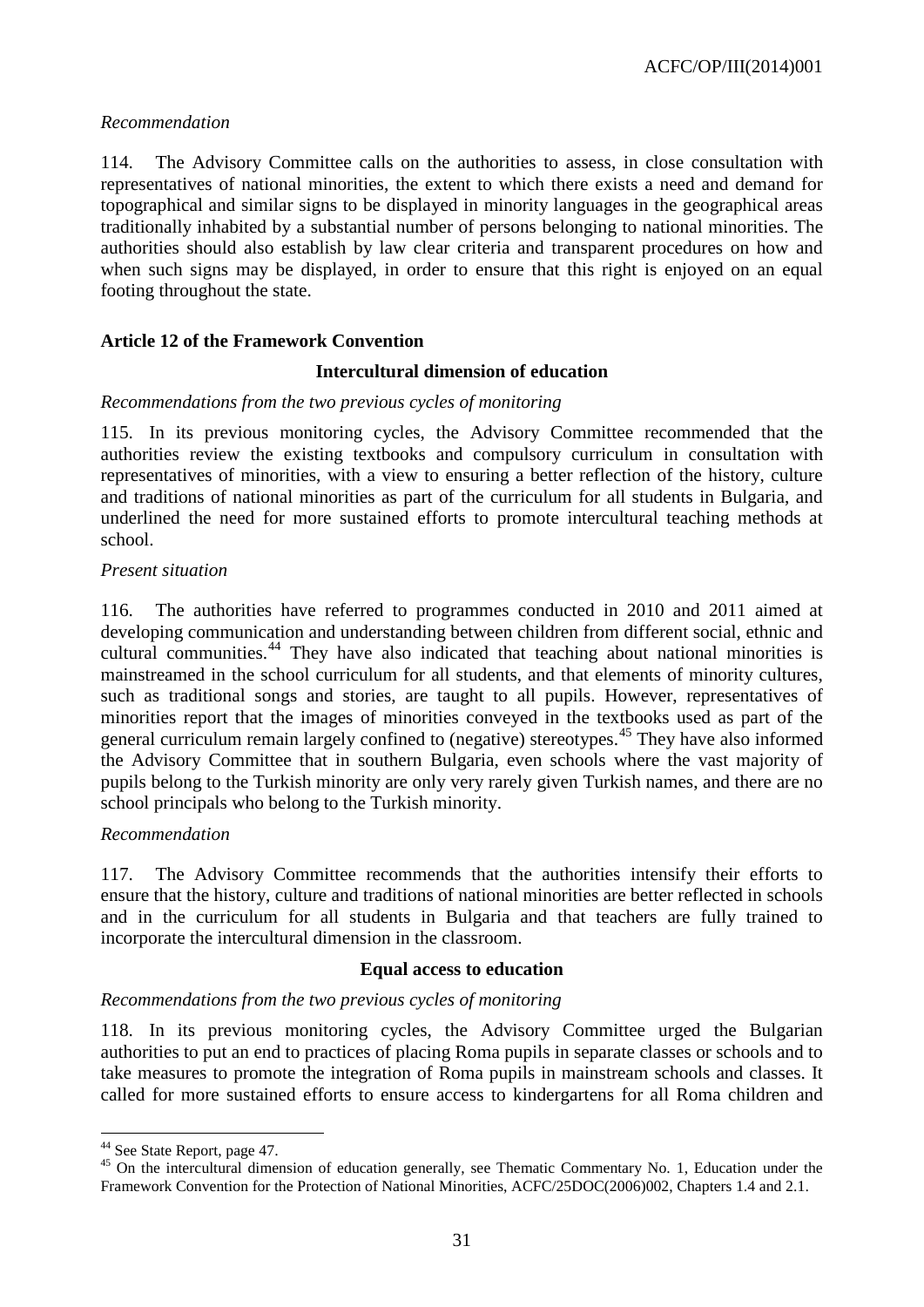### ACFC/OP/III(2014)001

guarantee that the curriculum in such kindergartens corresponded to the needs of the groups concerned, and to monitor, develop and mainstream good practices in these fields.

#### *Present situation*

119. The authorities have referred to a scheme entitled "Creating a favourable multicultural environment for practical implementation of intercultural education and training", $46$  which allowed for the funding (to a total of BGN 5 million, i.e. approximately EUR 2.5 million) and implementation of 62 projects in 2008-2009, with 20 schools, 24 NGOs, 14 municipalities and four other organisations as beneficiaries. The activities funded were directed towards supporting the integration of children and pupils belonging to ethnic minorities, reducing the number of school drop-outs and the number of students at risk of becoming early school-leavers, and reducing the number of children not covered by the educational system. Around 23 000 persons – just over half of those covered by the scheme – reportedly belonged to ethnic minorities, and most of these were Roma children and parents.

120. The Advisory Committee also takes note that according to information provided to ECRI in 2011, over 10 000 Roma children participated in intercultural education programmes in 2009 and over 11 000 in 2010. More than 5 600 children began attending general schools and kindergartens outside their areas of residence, with free transport, in 2010, and 3 000 attended integration courses.[47](#page-31-1) As regards access to kindergarten education more generally, the authorities have indicated that they are considering making pre-school compulsory from the age of four years (the current requirement is five). This measure could help increase the proficiency in Bulgarian of children who have a different mother tongue. However, at the time of drafting the present Opinion, it was not clear whether this measure would indeed be introduced.

121. The Advisory Committee welcomes the above initiatives. It notes with satisfaction that Roma representatives confirm that the number of Roma children who attend and complete school successfully is increasing and that a number of successful desegregation projects have also been carried out. It welcomes this progress as well as information that increasing numbers of Roma are successfully completing university education. However, it notes that the proportions of both Turkish and Roma pupils who do not complete secondary school remains significantly higher than the overall figure for the Bulgarian population, as do the proportions of Turkish and Roma children who never complete any level of education.<sup>[48](#page-31-2)</sup> Against this background, it emphasises the need to continue efforts to ensure Roma children's integration in mainstream schools. It also underlines that the lack of activities designed to protect and preserve Romani culture and teach the Romani language may contribute to the difficulties experienced by Roma children in the school system, and these considerations also need to be addressed in taking measures to improve their access to education.

<span id="page-31-0"></span><sup>&</sup>lt;sup>46</sup> This scheme was implemented under the Operational Programme "Human Resource Development" (OP HRD) 2007-2013, which included projects aimed at supporting the integration of children and pupils from ethnic minority  $\overline{a}$ 

<span id="page-31-1"></span>groups. See State Report, page 47.<br><sup>47</sup> ECRI, Conclusions on the implementation of the recommendations in respect of Bulgaria subject to interim follow-up, adopted on 7 December 2011, CRI(2012)7, page 6.

<span id="page-31-2"></span><sup>&</sup>lt;sup>48</sup> According to official NSI data for 2011 cited in the National Roma Integration Strategy of the Republic of Bulgaria (2012-2020), secondary school was the highest level of education completed by 52.3% of the Bulgarian population, 29.7% of the Turkish and 9% of the Romani populations. 0.9% of Bulgarians, 7.5% of Turks and 21.8% of Roma have not completed any level of education.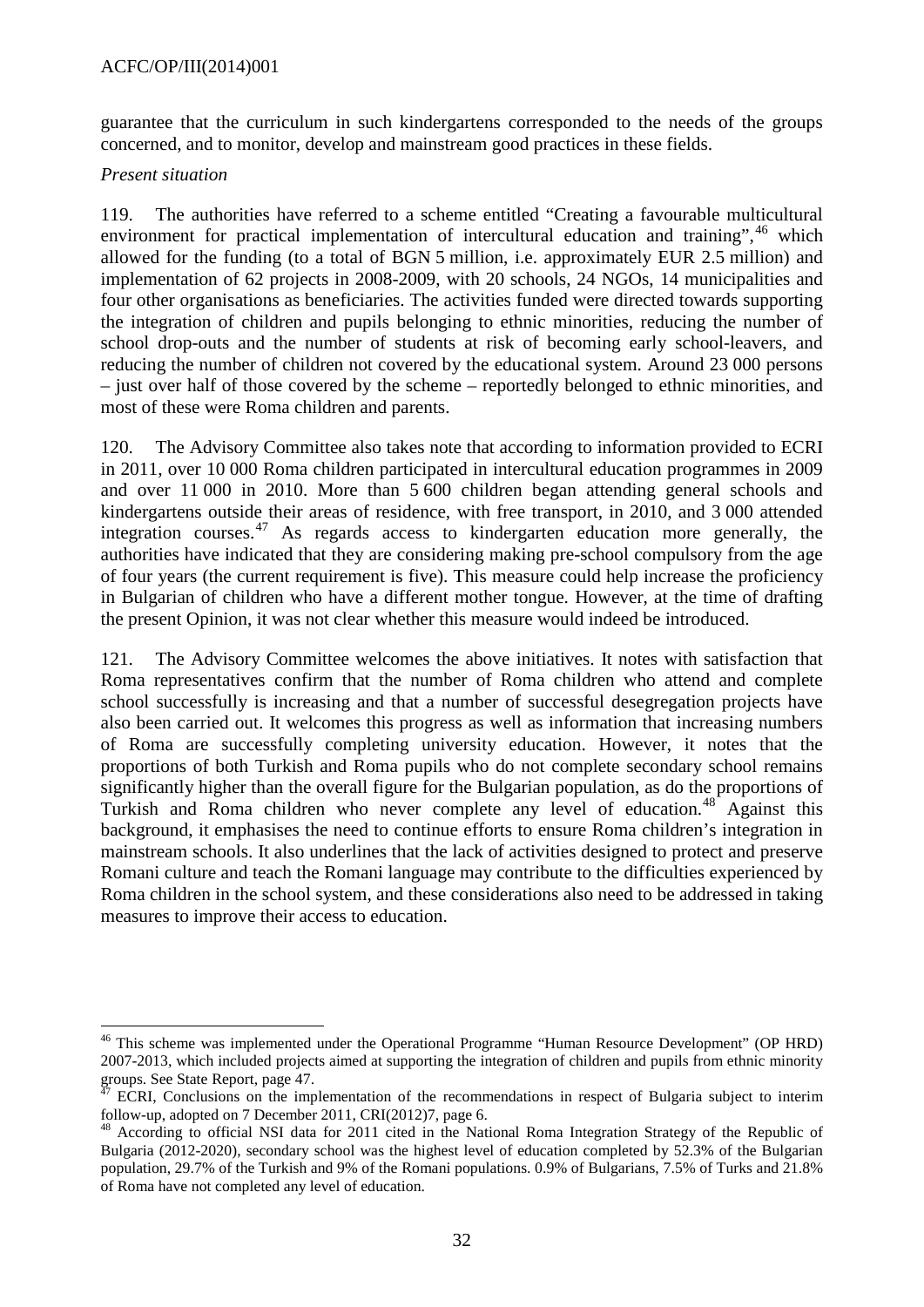#### *Recommendation*

122. The Advisory Committee calls on the authorities to pursue and intensify their efforts to eliminate segregation in schooling and to promote the full integration of Roma children in mainstream schools and classes, including through measures targeted specifically at improving the access of Roma children to kindergarten, at encouraging them to remain in school until they complete their secondary education and at helping parents to support their children in this respect.

### <span id="page-32-0"></span>**Article 14 of the Framework Convention**

#### **Minority language teaching**

#### *Recommendations from the two previous cycles of monitoring*

123. In its previous monitoring cycles, the Advisory Committee called on the authorities to intensify their dialogue with national minority representatives to analyse the existing demands of minorities, including from the numerically smaller groups, to receive teaching in or of their minority language. It called on the authorities both to increase their efforts to provide opportunities for pupils belonging to minority communities to learn their minority language and to abolish all legal and administrative restrictions on teaching subjects other than the minority language in the mother tongues of minorities.

#### *Present situation*

124. According to information provided by the Ministry of Education subsequent to the visit of the Advisory Committee, in the 2012-2013 school year, a total of 9 268 pupils were taking Turkish mother tongue classes, 158 Armenian, 32 Arabic and 26 Greek. The Advisory Committee has also been informed of the existence of Jewish schools, where Hebrew is also taught.

125. The Advisory Committee observes from the outset that compared with the numbers of persons having declared themselves in the 2011 census as having a Turkish ethnic affiliation in particular, these numbers are very low.<sup>[49](#page-32-1)</sup> Many of the Advisory Committee's interlocutors drew its attention to the fact that the numbers of pupils studying Turkish as a mother tongue has fallen by over 90% in the last twenty years, from approximately 114 000 in the early 1990s to just over 9 000 today. The Advisory Committee notes that this drop in the number of pupils studying Turkish far outstrips the overall rate of population decline in Bulgaria. While there is a general downward trend (with some fluctuations) in the number of students learning any languages other than Bulgarian,<sup>[50](#page-32-2)</sup> such a dramatic drop appears to be specific to the Turkish language and warrants the close attention of the authorities. The explanation that this phenomenon "is linked mainly to the opportunities for integration in the labour market after graduation" does not appear adequate to explain such a rapid and massive abandonment of mother tongue studies, especially as it has not been accompanied by greater interest in learning other languages that may seem

<span id="page-32-2"></span>NSI's reports on Education in the Republic of Bulgaria for 2010 and 2013, available respectively at [http://www.nsi.bg/en/content/4779/публикация/education](http://www.nsi.bg/en/content/4779/%D0%BF%D1%83%D0%B1%D0%BB%D0%B8%D0%BA%D0%B0%D1%86%D0%B8%D1%8F/education-republic-bulgaria-2010)-republic-bulgaria-2010 and [http://www.nsi.bg/en/content/11543/публикация/education](http://www.nsi.bg/en/content/11543/%D0%BF%D1%83%D0%B1%D0%BB%D0%B8%D0%BA%D0%B0%D1%86%D0%B8%D1%8F/education-republic-bulgaria-2013)-republic-bulgaria-2013. The total number of pupils studying English as a foreign language dropped, for example, from 529 078 in 2005 to 497 029 in 2012 (a drop of 6%). In the same period, the number of pupils studying mother-tongue Turkish fell by 62%, from 24 176 to 9 064.

<span id="page-32-1"></span><sup>&</sup>lt;sup>49</sup> 564 858 persons declared in the 2011 census that they were of Turkish origin and had Turkish as their mother tongue. See State Report, page 21.<br><sup>50</sup> Compare the five-yearly tables of statistics for the teaching of languages other than Bulgarian provided in the  $\overline{1}$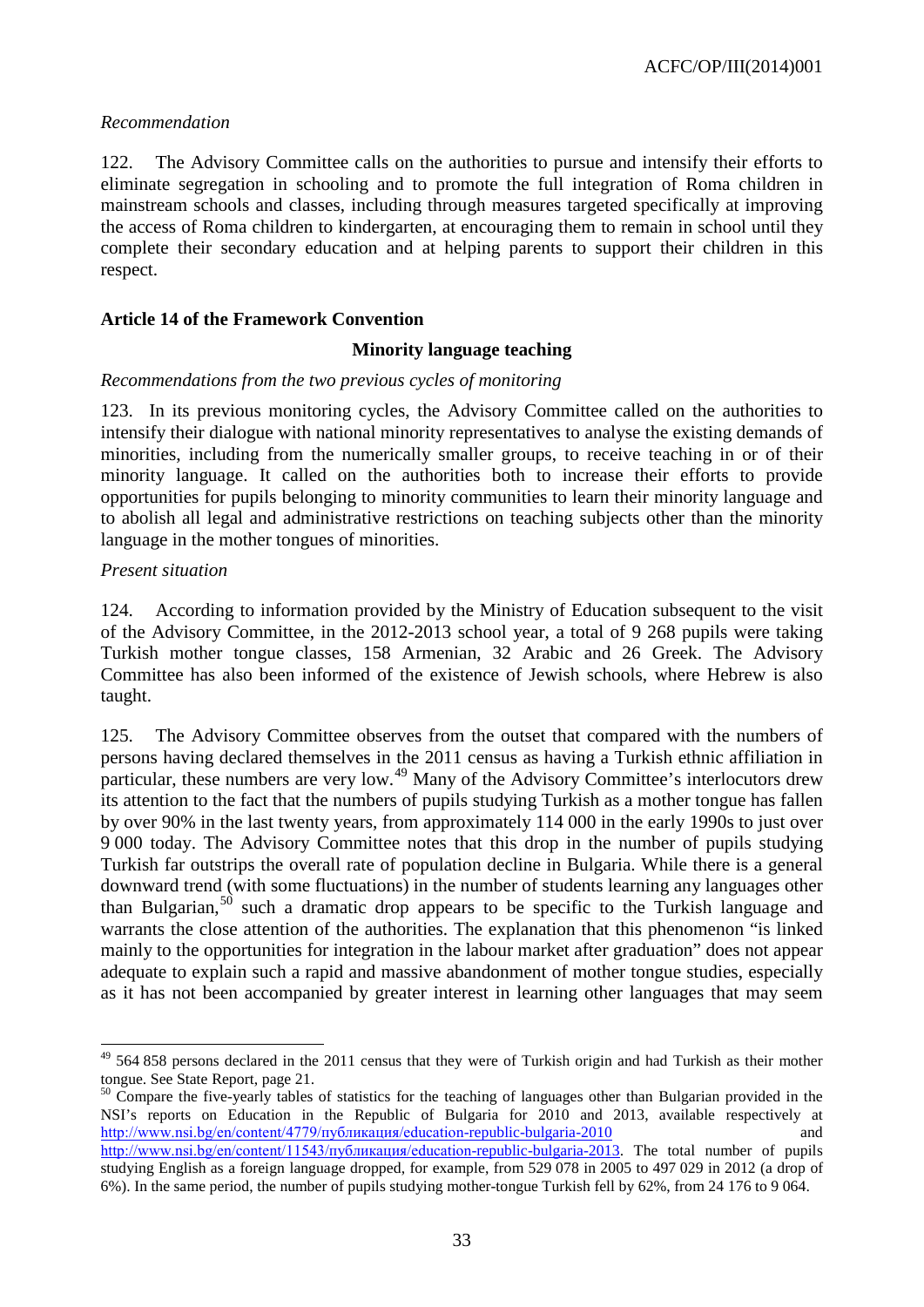more marketable.<sup>[51](#page-33-0)</sup> The Advisory Committee wishes to draw the authorities' attention in this context to the fact that from a minority perspective, the continued existence of Decree No. 2/2009 of the Ministry of Education, which bans teachers from talking to pupils in their minority languages outside the classroom, has a chilling effect as it creates a sense of shame and guilt around expressing oneself in one's mother tongue. Combined with the recent rise in racist and xenophobic attacks against persons perceived as foreigners, the current climate is not one in which choosing to study one's minority language is an obvious choice. This makes it all the more crucial that the authorities take active steps to facilitate such a choice.

126. The Advisory Committee regrets to note that according to information provided by the Ministry of Education subsequent to the visit, no pupils are currently studying the Romani language as a mother tongue, although Romani representatives indicate that there is a demand for such instruction.<sup>[52](#page-33-1)</sup>

127. The Advisory Committee has not been informed of any measures taken by the authorities to assess the level of demand in this field since its last Opinion and again regrets the passive approach taken by the authorities in the field of education in minority languages. In this context, the Advisory Committee was particularly struck by one view relayed to it by an official dealing with education matters, to the effect that the mother tongue is simply a signal of one's minority affiliation, but not a major aspect of the culture of minorities. Minority representatives regretted the fact that the Ministry of Education no longer employs experts in minority languages. They also consistently took issue with the fact that minority-language teaching is not included in the compulsory (general) curriculum but only offered as an element of the elective chapters of the school curriculum.<sup>[53](#page-33-2)</sup> This not only sends the message that being proficient in minority languages is not a valued skill in Bulgaria but also means that minority languages are in competition with other elective subjects; students may thus, for example, have to choose between religious education and learning their mother tongue. Moreover, in all cases, the only option is teaching *of* the minority language; no provision is made for bilingual teaching or for other subjects to be taught *in* the minority language. Numerically smaller minorities also have particularly strong needs in the field of minority language education, as expressed for instance by the representatives of Armenians.

128. As regards textbooks used for teaching minority languages, the government reportedly provides little or no financial support for their production. There is a shortage of textbooks for the teaching of Turkish and those that have been approved are outdated as they have not been revised since the early 1990s, and there are reportedly no textbooks for teaching Romani. The authorities have stated that in order to initiate the procedure for approving new textbooks, a draft textbook must first be submitted, along with a request for its approval. While they indicate that they have informed non-governmental organisations working on the educational integration of persons belonging to minorities of the need to present such drafts and requests, it appears that the authorities do not consider that they have a responsibility to work actively towards preparing

<span id="page-33-0"></span> $51$  See State Report, page 16, and footnote 50 above on other languages.

<span id="page-33-1"></span> $52$  The number of persons having declared in the 2011 census that they were of Romani origin and had Romani as their mother tongue was 272 710. See State Report, page 21.

<span id="page-33-2"></span> $53$  According to the information available to the Advisory Committee, the school curriculum in Bulgaria is divided into three "chapters": compulsory subjects, "compulsory elective" subjects, which are outside the general curriculum but from which pupils are obliged to choose four hours of classes, and elective subjects, from which students may choose to take two hours of extra classes if they wish. The "compulsory elective" and elective subjects available in any given school depend on a decision taken by the school; parents may request the inclusion of certain subjects if desired. Minority language teaching can be offered as a "compulsory elective" or as an elective subject, but is not part of the general compulsory curriculum.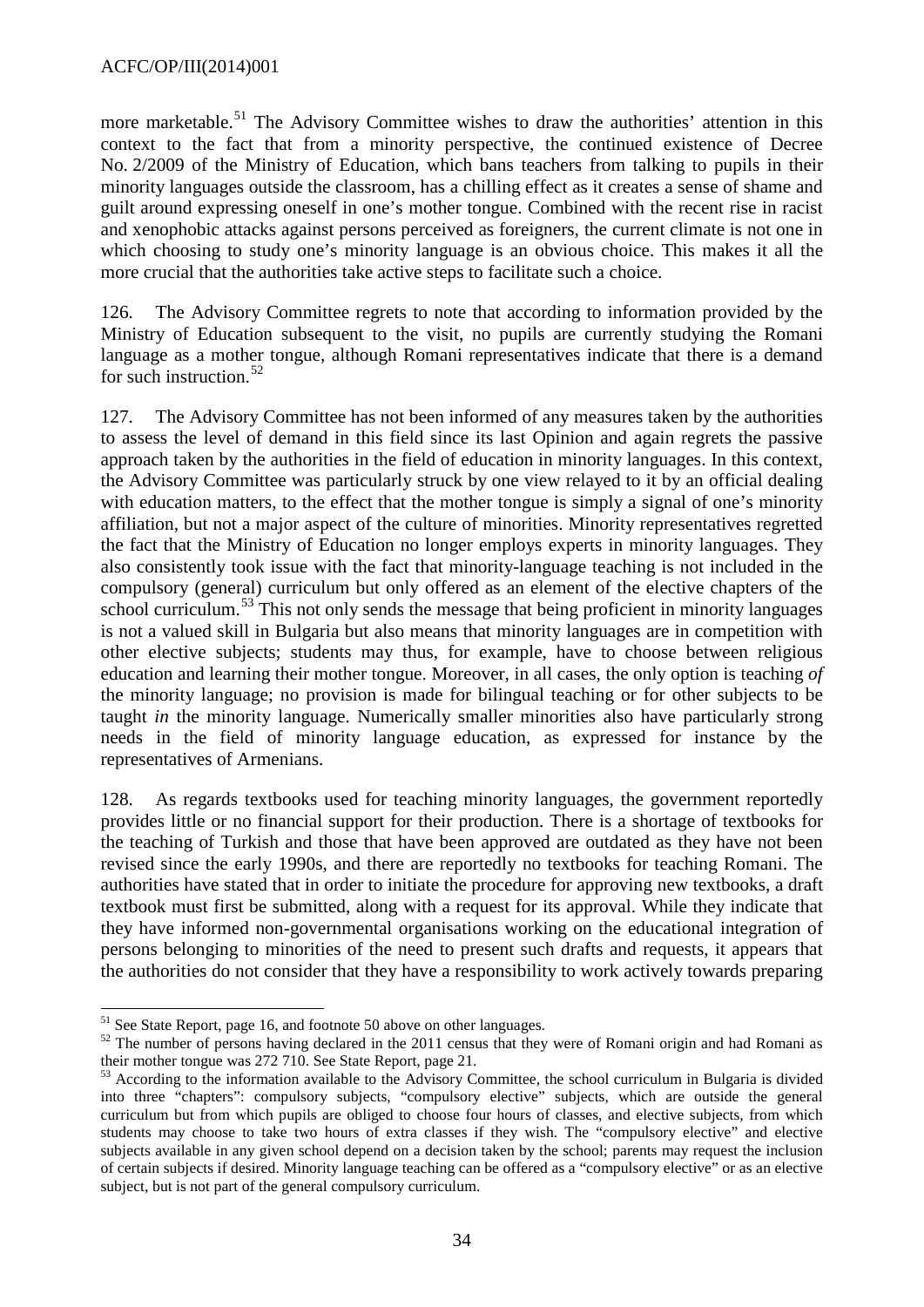up-to-date textbooks for the teaching of minority languages themselves. The Advisory Committee considers this passive approach all the more regrettable in that the absence of a standard curriculum for teaching minority languages makes the drafting of textbooks for this purpose particularly difficult.<sup>[54](#page-34-0)</sup>

129. The Advisory Committee also notes with regret that according to the information provided by the authorities, since 2010 no universities have offered a course for primary school teachers who will be using the Romani language; there are therefore no students currently enrolled in such a course. While the authorities point out that universities are autonomous according to the law and must therefore remain free to decide independently which subjects to offer, the Advisory Committee observes that it would be possible, without compromising the autonomy of universities, for the authorities to provide the latter with incentives (such as additional, dedicated funding) to run courses in the necessary subjects. In view of the demographic challenges facing Bulgaria (declining overall population and birth rate), it is especially important to take measures to promote the recruitment of adequately trained teaching staff, including in smaller towns and villages in regions where ethnic minorities are concentrated. Against this background, the Advisory Committee finds especially regrettable information it received according to which, even when teachers qualified to teach the Romani language would be available, they are not employed.

130. Finally, it may be noted that many Roma parents indicate a preference for their children to focus on learning Bulgarian at school, since they consider that speaking Romani at home is enough to gain proficiency in their mother tongue. However, if quality teaching of the Romani language were more widely available and parents' awareness raised to the strong advantages for children in mastering their mother tongue – advantages which also extend to the acquisition of additional languages, including the official language – this situation could be expected to change.

131. The Advisory Committee notes that the lack of teaching in minority languages is a significant cause of concern for persons belonging to national minorities in Bulgaria, and the current level of availability of mother-tongue instruction, in particular in Turkish and Romani, does not appear adequate to meet the needs of minorities. It regrets that work on a new draft law on education, which was expected to provide an opportunity to resolve some of the issues raised above, came to a halt following the parliamentary elections of 2013. It recalls that as a party to the Framework Convention, Bulgaria has undertaken to recognise that every person belonging to a national minority has the right to learn his or her minority language (Article 14.1) and, in areas inhabited by persons belonging to national minorities traditionally or in substantial numbers, if there is sufficient demand, to endeavour to ensure, as far as possible and within the framework of its education system, that persons belonging to those minorities have adequate opportunities for being taught the minority language or for receiving instruction in this language (Article 14.2). The Advisory Committee recalls that minority language teaching is often offered in response to local demand and that regular monitoring of such demands is therefore needed. A purely passive approach on the part of the authorities is not sufficient: demands for education in minority languages should be stimulated through actions such as awareness-raising among parents and young people, actively promoting existing possibilities for minority language teaching and enabling parents belonging to national minorities to make informed choices about

<span id="page-34-0"></span><sup>&</sup>lt;sup>54</sup> Under the Law on Education as it presently stands, the Ministry of Education is obliged to develop standard curricula only for compulsory subjects. No curricula have been developed for the teaching of minority languages, as these are only offered as elective subjects (see further below). -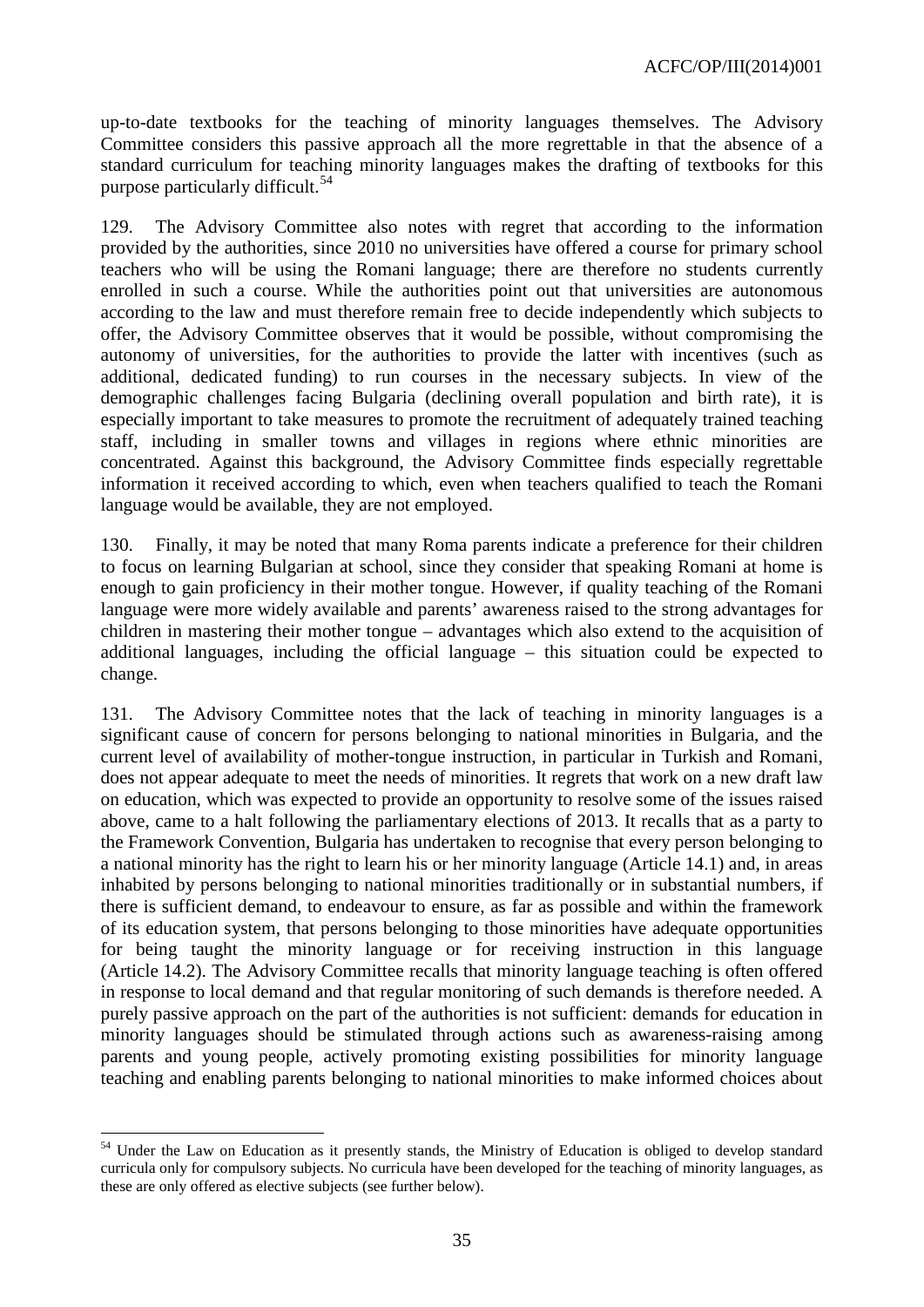the language education of their children. Attention must be paid to the languages of numerically smaller minorities, whose languages may be particularly threatened.<sup>[55](#page-35-1)</sup>

### *Recommendations*

132. The Advisory Committee urges the Bulgarian authorities to adopt active measures to affirm and protect the right of persons belonging to national minorities to learn their minority language. It calls on them, in consultation with representatives of national minorities, to raise the awareness of parents and children belonging to national minorities as to the existing possibilities of teaching of minority languages and the steps they can take in order to have such teaching introduced in their children's schools. It further calls on them, in consultation with representatives of national minorities, to undertake a detailed examination of existing demands for such teaching, including an analysis of any factors currently discouraging minority parents and children from requesting it. While these actions are especially urgent as regards the Turkish and Romani languages, they should also extend to the languages of numerically smaller minorities.

133. The Advisory Committee also calls on the Bulgarian authorities to review the current status of minority language teaching in the school curriculum, with a view at the very least to ensuring that in areas where there is a demand for it, it is consistently included as a "compulsory elective" subject rather than a purely elective subject.

134. The Advisory Committee strongly recommends that the authorities take a more active role in promoting the development of adequate textbooks for minority language teaching, including through increasing the funding available to support initiatives to develop such textbooks and actively stimulating such initiatives. At the same time, the authorities need to take measures to promote the continuation and, where necessary, reintroduction of university courses for the training of teachers qualified to teach minority languages, to stimulate students to follow such courses and to promote the recruitment of teachers of minority languages in areas where minorities are concentrated.

### <span id="page-35-0"></span>**Article 15 of the Framework Convention**

### **Participation in decision-making processes**

### *Recommendations from the two previous cycles of monitoring*

135. In its previous monitoring cycles, the Advisory Committee urged the Bulgarian authorities to take measures to improve minorities' representation in elected assemblies by removing all undue obstacles, including those enshrined in law, to the effective participation in public affairs of persons belonging to national minorities. It recommended that substantial efforts be made to promote a better representation of the Roma at all levels and that attention also be paid to the representation of persons belonging to numerically smaller minorities.

### *Present situation*

136. As regards the participation of persons belonging to national minorities in elected bodies, the authorities have confined themselves to indicating that there are no legal obstacles to the effective participation in relevant decision-making processes and mechanisms of citizens who identify as belonging to ethnic minority groups.

<span id="page-35-1"></span><sup>&</sup>lt;sup>55</sup> Thematic Commentary No. 3, The Language Rights of Persons Belonging to National Minorities under the Framework Convention, adopted on 24 May 2012, ACFC/44DOC(2012)001 rev, paragraphs 70-71.  $\overline{\phantom{a}}$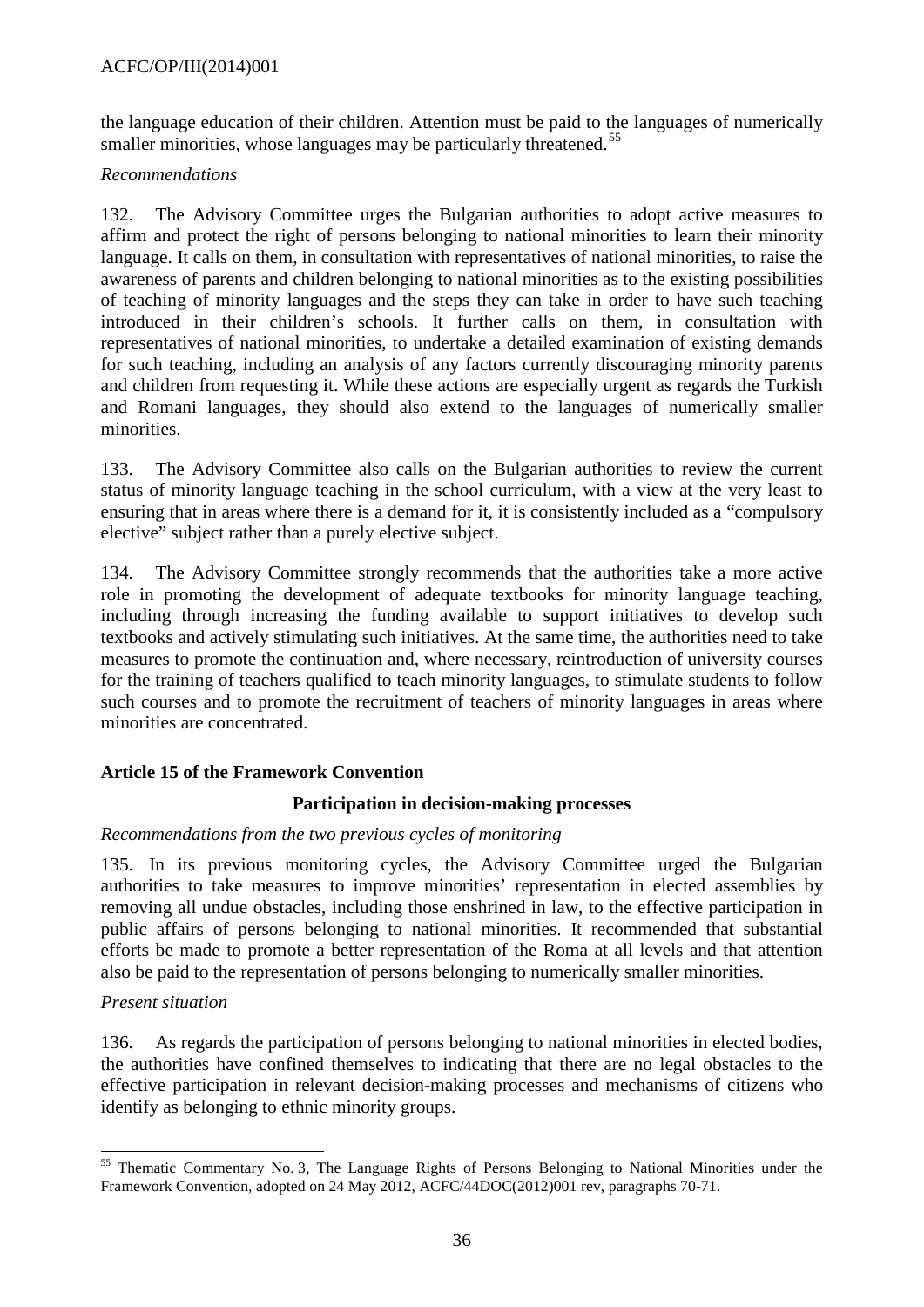137. The Advisory Committee notes that, despite the constitutional restrictions on the establishment of political parties on ethnic, racial or religious lines (see further above, comments under Article 7), persons belonging to national minorities continue to be represented in Parliament, including following the most recent parliamentary elections in 2013; members of the political party Movement for Rights and Freedoms also currently hold a number of Cabinet positions. In regions where minorities live in substantial numbers, persons belonging to national minorities are also mayors and members of locally elected bodies. The Advisory Committee also notes that persons belonging to the Turkish minority have been elected from the lists of a variety of parties at local level, and that this is seen by them as a positive sign of integration in the political system.

138. However, the Roma minority remains largely sidelined from the legislative and executive spheres. Roma representatives have emphasised that no ministers or deputy ministers identify as Roma, very few Roma are employed as civil servants, and only one Member of Parliament identifies as Roma. The number of Roma elected at local level has reportedly decreased severely, from 81 local councillors elected in 1999 from parties representing the interests of Roma to only 17 in the 2011 local elections. The Advisory Committee is concerned that this may weaken decision-making aimed at addressing the situation of Roma in a position of socioeconomic disadvantage (see further below), as those making the decisions may lack adequate knowledge of the Roma or even be prejudiced against this minority.

139. The Advisory Committee also reiterates its concerns raised earlier about the repeated refusal to register the UMO Ilinden – PIRIN party (see comments under Article 7 above) as well as about the sense shared by members of some communities that they should refrain from disclosing their minority affiliation if they wish to lead a successful political career (see comments under Article 6 above). The Advisory Committee has not received recent data concerning the presence of persons belonging to numerically smaller minorities in elected bodies.

140. The Advisory Committee recalls that the effective participation of persons belonging to national minorities in electoral and other decision-making processes is a critically important means of empowering minorities to express their views when legislative measures and public policies of relevance to them are designed. Their participation in locally elected bodies is also key to ensuring that decision-making at local level takes due account of the situation of persons belonging to national minorities.

#### *Recommendation*

141. The Advisory Committee calls on the authorities to step up their efforts to remove obstacles to and promote a better participation and representation of the Roma and numerically smaller minorities at all levels.

#### **Consultative mechanisms**

#### *Recommendations from the two previous cycles of monitoring*

142. In its previous monitoring cycles, the Advisory Committee called on the Bulgarian authorities to ensure that the National Council for Co-operation on Ethnic and Demographic Issues could effectively play its role as a consultation mechanism and enable persons belonging to national minorities to participate effectively in decision-making. It also invited ministries and other relevant bodies to maintain direct contacts with representatives of national minorities, including with those that were not part of the above Council.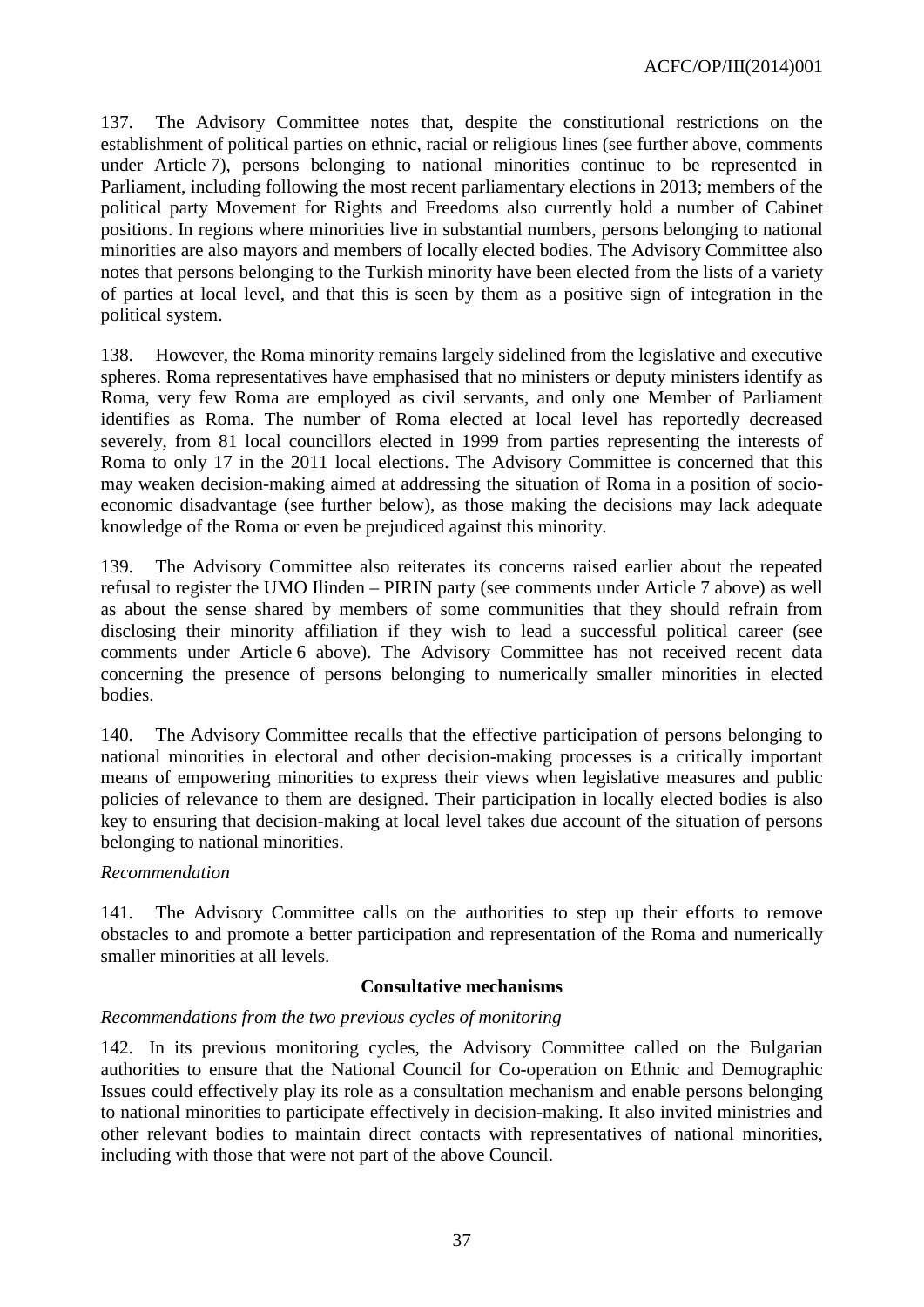### ACFC/OP/III(2014)001

#### *Present situation*

143. The Advisory Committee notes that the main mechanism for ensuring participation of minorities through consultation and coordination is now known as the National Council for Cooperation on Ethnic and Integration Issues (NCCEII). It has been chaired since June 2013 by the Deputy Prime Minister and Minister for Justice. The authorities have indicated that the NCCEII's activities cover ensuring equal opportunities and equal treatment, prevention of racism, xenophobia and discrimination based on ethnicity, improving access to social rights with a focus on the most vulnerable citizens in socio-economic terms, and the preservation and development of the cultural, religious and linguistic identities of minority communities. Its secretariat was also entrusted in 2011 with coordinating the process of updating the Framework Programme for Roma Integration in Bulgarian Society (2010-2020). The Advisory Committee also notes with interest that equivalent councils have been created at regional level in 28 regions.

144. While placing the NCCEII under the chairmanship of a Deputy Prime Minister shows a willingness to give this body a high profile, the Advisory Committee is concerned that there appears to be little political weight given to its work. Moreover, the lack of clear powers of this body, including decision-making powers, weakens its capacity to achieve results in practice. The Advisory Committee refers in this respect to the small budget of the NCCEII (BGN 200 000, or roughly EUR 100 000), which makes it reliant on obtaining contributions from specialised ministries in order to achieve its aims, especially as regards improving access to social rights.

145. As regards the representation of national minorities in the NCCEII, the Advisory Committee welcomes the fact that NGOs representing the interests of a number of minorities – Armenian, Aromanian, Jewish, Karakachan, Roma, Turkish and Vlach<sup>[56](#page-37-0)</sup> – are present in this body. The Advisory Committee also notes with interest that the authorities have indicated that they are open to including additional NGOs representing "new" minorities, such as Russians, Chinese or refugees (see above, comments under Article 3), provided that they meet the criteria for membership, i.e. provided that they can demonstrate that they are legally registered and have been active in a relevant field for at least three years. It regrets, however, that the NCCEII's focus on working exclusively with ethnic minorities means that there is apparently no will on the part of the authorities to include Macedonian or Pomak NGOs in its work. The Advisory Committee observes that integration issues – which it understands in this context as meaning the promotion of a harmonious society, in all its diversity – also fall within the terms of reference of the NCCEII, and that there would appear to be a contradiction between this fact and the current exclusion of some groups whose definition of their identity does not correspond to the formal requirements as interpreted by the authorities.

146. In addition, significant fluctuations in the membership of the NCCEII are of concern, in particular in so far as they may indicate wavering trust of NGOs in the effectiveness of this body or insufficient knowledge of the formalities to be regularly fulfilled for membership. In this context, the Advisory Committee notes with regret that several representatives of Roma NGOs left the NCCEII in early 2013, considering it both hamstrung by its lack of decision-making power and too slow to respond to issues of major concern to them. It further regrets that subsequent requests by these NGOs to meet the Chair of the NCCEII were not acceded to. The Advisory Committee notes however with interest that 47 NGOs applied for membership of the NCCEII in 2014.

<span id="page-37-0"></span><sup>&</sup>lt;sup>56</sup> See State Report, page 5.  $\overline{a}$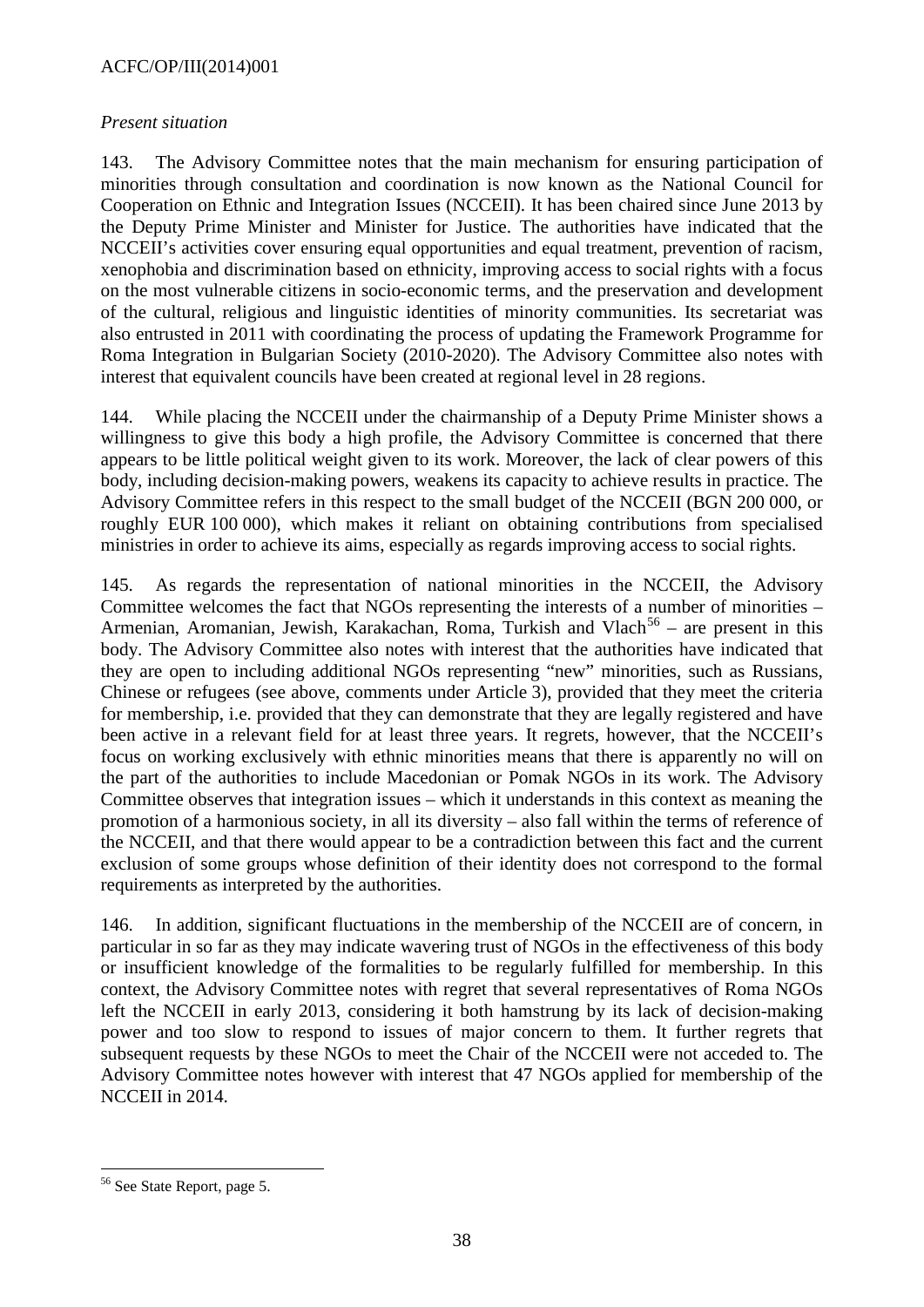ACFC/OP/III(2014)001

147. The Advisory Committee recalls that consultative mechanisms take on a particular importance where there are no specific arrangements in place to promote the effective participation of minorities in legislative or executive bodies, and notes that their capacity to influence decision-making is all the more crucial in such cases. It underlines the importance of ensuring that adequate resources are made available to support their effective functioning. Where the membership of such consultation mechanisms does not include all groups that have expressed a wish to participate in their work, it is important that the authorities seek alternative means to engage in dialogue with such groups.<sup>[57](#page-38-0)</sup>

#### *Recommendation*

148. The Advisory Committee calls on the Bulgarian authorities to clarify the powers and strengthen the role of the National Council for Cooperation on Ethnic and Integration Issues in order to ensure that it enables persons belonging to national minorities to participate effectively in decision-making. It also invites ministries and other relevant bodies to engage in direct dialogue with representatives of national minorities, and with groups that are not part of this Council.

#### **Participation in economic and social life**

#### *Recommendations from the two previous cycles of monitoring*

149. In its previous monitoring cycles, the Advisory Committee called on the Bulgarian authorities to increase their efforts to address the problems confronting the Roma in fields such as housing, employment and health care. It also emphasised that more determined efforts should be made to improve participation of the Roma – including Roma women – in decision-making processes and involve them as key partners in government programmes aimed at improving their situation.

#### *Present situation*

150. As noted above (see comments under Article 4), a number of programmes, strategies and action plans have been adopted in recent years in order to improve the situation of the Roma.<sup>[58](#page-38-1)</sup> The Advisory Committee welcomes these efforts and observes that some positive impacts have been observed, notably as regards improved education outcomes for Roma (see further above, comments under Article 12). It also notes with satisfaction that in parallel to government initiatives such as the appointment of Roma labour mediators, the work of the Ombudsman and the Commission for Protection against Discrimination has helped to resolve individual cases of discrimination in the access of Roma to social rights, for example by preventing the demolition of illegally built housing and forced eviction of its Romani occupants, and to identify systemic changes that could be made to prevent similar problems in future.

151. Nonetheless, the Advisory Committee is concerned that the overall situation of many Roma in Bulgaria remains one of significant socio-economic disadvantage. Many Roma continue to live in poor housing conditions, often in areas with poor infrastructures (lacking hot

<span id="page-38-0"></span><sup>&</sup>lt;sup>57</sup> See generally Thematic Commentary No. 2, The Effective Participation of Persons Belonging to National Minorities in Cultural, Social and Economic Life and in Public Affairs, adopted on 27 February 2008, ACFC/31DOC(2008)001, part III.3.c), Participation of persons belonging to national minorities through consultative mechanisms.  $\overline{a}$ 

<span id="page-38-1"></span><sup>58</sup> See also State Report.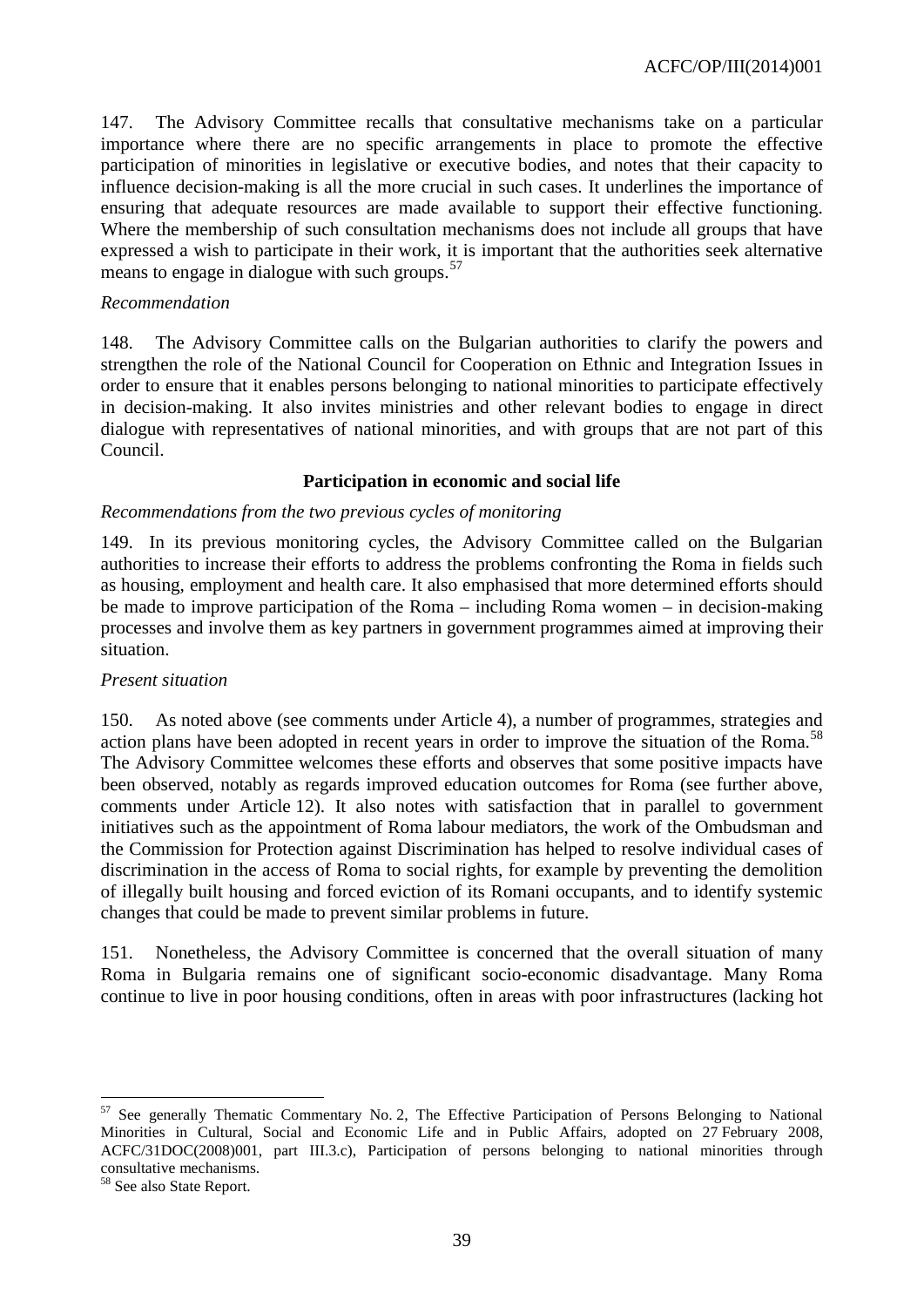running water or running water at all, lacking access to sewerage systems and/or lacking adequate street lighting), and to be at risk of forced eviction.<sup>[59](#page-39-0)</sup>

152. Roma also have an overall lower life expectancy, higher child mortality rate and poorer health status than the rest of the population, frequently accompanied by lower levels of health insurance. $60$  The Advisory Committee welcomes the employment of health mediators (105) funded from the state budget and implemented by municipalities from 2009 to 2011, up slightly to 109 in 2012) as a positive step towards improving access to health care and notes with interest that this has enabled extensive vaccination campaigns, health screening tests and awarenessraising measures to be carried out. However, it notes that such efforts need to be sustained and intensified in order to close the health gap in a lasting manner.

153. The Advisory Committee welcomes the initiative to engage labour mediators, whose role is to provide assistance where needed to Roma in their contacts with the authorities, and notably to help them register at employment offices. However, it notes with concern that data from the 2011 census confirms that there remain significant and persisting differences in the level of economic activity of Roma, but also of Turks, compared with ethnic Bulgarians.<sup>[61](#page-39-2)</sup> Discrimination against Roma in access to education (see above, comments under Article 12) contributes to reducing the chances of access to employment and means that unskilled manual labour – a sector hit hard by the economic crisis – is often the only option immediately open to many Roma. Employment in this field is however often informal, meaning those concerned do not have access to social benefits such as health insurance, and do not accumulate pension rights for the periods worked in the informal sector. Roma representatives have also expressed concern that courses offered by the Ministry of Labour for re-training/re-skilling unemployed workers are unhelpful as they are not adapted to market demands nor to the level of education of many long-term unemployed Roma.

154. As regards the participation of Roma women in decision-making processes, the Advisory Committee welcomes the information provided by the authorities according to which the new Framework Programme for integration of Roma in the Bulgarian society (2010-2020) emphasises the need to involve actively citizens of Roma origin, in particular women, in its implementation. It notes that under the heading "Rule of law and discrimination", the National Roma Integration Strategy includes the task of "Creating the mindset of recognition of the equality of the Roma women. Encouraging their full individual, social and economic participation in social life." However, the only actions specifically aimed at improving the situation of Roma women in the Action Plan for the Implementation of this Strategy relate to pregnancy, childbirth and their role as mothers. While improvements in the level of healthcare and support available in these areas would clearly be welcome, the Advisory Committee finds regrettable that other aspects of women's lives, including their active participation in decisionmaking processes concerning the rights of Roma, appear to have been disregarded.

<span id="page-39-0"></span><sup>&</sup>lt;sup>59</sup> See for example Naidenova et al. v. Bulgaria, CCPR/C/106/D/2073/2011: in this case the authors of the complaint to the UN Human Rights Committee had not been evicted but were threatened with eviction. See also Yordanova and others v. Bulgaria, application no. 25446/06, judgment of 24 April 2012, in which the European Court of Human Rights found that, although the State did not have an obligation to tolerate unlawful occupation of land indefinitely, the enforcement of a removal order issued on the basis of legislation that did not require the examination of proportionality and both issued and reviewed under a decision-making procedure that did not offer safeguards against disproportionate interference would violate the applicants' rights under Article 8 ECHR; the  $\overline{a}$ 

<span id="page-39-1"></span>examination of the execution of this judgment is still pending before the Committee of Ministers.<br><sup>60</sup> See United Nations Human Rights Council, Report of the independent expert on minority issues: Mission to Bulgaria (4 to

<span id="page-39-2"></span> $61$  See NSI data for 2011 cited in the National Roma Integration Strategy of the Republic of Bulgaria (2012-2020).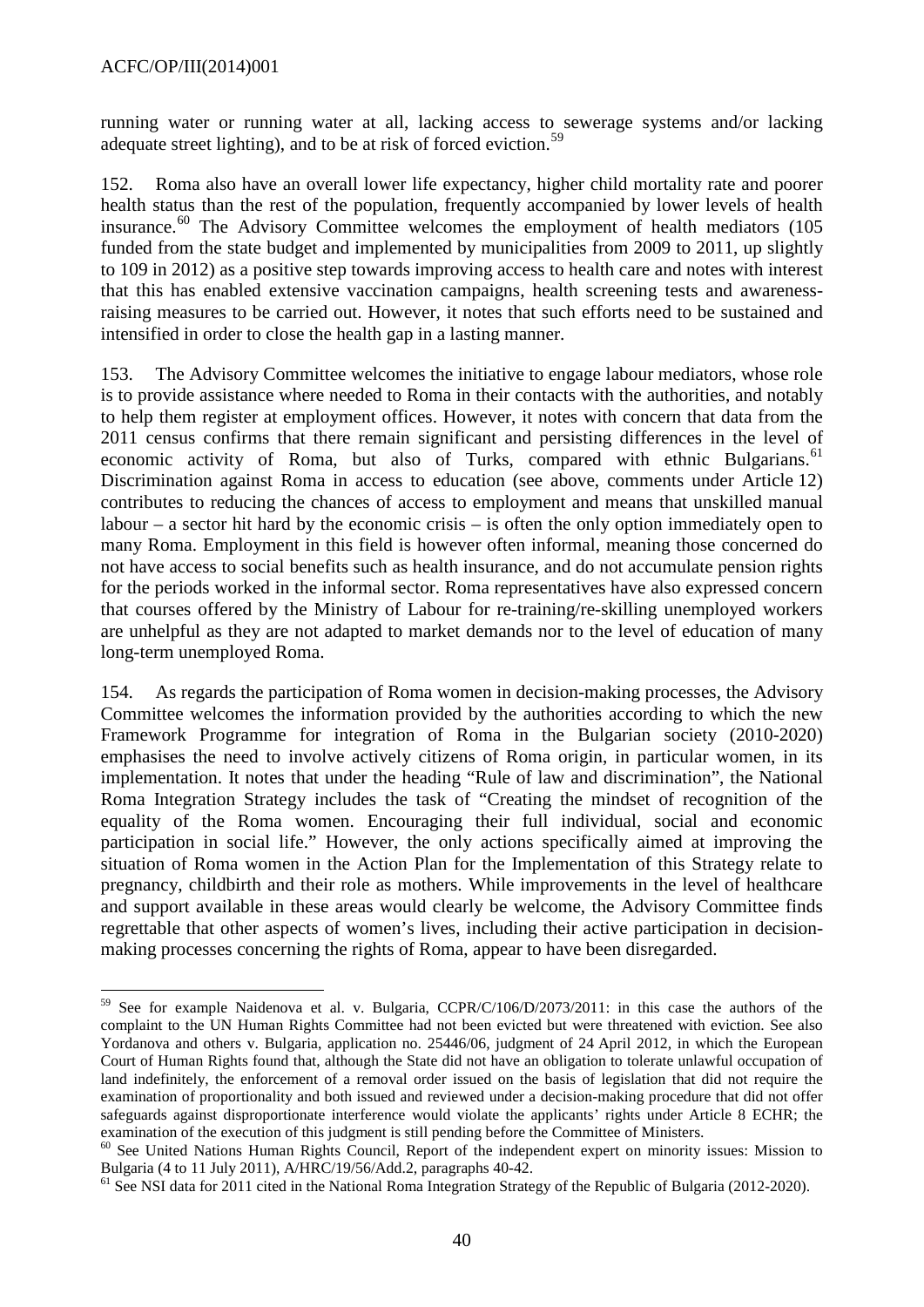155. The Advisory Committee underlines that the effective participation of persons belonging to national minorities in the socio-economic field is crucial for enhancing social cohesion, as keeping national minorities on the periphery of society can lead to social exclusion and increased tensions among groups (see also above, comments with respect to Article 6). It notes with interest that a series of consultations were held at local level, including with representatives of Roma NGOs, during the process of drawing up the National Roma Integration Strategy designed to address these issues, and welcomes this participatory approach. However, it deplores the fact that, despite the requests of Roma representatives in this respect, no budget was included as part of the Strategy, and observes that this is likely to hamper significantly the achievement of the goals it sets. It again emphasises the need to ensure that the implementation of the measures concerned is regularly reviewed, in close consultation with representatives of the Roma, and refers to its earlier recommendation in this respect (see above, Article 4).

### *Recommendations*

156. The Advisory Committee strongly recommends that the Bulgarian authorities pursue and intensify their efforts to address the problems confronting many Roma in fields such as housing, employment and health care, in order to ensure their full and effective participation in the socioeconomic life of the country. It further recommends that they take measures to address discrimination in access to employment experienced by persons belonging to other groups, such as the Turkish minority.

157. More determined and effective measures must be taken to improve the participation of Roma women in decision-making processes at all levels and involve them as key partners in government programmes aimed at improving their situation.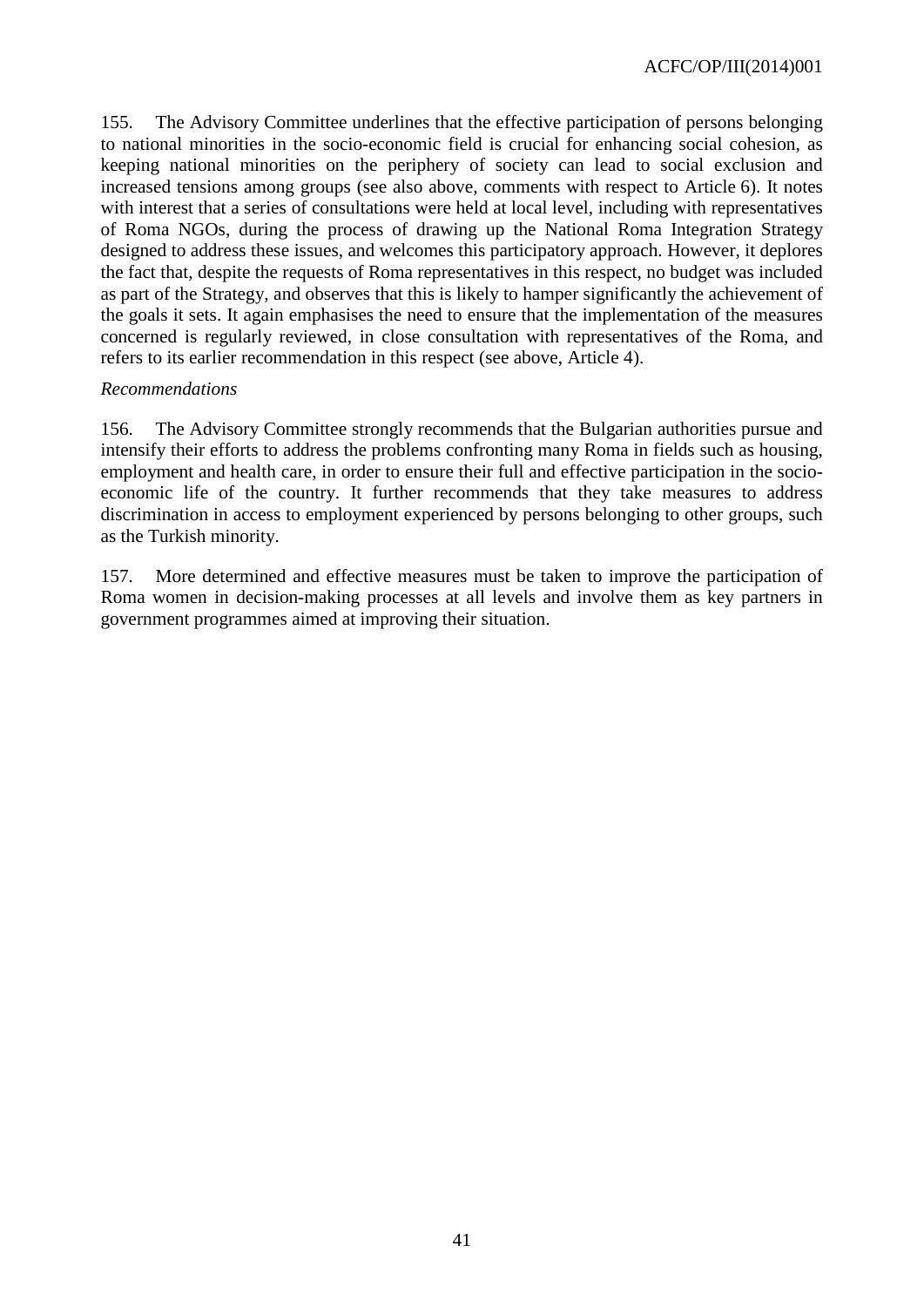# <span id="page-41-0"></span>**III. CONCLUSIONS**

158. The Advisory Committee considers that the present concluding remarks could serve as the basis for the conclusions and recommendations to be adopted by the Committee of Ministers with respect to Bulgaria.

### <span id="page-41-1"></span>**Positive developments following three cycles of monitoring**

159. In 2011 a census was conducted. Optional questions on ethnic affiliation, mother tongue and religious belief and denomination were included, following consultations held with the National Council for Cooperation on Ethnic and Integration Issues (NCCEII) and the minority groups represented in it regarding the definition of the relevant concepts.

160. The Commission for Protection against Discrimination has continued to deal with individual complaints of racial and ethnic discrimination under the Antidiscrimination Act and has expanded its network of regional representatives. The approval of an increase in the Commission's annual budget for 2014 is welcome. The Ombudsman has also dealt with a number of complaints since 2010 from persons belonging to national minorities, notably Roma.

161. A range of provisions relevant to the protection of the cultural rights of persons belonging to national minorities exists and the authorities are currently engaged in a welcome process of drawing up a national cultural strategy, including the promotion of cultural diversity as a specific operational objective. The authorities have issued an open invitation to all nongovernmental organisations that wish to participate in this process.

162. Ten minutes of television and three hours of medium-wave radio programming in Turkish continue to be broadcast daily. An increased offer of audiovisual programming in Turkish as well as in other minority languages, produced in Bulgaria and covering issues relevant to life in Bulgaria, is however still necessary to cover the needs of persons belonging to national minorities, and could moreover serve as a significant factor in strengthening integration in Bulgarian society.

163. Minority language teaching is provided in Turkish, Armenian, Arabic and Greek, although the numbers of pupils studying their minority language is low compared with the corresponding census figures.

164. A number of programmes, strategies and action plans have been adopted in recent years in order to improve the situation of the Roma, most recently the National Roma Integration Strategy of the Republic of Bulgaria (2012-2020). This was followed by work with regions and municipalities to create strategies specific to each region of Bulgaria and action plans at the level of each municipality. The number of Roma achieving better education outcomes, including completing university education, has increased in recent years and successful school desegregation projects have been carried out. Initiatives such as the employment of health and labour mediators have also proved positive.

165. Persons belonging to national minorities continue to be represented in Parliament, including following the most recent parliamentary elections in 2013, and, in regions where minorities live in substantial numbers, they are also mayors and members of locally elected bodies. The NCCEII, which is the main mechanism for ensuring participation of minorities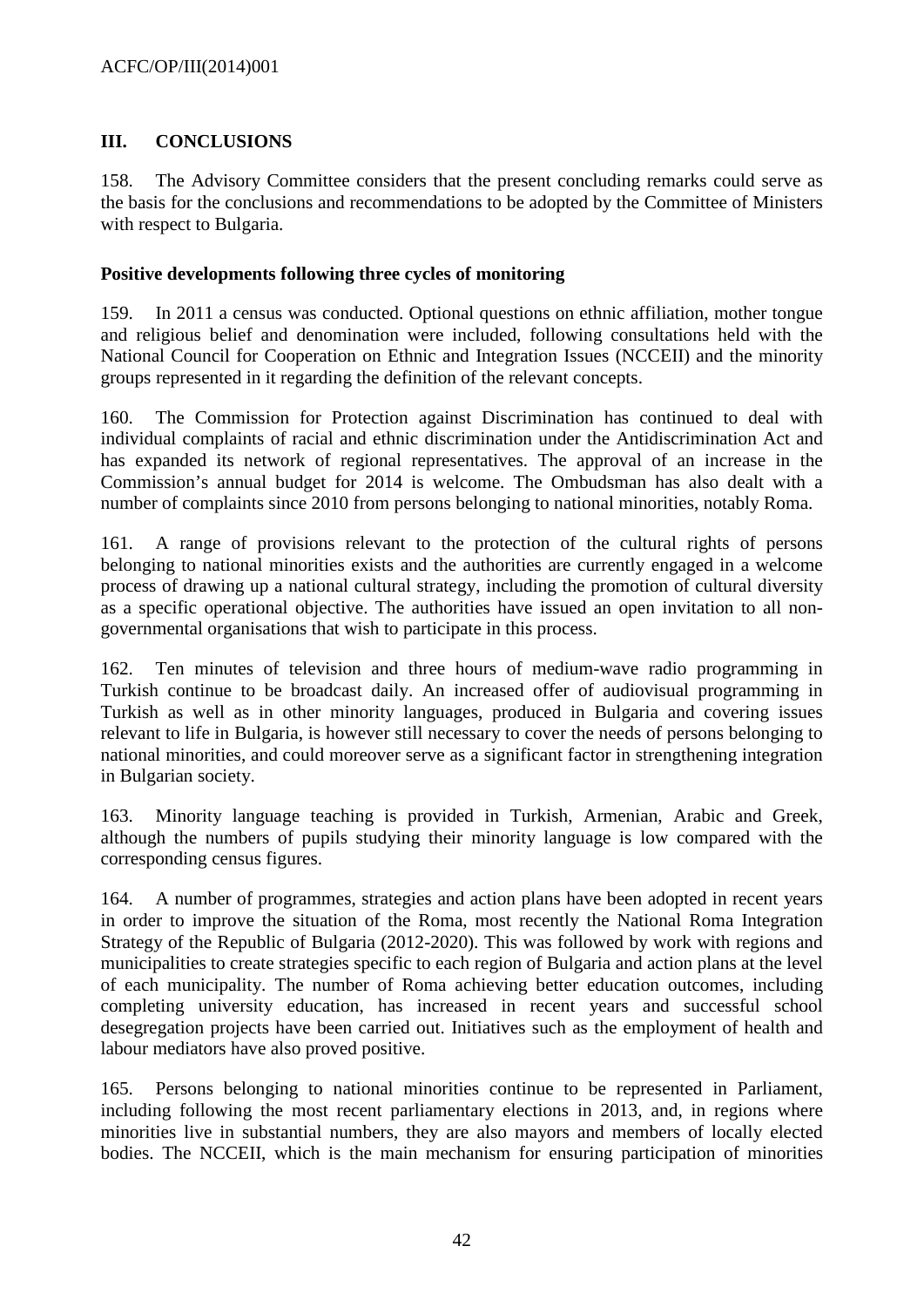through consultation and coordination, includes NGOs representing the interests of a number of minorities and the authorities have indicated that they are open to including additional NGOs.

### <span id="page-42-0"></span>**Issues of concern following three cycles of monitoring**

166. The authorities maintain the position that they will not recognise the existence of the Pomak and Macedonian minorities as such and they have not organised any consultations or discussions on the protection offered by the Framework Convention with representatives of Pomaks or Macedonians, although these groups have repeatedly expressed their wish to benefit from the protection of the Framework Convention. During the census, persons who wished to declare a Macedonian or Pomak identity were reportedly actively discouraged or even prevented from declaring these affiliations. Many Macedonian organisations took the position that the census figure regarding Macedonians must therefore be rejected as a matter of principle. The number of persons having declared themselves as Pomaks was moreover not published with the overall census results, and the number having declared a Roma ethnic affiliation is much lower than unofficial estimates. There was also a sharp and as yet unexplained increase in the number of persons preferring not to disclose their ethnic affiliation in this census.

167. Issues faced by persons belonging to national minorities do not appear to be high on the agenda of the Commission for Protection against Discrimination and the latter does not appear to be closely attuned to the need to take adequate measures to promote the full and effective equality of persons belonging to national minorities.

168. The lack of a clearly defined and easily accessible government policy regarding the protection of the cultural rights of persons belonging to national minorities may hamper the exercise in practice of these rights. Certain tensions surrounding state support to minority cultures have also been observed.

169. The overall climate of tolerance in Bulgarian society appears to have deteriorated. Racism has become increasingly widespread in political discourse and the media. There has been a proliferation of extremist political parties, some of which actively instrumentalise antiimmigrant and anti-Roma sentiments. Some government policy – including proposals to respond to a sudden influx of asylum-seekers by building a fence along part of its border with Turkey – has tended to aggravate these messages, and legal remedies in cases of hate speech do not appear to be very effective in practice. There has also been a worrying rise of physical attacks against refugees, asylum-seekers and persons perceived as belonging to these groups, as well as many attacks on places of worship used by persons belonging to national minorities, notably mosques. Numerous physical attacks against Roma have also occurred. There is still no general provision in the Criminal Code making racist motivations an aggravating circumstance for all offences and it is reported that offences for which charges could be brought under the criminal law provisions that expressly prohibit specific racist acts are rarely prosecuted as such.

170. The existing constitutional and legal restrictions on the formation of political parties on ethnic, racial or religious lines raise serious problems of compatibility with Article 7 of the Framework Convention. Restrictive applications of the procedures for the registration of associations and political parties and of the rules governing the right of peaceful assembly are also of concern.

171. The current offer of audiovisual programming in minority languages, produced in Bulgaria and covering issues relevant to life in Bulgaria, is not sufficient to cover the needs of persons belonging to national minorities.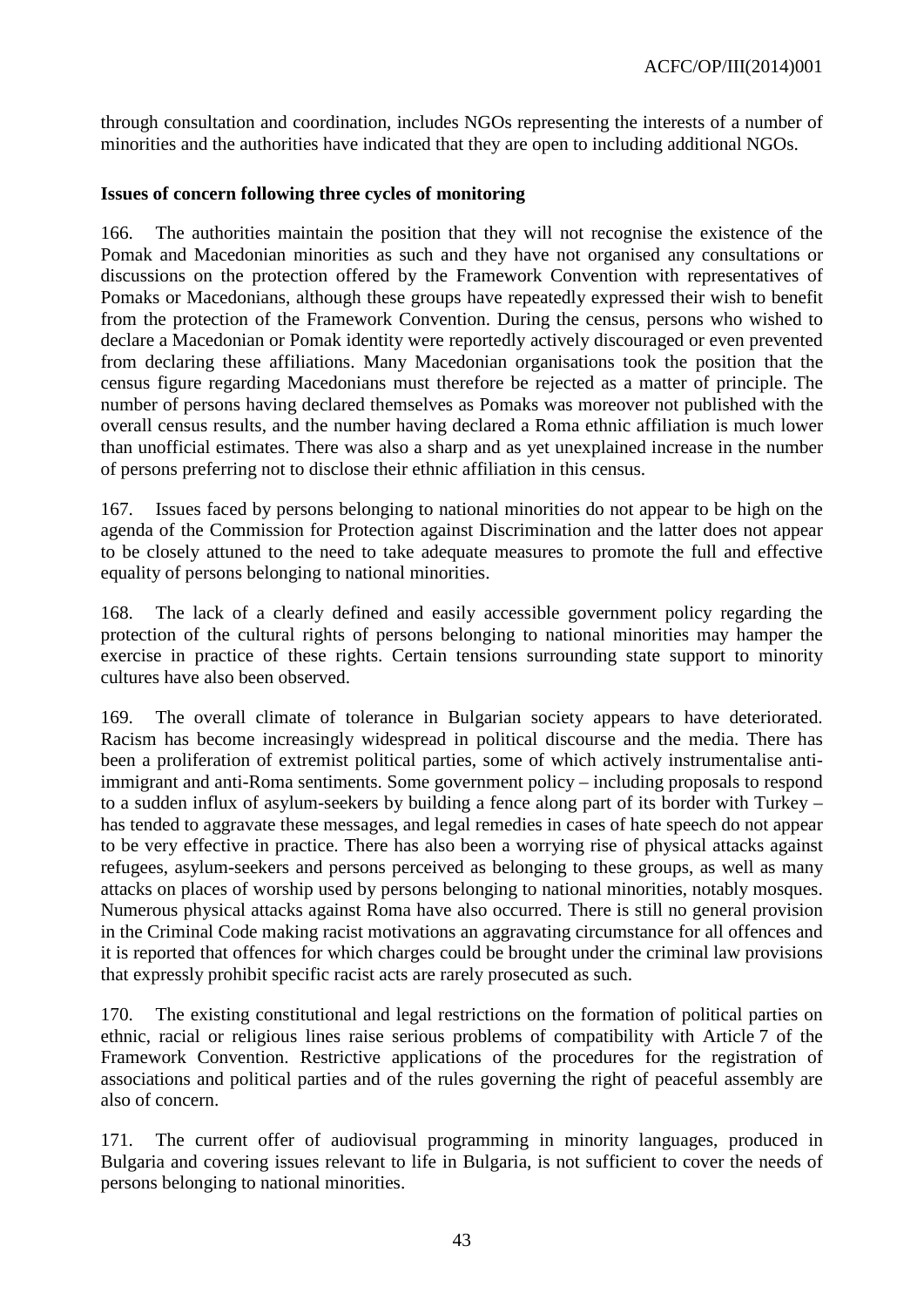172. It appears that the authorities have made no attempt to assess the needs of persons belonging to national minorities in a number of fields, including as regards the use of minority languages in contacts with administrative authorities and the display of topographical indications in minority languages, or to legislate so as to ensure that minority languages can be used in these fields in accordance with the provisions of the Framework Convention and on the basis of clear and transparent regulations. Minority representatives also report continuing difficulties in having non-Slavic names officially recognised and experiencing negative consequences when they choose to use their non-Slavic name.

173. The number of pupils studying Turkish has fallen dramatically in the last twenty years and no pupils are currently studying the Romani language as a mother tongue. Minoritylanguage teaching is only offered as an element of the elective chapters of the school curriculum, and the only option is teaching of the minority language, with no provision made for other subjects to be taught in the minority language or for bilingual teaching. Adequately trained teachers and up-to-date textbooks are also lacking.

174. The Action Plans developed under the National Roma Integration Strategy are not currently funded. Moreover, the designation of the intended beneficiaries of these strategies raises issues from the point of view of the Framework Convention and needs clarification. The overall situation of many Roma in Bulgaria remains one of significant socio-economic disadvantage. Many Roma continue to live in poor housing conditions, often in areas with poor infrastructures, and to be at risk of forced eviction. The overall health status of Roma is significantly lower than that of the rest of the population and there remain significant and persisting differences in the level of economic activity of Roma compared with ethnic Bulgarians. The proportion of Roma pupils who do not complete secondary school or who never complete any level of education also remain significantly higher than the overall figure for the Bulgarian population.

175. The NCCEII's focus on working exclusively with ethnic minorities means that it shows little will to include representatives of groups that the authorities do not recognise as ethnic minorities in its work, despite the potential of this body to promote integration. Moreover, the lack of clear powers of this body, including decision-making powers, as well as its small budget, weaken its capacity to achieve results in practice.

### **Recommendations**

 $\overline{a}$ 

176. In addition to the measures to be taken to implement the detailed recommendations contained in Sections I and II of the Advisory Committee's Opinion, the authorities are invited to take the following measures to improve further the implementation of the Framework Convention:

### <span id="page-43-0"></span>**Issues for immediate action[62](#page-43-1)**

 **make specific budgetary provision for the implementation of the current national, regional and municipal strategies and action plans for the integration of Roma, and regularly evaluate and review the implementation of the various strategies and action plans, in close consultation with representatives of the Roma;** 

<span id="page-43-1"></span> $62$  The recommendations below are listed in the order of the corresponding articles of the Framework Convention.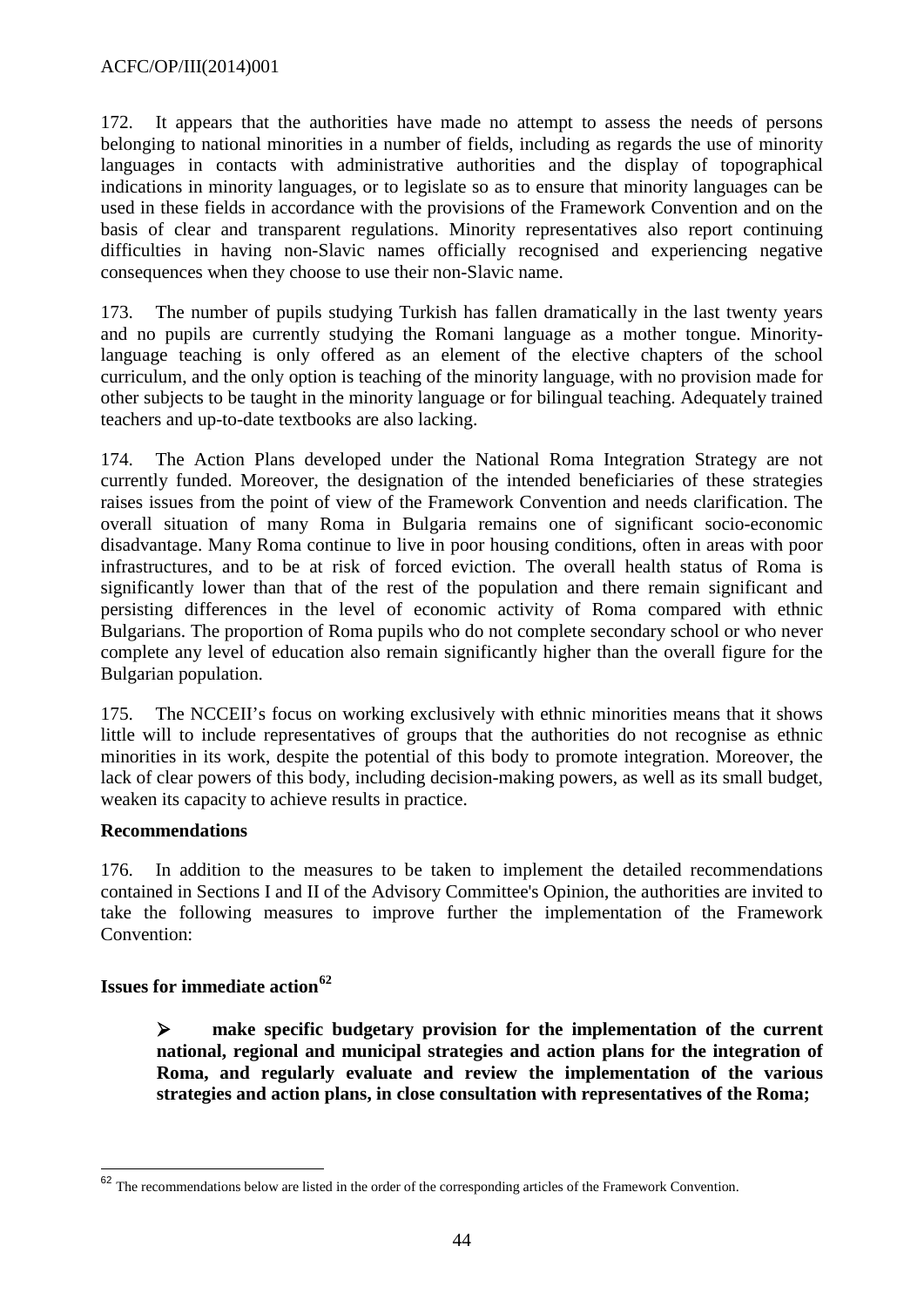**systematically condemn hate crimes and hate speech and step up efforts to ensure that all racially motivated offences are effectively identified, investigated, prosecuted and sanctioned;** 

 **adopt active measures to affirm and protect the right of persons belonging to national minorities to learn their minority language and undertake a detailed examination of existing demands for such teaching, including an analysis of any factors currently discouraging minority parents and children from requesting it;**

 **ensure that persons belonging to national minorities are able to participate effectively in decision-making, inter alia through clarifying the powers and strengthening the role of the National Council for Cooperation on Ethnic and Integration Issues;**

 **pursue and intensify efforts to address the socio-economic problems confronting persons belonging to minorities, particularly Roma, in fields such as housing, employment and health care.**

<span id="page-44-0"></span>Further recommendations $63$ 

 $\overline{\phantom{a}}$ 

 engage in direct and constructive dialogue with persons belonging to groups interested in the protection offered by the Framework Convention and pursue an inclusive approach in respect of the personal scope of application of the Framework Convention, in consultation with those concerned and in accordance with the provisions of the Convention;

 ensure that the Commission for Protection against Discrimination and the Ombudsman have adequate resources to take effectively into account the concerns and rights of persons belonging to national minorities;

 step up efforts to support initiatives aimed at protecting, preserving and developing the cultural identity of minorities and work closely with representatives of national minorities in drawing up a national cultural strategy;

 remove all remaining legal obstacles preventing interested groups from exercising the freedom of association guaranteed by the Framework Convention, and review anew the conditions applicable to the registration of political parties;

 increase the financial support provided to ensure access of persons belonging to national minorities, including numerically smaller minorities, to radio and television programmes in minority languages; ensure that programming in minority languages is adequate to cover the needs of persons belonging to national minorities and that programmes in minority languages are broadcast at times when they can be followed by the greatest possible audience;

 $\triangleright$  assess, in close consultation with representatives of national minorities, the extent to which there exists a need and demand for the use of minority languages in dealings with the administrative authorities and for topographical and similar signs to be

<span id="page-44-1"></span> $63$  The recommendations below are listed in the order of the corresponding articles of the Framework Convention.